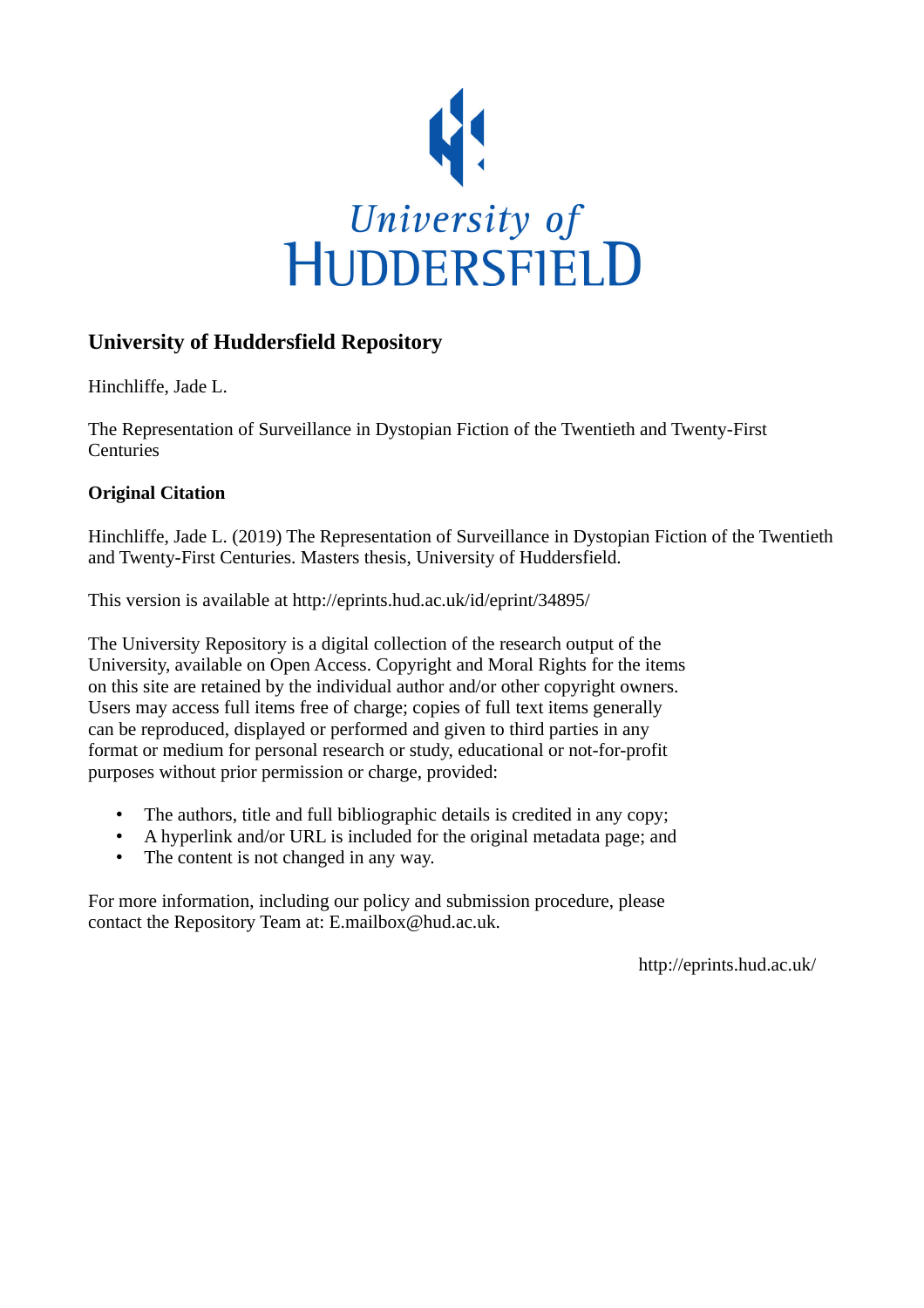# The Representation of Surveillance in Dystopian Fiction of the Twentieth and Twenty-First Centuries

Jade Louise Hinchliffe

A thesis submitted to the University of Huddersfield in fulfilment of the requirements for the degree of **Master of Arts by research in English Literature**

The University of Huddersfield

February 2019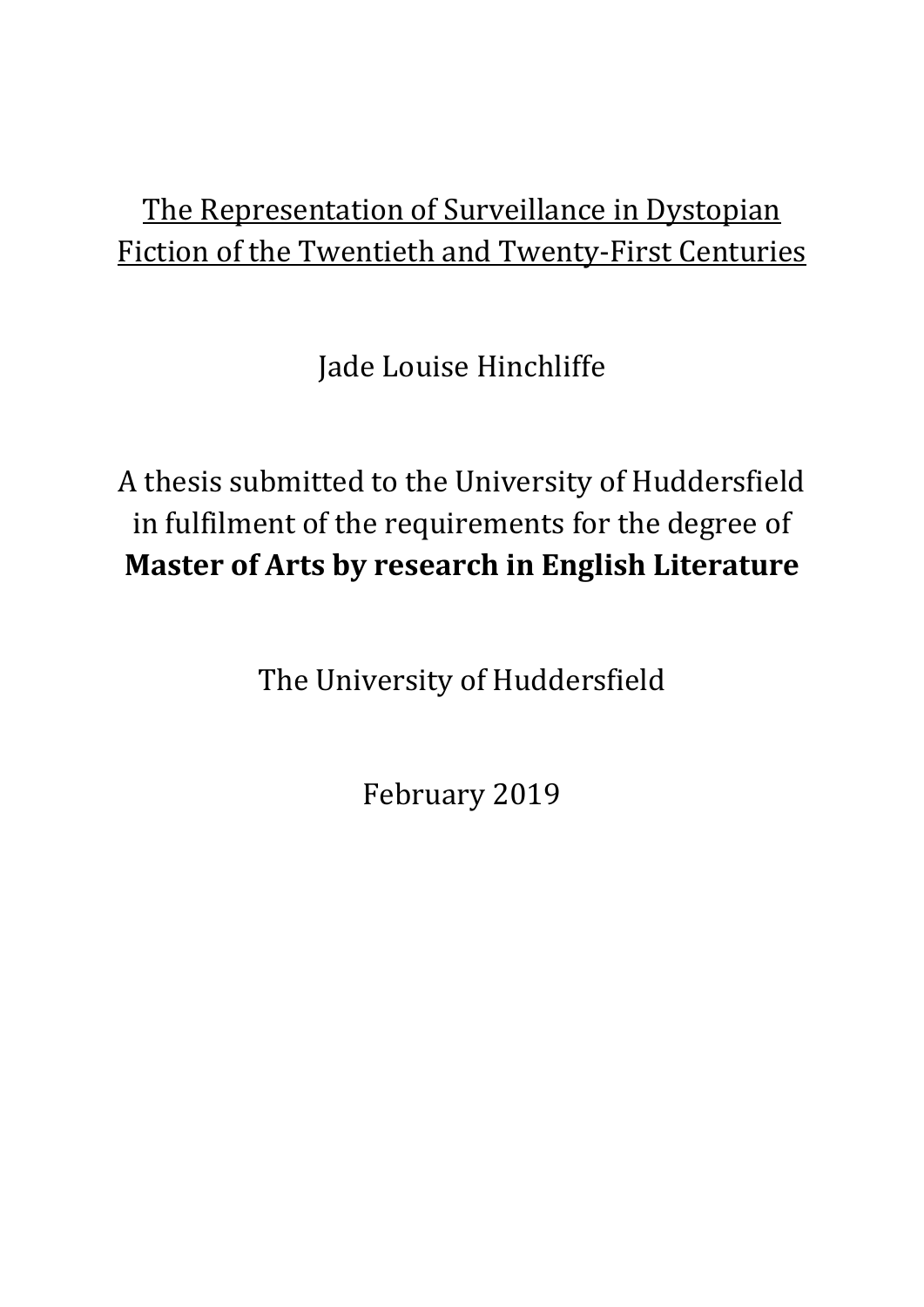## Copyright Statement

i. The author of this thesis (including any appendices and/or schedules to this thesis) owns any copyright in it (the "Copyright") and she has given The University of Huddersfield the right to use such Copyright for any administrative, promotional, educational and/or teaching purposes.

ii. Copies of this thesis, either in full or in extracts, may be made only in accordance with the regulations of the University Library. Details of these regulations may be obtained from the Librarian. Details of these regulations may be obtained from the Librarian. This page must form part of any such copies made.

iii. The ownership of any patents, designs, trademarks and any and all other intellectual property rights except for the Copyright (the "Intellectual Property Rights") and any reproductions of copyright works, for example graphs and tables ("Reproductions"), which may be described in this thesis, may not be owned by the author and may be owned by third parties. Such Intellectual Property Rights and Reproductions cannot and must not be made available for use without permission of the owner(s) of the relevant Intellectual Property Rights and/or Reproductions.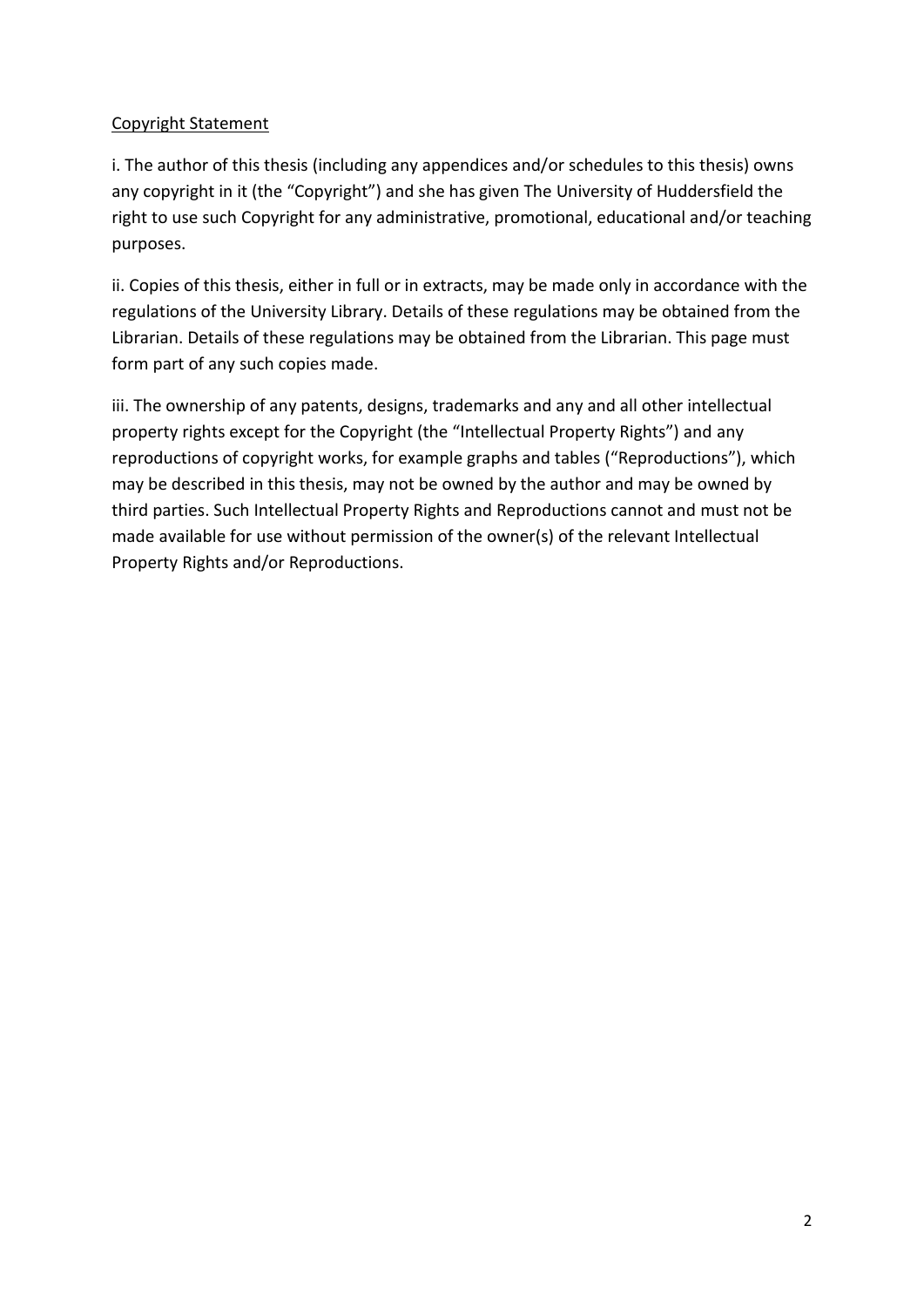# **Contents**

| Copyright Statement                                   | $\overline{2}$ |
|-------------------------------------------------------|----------------|
| Abstract                                              | $\overline{4}$ |
|                                                       |                |
| Introduction                                          | 5              |
| Theory Chapter                                        | 12             |
|                                                       |                |
| Surveillance Theory<br>$\bullet$                      | 12             |
| <b>Critical Posthumanism and Control</b><br>$\bullet$ | 17             |
| of the Body                                           |                |
| Spatial Geography<br>$\bullet$                        | 20             |
|                                                       |                |
| Section 1                                             | 22             |
|                                                       |                |
| The City<br>$\bullet$                                 | 25             |
| The Workplace<br>$\bullet$                            | 29             |
| The Home<br>$\bullet$                                 | 36             |
| The Body<br>$\bullet$                                 | 40             |
|                                                       |                |
| Section 2                                             | 45             |
|                                                       |                |
| The City<br>$\bullet$                                 | 45             |
| The Workplace<br>$\bullet$                            | 49             |
| The Home<br>$\bullet$                                 | 54             |
| The Body<br>$\bullet$                                 | 56             |
|                                                       |                |
| <b>Thesis Conclusion</b>                              | 63             |
| Bibliography                                          | 64             |

**Word Count: 24,806**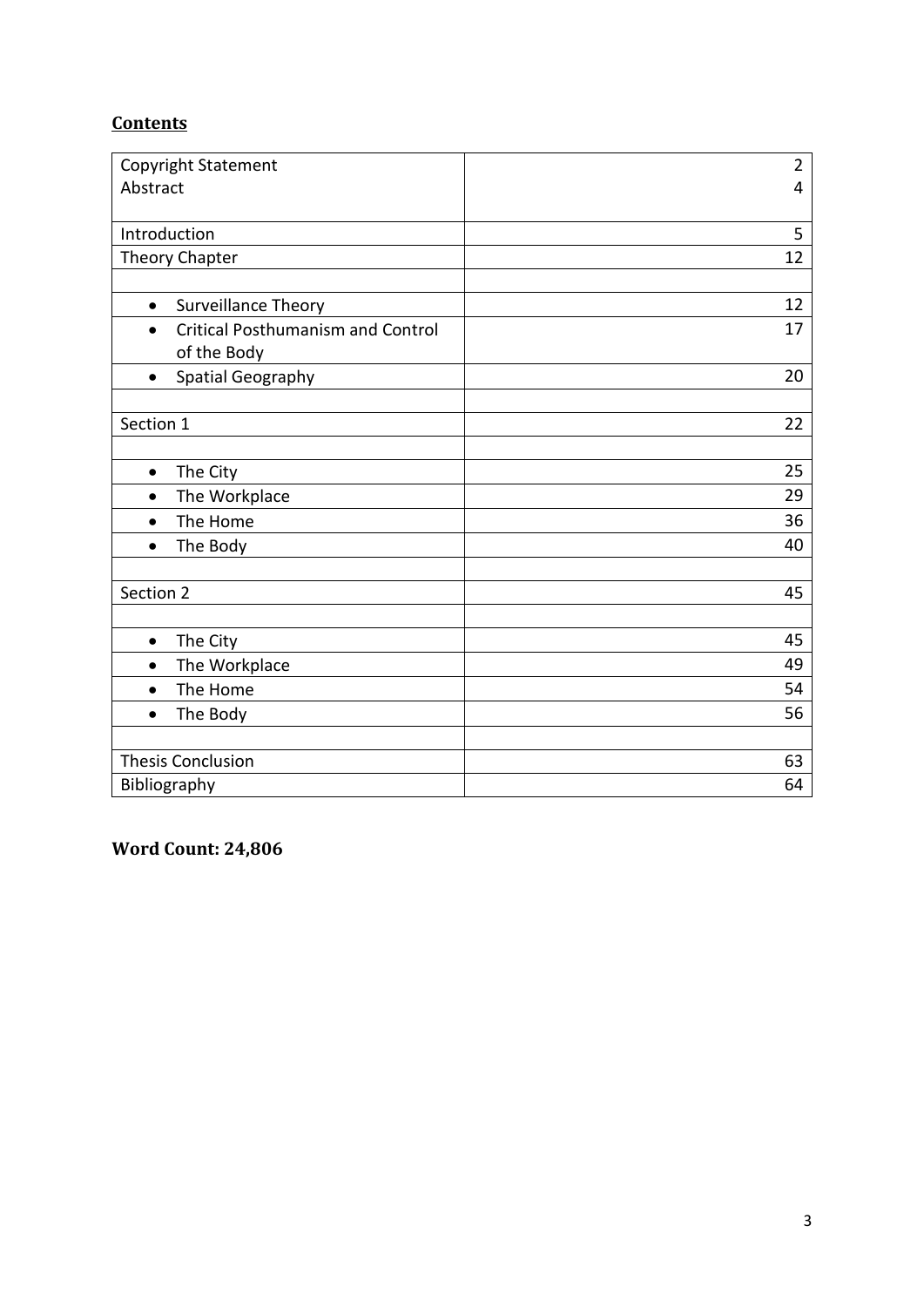## **Abstract**

Over the last few decades, scholars from a variety of disciplines have come together to contribute to the field of *Surveillance Studies*, which explores the relationship between humans and surveillance technology. Traditionally, this field has been dominated by the social sciences with little contribution from the humanities. In the last few years, however, this has begun to change as the importance of the humanities, and literature especially, to the discipline has been acknowledged. The relationship between humans and surveillance has been continually explored in dystopian literature and film since the twentieth century, as surveillance technology has become an important part of human existence. Dystopian fiction frequently engages with the subject of surveillance as this genre is inherently political and concerned with issues such as autonomy, identity and power struggles. This thesis will bring together dystopian fiction, surveillance theory, critical posthumanism, biopower and spatial geography. In the following analysis, it will become apparent how dystopian fiction can provide original ways of conceptualising how the human body and society as a collective can be controlled and manipulated through surveillance methods, which collapse the boundaries between the public and private spheres. Dystopian fiction from the twentieth and twenty-first centuries will be analysed in chronological order, alongside surveillance theory, in order to establish how each text builds on images and metaphors from previous novels to create a palimpsest of dystopian references regarding surveillance. The literary texts will also be examined using a spatial framework that investigates the portrayal of surveillance technology in public spaces (the city and the workplace) and private spaces (the home and the body). This will establish how the boundaries between the public and the private spheres, as well as the societal body and the individual body, are collapsed, in the novels, through surveillance methods, which result in individuals being increasingly monitored and controlled. Contrary to what many surveillance theorists suggest, this thesis will argue that digital technology did not cause surveillance methods to *become* more fluid, decentralised and participatory; it did, however, cause an *intensification* of these surveillance methods which were already in place. The frightening conclusion, in the novels, that surveillance technology results in humans becoming more susceptible to control and manipulation through their participation in surveillance practices causes the reader to examine the role of surveillance technology in their own lives; this examination, paradoxically, suggests hope for a future that does not resemble a dystopian nightmare.

**Keywords:** Surveillance Studies, Dystopian Fiction, Spatial Theory, Critical Posthumanism, Biopower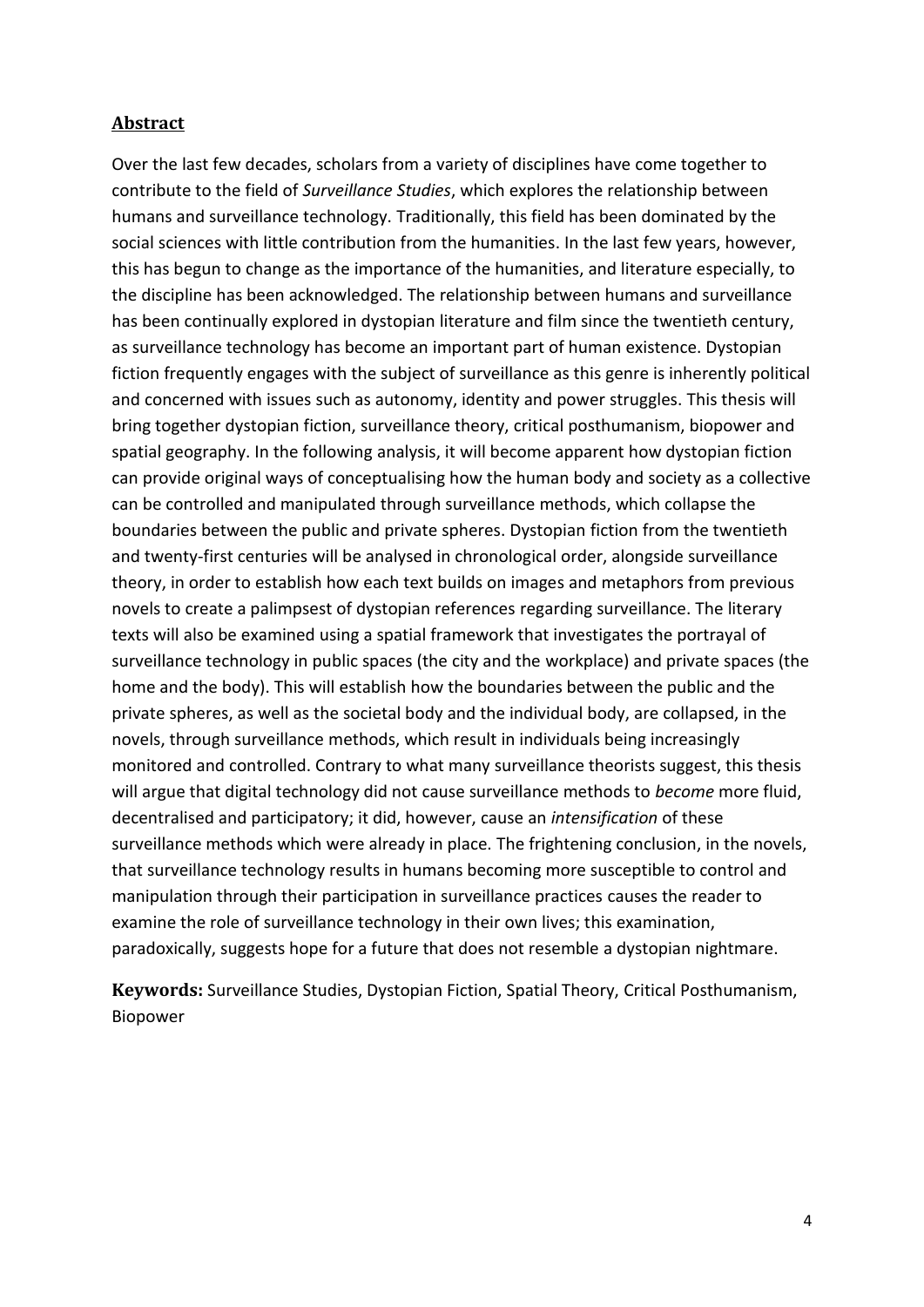### **Introduction**

**.** 

Surveillance Studies is new. That is to say, until very recently something called surveillance studies did not exist […] over the past 20 years or so, surveillance has become an increasingly important topic within both academic and public debate (Ball, Haggerty and Lyon, 2012: p.1).

While surveillance scholars have regularly alluded to [utopian and dystopian literature], they have yet to interpret them fully or systematically (Marks, 2015: p.6).

As the opening quotation states, in the last few decades scholars from the social sciences, law and humanities have come together to create a new interdisciplinary field called *Surveillance Studies* to explore what it means to live in a surveillance society and how this affects our species. Thus far, this field has been largely dominated by the social sciences with literature, and the humanities more broadly, side-lined as Peter Marks (2015: p.6) bemoans. David Lyon, a sociologist and arguably the most influential figure in this field, claims that 'it is clearly a mistake to assume that the imaginative world of film or TV exists in an entirely separate realm from everyday reality. They feed off and inform each other increasingly in a media-saturated environment' (2007: p.157). Whilst there has been a clear recognition amongst academic theorists from a variety of disciplines concerning the merit of literature in relation to Surveillance Studies, the focus on literature as an important medium through which surveillance can be explored is yet to gain significant momentum.<sup>1</sup>

In the following analysis, the relationship between dystopian literature and surveillance, from the early twentieth century up to the present day, will be examined in order to establish the importance of dystopian fiction to the field of Surveillance Studies. The thesis will be divided into two sections. In section one three of the most famous dystopias of the twentieth century will be analysed: Aldous Huxley's *Brave New World* (1932), George Orwell's *Nineteen Eighty-Four* (1949) and Margaret Atwood's *The Handmaid's Tale* (1985). In section two, three contemporary dystopian texts will be examined: China Miéville's *The City & The City* (2009), Juli Zeh's *The Method* (2009)—translated by Sally-Ann Spencer—and

<sup>1</sup> Notable exceptions to this are David Rosen and Aaron Santesso's *The Watchmen in Pieces*  (2013) and Peter Marks' *Imagining Surveillance* (2015).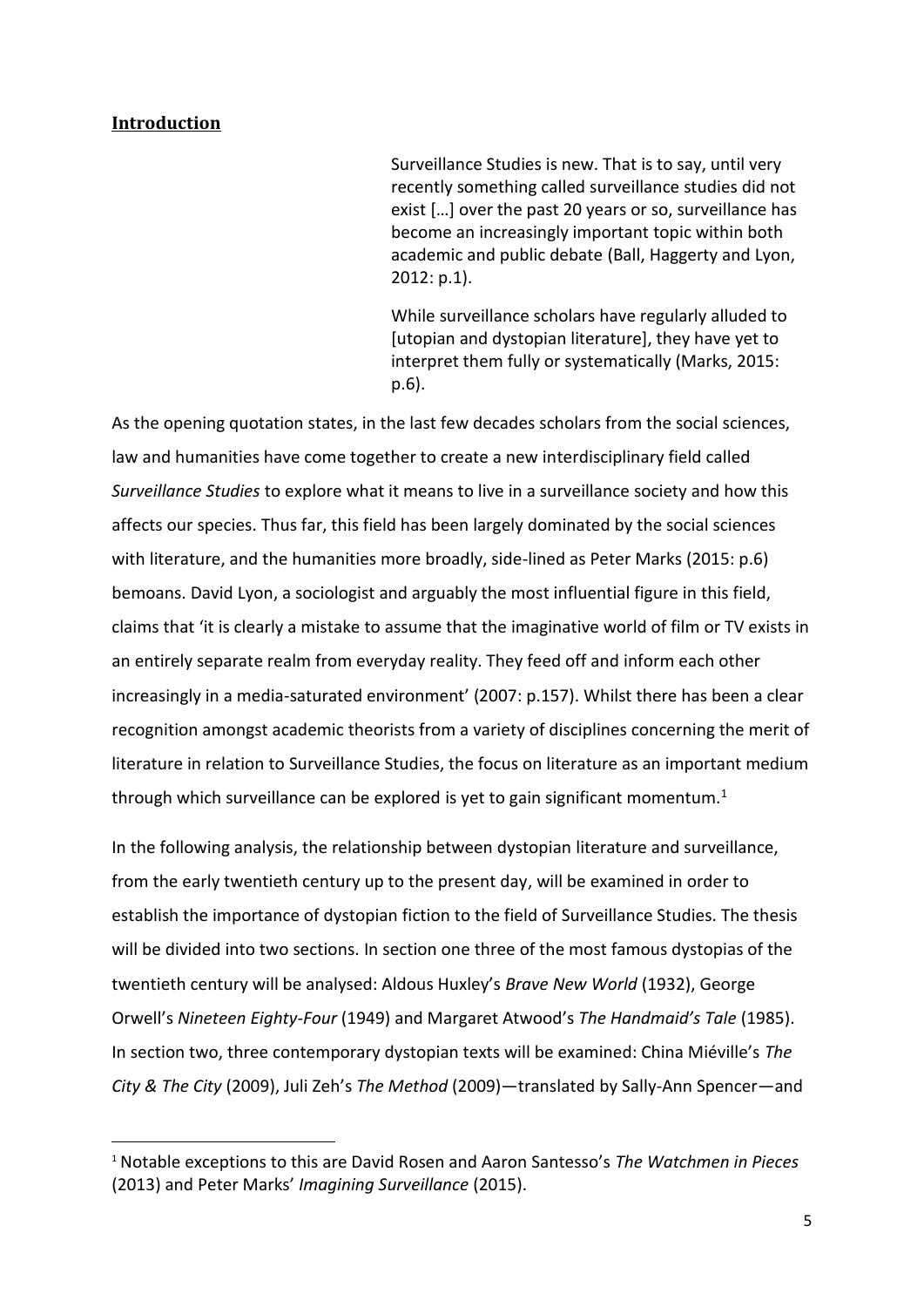Dave Eggers' *The Circle* (2013). *Brave New World* and *Nineteen Eighty-Four* have captured imaginations and influenced debates concerning surveillance and privacy for many decades and both have enjoyed numerous screen and stage adaptations. Since the 2016 American presidential election, sales of both novels have soared (Wheeler, 2017) and sales of *The Handmaid's Tale* have also increased because, according to *The Guardian*, the novel has 'gained a new readership in recent years, because of its perceived relevance amid global discussions of sexual harassment, abortion rights and the rise of populist politicians' (Cain, 2018). Unsurprisingly, the growth in sales and the popularity of the 2017 Hulu television adaptation of *The Handmaid's Tale* have encouraged Atwood to write a sequel to the novel, *The Testaments,* which will be published in September 2019 (Cain, 2018). It is not only the canonical dystopian texts which have proved to be popular in recent years, however, as the three contemporary novels I will be using have also been adapted for stage or screen despite only being published in the last decade. In 2017, only four years after its publication, Netflix streamed a film adaptation of *The Circle* starring famous Hollywood actors such as Tom Hanks and Emma Watson and, in 2018, the BBC screened a miniseries adaptation of *The City and The City*. Zeh's novel *Corpus Delicti*, *The Method* in the English translation, was itself adapted from her 2007 play of the same title (McCalmont and Maierhofer, 2012: p.375). These adaptations suggest that there is a growing interest amongst the general public in canonical and contemporary dystopian texts that discuss the increasing prevalence of surveillance, which is one of the reasons why popular art forms that address surveillance, such as literature and film, need to be examined by surveillance theorists.

Literature is not just important to Surveillance Studies because of its popularity, however; there are a number of reasons why literature needs to be examined alongside surveillance theory. Firstly, as Lyon states, 'novels are an important source of metaphor and simile […] [which] help to alert us to significant dimensions of surveillance as well as helping the reader imaginatively to get inside the characters who are either the surveillors or, more frequently, the surveilled' (2007: p.145). Literature and film, therefore, provide the language and imagery, which we use to describe and understand surveillance. For example, Orwell's depictions of 'Big Brother' and the 'Thought Police' are often referenced with respect to topics of surveillance, as is Huxley's *Brave New World* . Secondly, literature influences the way surveillance is perceived, as the imaginative frameworks of the novels shape our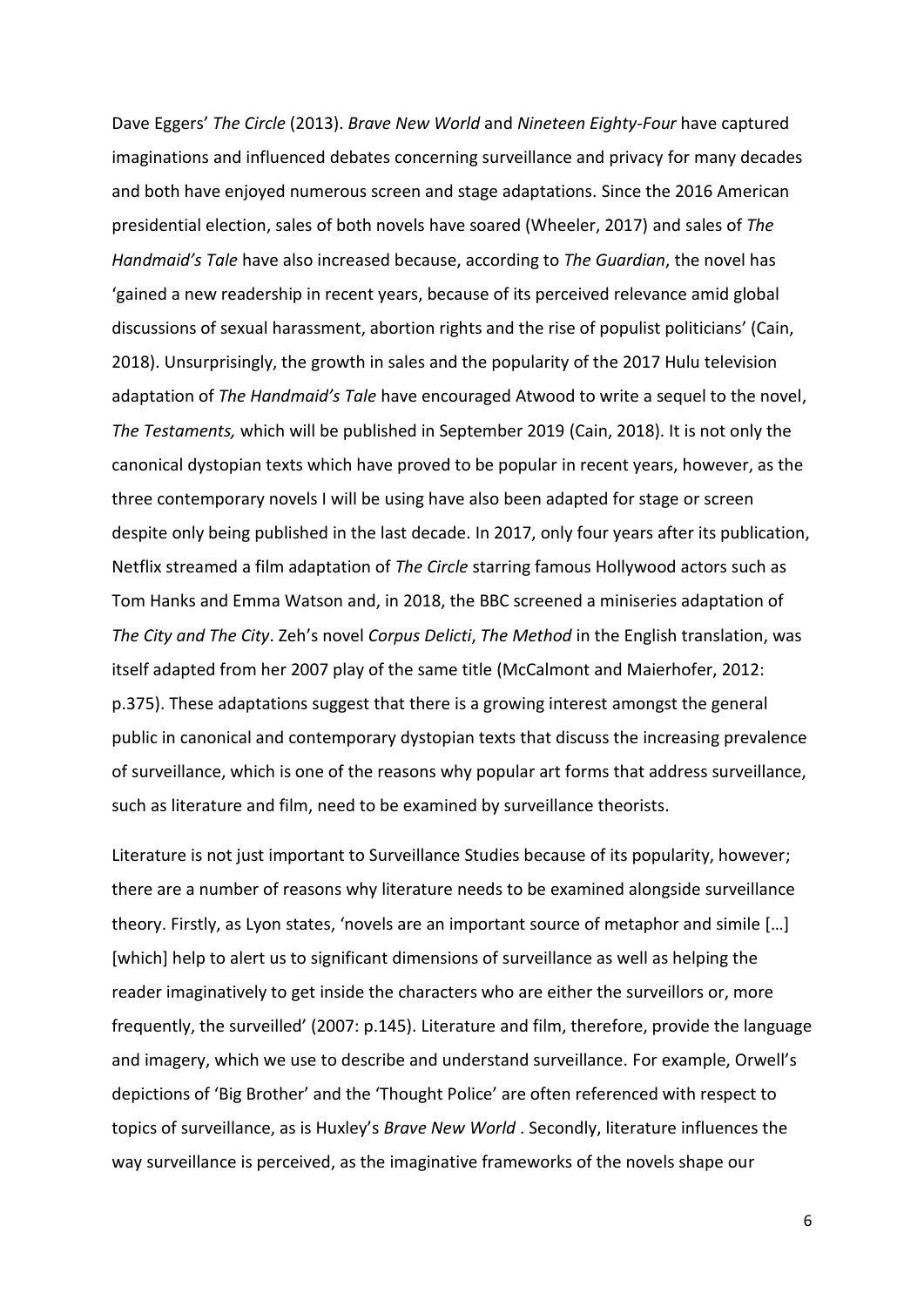understanding of surveillance. Kristin Veel claims that 'narrative fiction can be seen as giving voice to intangible dynamics at work in our present culture […] [because] they are at the same time mirroring and forming our relationship to surveillance' (2013: p.36). As Veel states, fiction does not just reflect the contemporary attitude towards surveillance but also shapes it through our critical engagement with literature. Similarly, Dietmar Kammerer states that 'fictional narratives of surveillance can help us understand our present society by comparison. By presenting alternative worlds, novels and films aid us in the reflection of our own situation' (2012: p.105) and often these alternative worlds are worse than our own so they paradoxically suggest hope as we have time to prevent these situations. Also, as Kammerer claims, 'works of popular culture offer bridges between academic discussions and popular perception [because] the public is far more likely to gain its understanding of surveillance from fiction than from academic studies' (p.104). Whilst the academic field of Surveillance Studies is only a few decades old, surveillance has been portrayed in literature and film for centuries. Finally, it has been argued that literature by its nature shares similar philosophical goals to surveillance practices. David Rosen and Aaron Santesso claim that '[whilst] surveillance […] is not the same thing as literature [it does] share some of literature's interests—most notably discovering the truth about other people' (2013: p.10). They go on to explain that 'each asks what it means to be a person; more than that, each examines how abstract models of personhood—the fictions generated by literature and politics—might relate to the inner lives of real people' (p.10). As Rosen and Santesso suggest, literature raises questions about what it means to be human and tries to get inside the characters' minds by employing techniques such as 'third-person omniscient, free indirect discourse, and (the natural endpoint of this logic) stream-of-consciousness narrative and interior monologue' (2013: p.96). Surveillance techniques, such as social sorting, are implemented not just to observe people but to be able to 'know' more about people in order to predict their actions. Whilst the goals of surveillors, writers and readers are not the same, all attempt to get inside the minds of the people they study whether they are real or fictional. It is apparent, therefore, that literature has a strong relationship with Surveillance Studies Firstly, literature provides the language and imagery which we use to discuss surveillance, it also bridges the gap between academic and public debates, by both providing narrative techniques that help the reader to imagine being under surveillance and provoking questions about how surveillance operates in our society. Finally, literature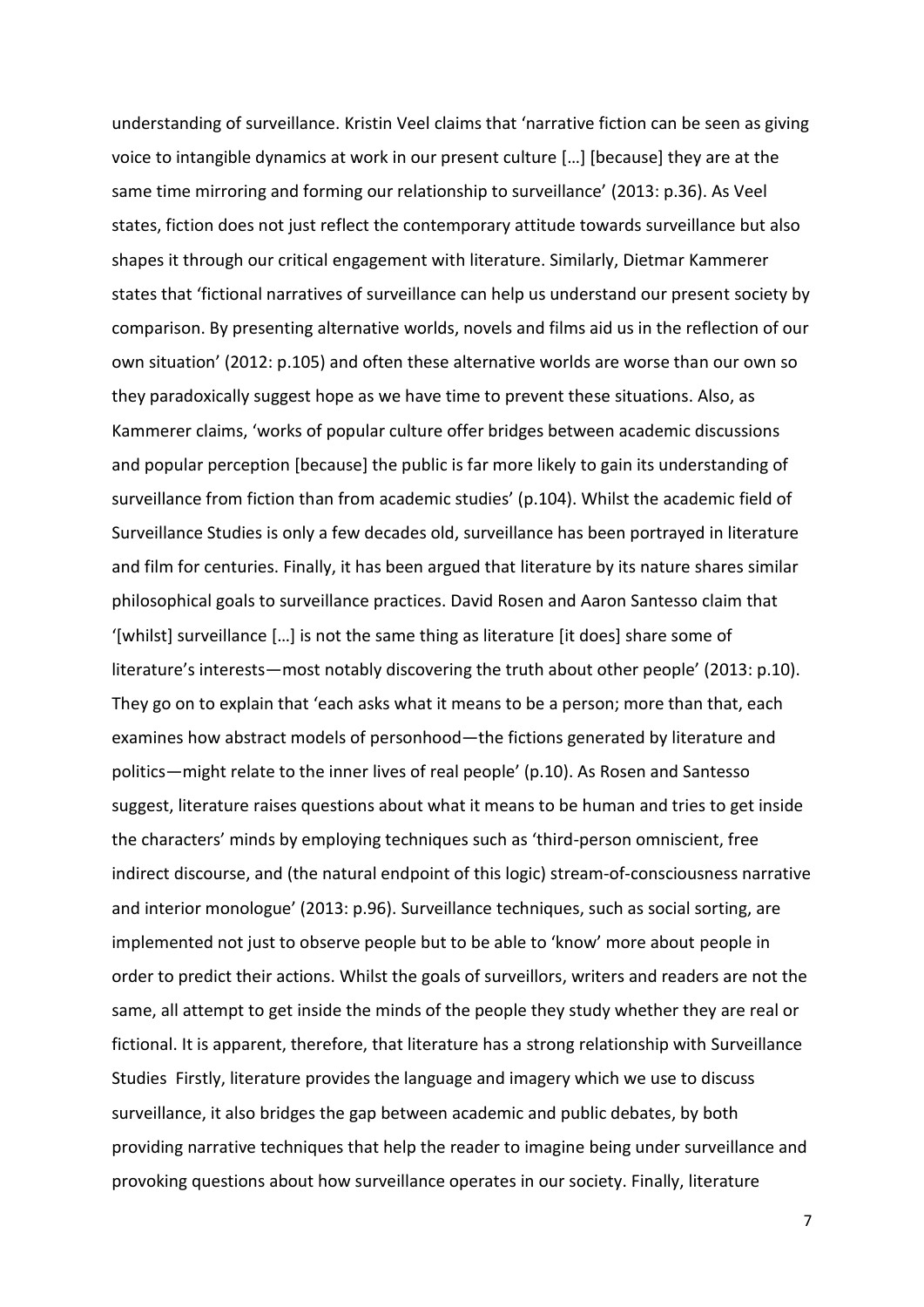shares with surveillance studies the philosophical goal of trying to understand people better.

The genre of dystopian fiction, in particular, needs to be understood as an important and valuable vehicle through which the study of surveillance can be approached and considered, especially given the proliferation of digital surveillance. Darko Suvin argues that when reading science fiction we experience 'cognitive estrangement' (1972: p.372) where 'by imagining strange worlds we come to see our own conditions of life in a new and potentially revolutionary perspective' (Parrinder, 2000: p.4).<sup>2</sup> Dystopian fiction often features either a fictional world that closely resembles our own world or it portrays our own world with notable alterations and extrapolations. This genre is inherently political and the novels act as a warning to society. As Krishan Kumar states 'it was never the function of dystopias to give a complete picture of the world. What dystopias—like utopias—aimed to do was to pick out the most distinctive and novel features of the time and to present them in the form of an imaginatively realised society' (2013: p.22). The ways that surveillance technology, a 'distinctive' and 'novel' (ibid) part of contemporary life, is extrapolated in the dystopian texts will be analysed. Marks states that 'no single genre depicts and assesses surveillance with the creative vitality, social engagement and historical sweep of utopian texts' (2015: p.5).<sup>3</sup> Marks (2015: p.140) goes on to explain why surveillance and dystopian fiction are strongly intertwined:

> By exploring outside what is now possible, but which might soon be reality, [dystopian fiction] unsettle(s) our conversations about what constitutes

**.** 

 $2$  Science fiction and speculative fiction are disputed terms with conflicting definitions. Science fiction can be defined as 'a hybrid, not quite ordinary fiction, not quite science, yet partaking of both. Beneath the label, we might find utopianism/dystopianism, fantasy, horror, or books on UFOs' (Birch, 2009). Speculative fiction has been defined as 'a term used by Robert A. Heinlein in 1947 to describe what science fiction did, extrapolating from known facts; now used to suggest a broader range of exploratory genres (including fantasy) or to establish a class distinction between so-called 'literary' fiction and science fiction' (Birch, 2009). Some regard speculative fiction as a subgenre of science fiction whereas others suggest the opposite; speculative fiction is a broad genre that encompasses science fiction. I define all the literary texts in this thesis as dystopian texts which can be covered by either definition.

 $3$ Marks (2015: p.4) uses the term 'utopia' to describe texts that can be defined as utopian or dystopian; however, a utopia is generally agreed upon to be 'a place where all is well' (Cuddon, 1999: p.957) or a paradise, whereas a dystopia is a nightmarish society produced by 'the seeming impossibility of utopia' (Cuddon, p.959). I agree with Kumar that 'dystopia is not so much the opposite of utopia as its shadow' (2013: p.19) as the two are closely intertwined. Whether one defines a place or a literary text as utopian or dystopian depends on their perception and their ideology; for the purpose of this thesis, I define all the literary texts in this thesis as dystopian because they all depict a society which I consider to be nightmarish.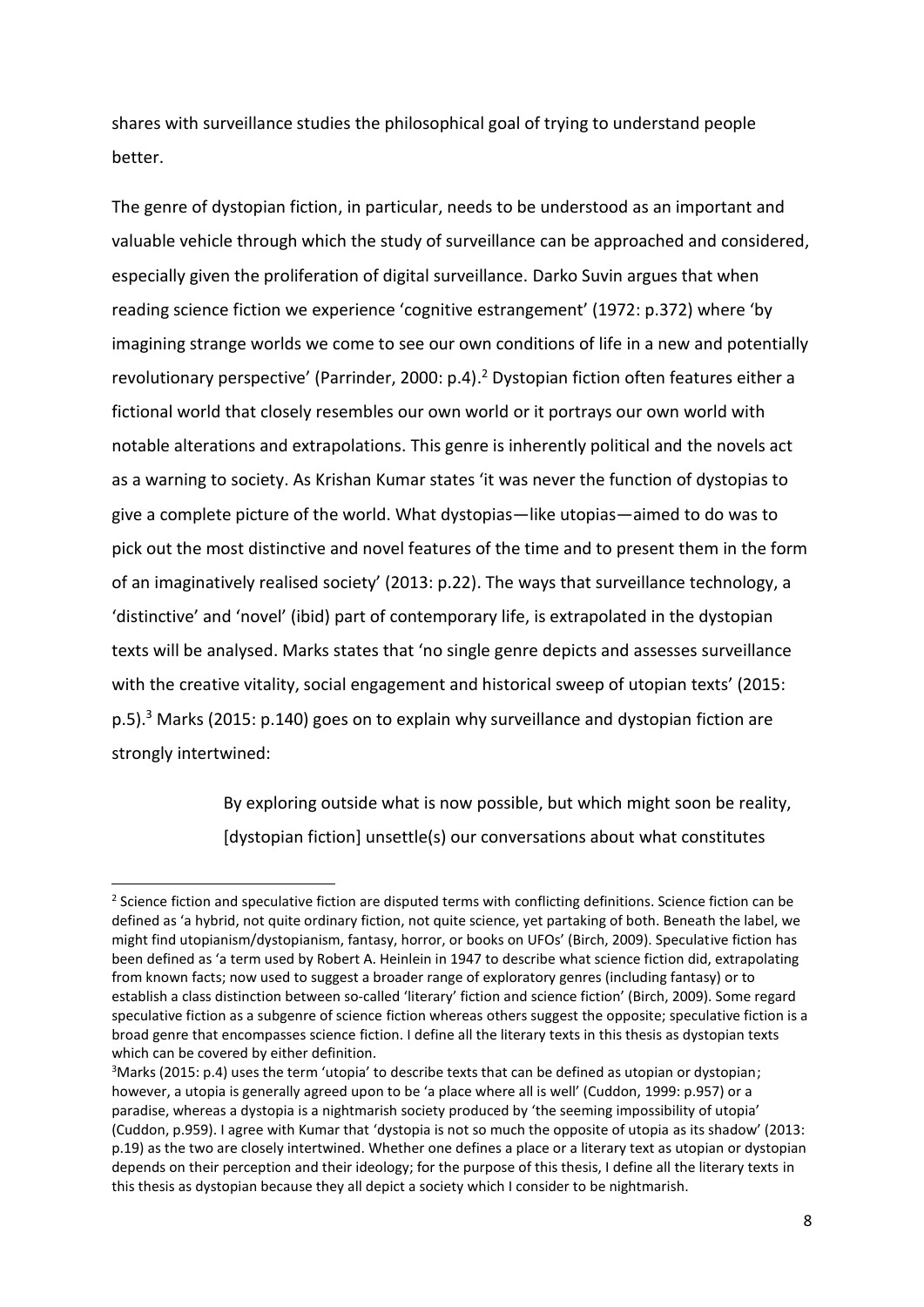identity, causing readers and viewers to question and to debate the role played by surveillance in establishing and maintaining categories.

As Marks implies, dystopian fiction is concerned with identity and what it means to be human. It is unsurprising, then, that many dystopian novels are concerned with surveillance technology and the way it affects human relationships as surveillance technology has become increasingly important in our daily life. Our relationship with surveillance technology complicates the idea of the stable, self-contained individual and calls into question where, if anywhere, the boundaries between the individual and their environment are.

The concepts of space and boundaries are significant to the genre of dystopian fiction as well as Surveillance Studies. This discussion will therefore employ space as a key focus in its analysis of surveillance in the chosen text. Atwood claims that in literature 'every landscape is a state of mind, but every state of mind can also be portrayed by a landscape' (2014: p.75). This is especially true of utopian and dystopian fiction as Marks notes: 'utopian texts have inherent spatial concerns, the root word "topos" designating a "place" which might be attached to prefixes with positive or negative connotations' (2015: p.104). Boundaries, barriers and borders are also important to this genre; surveillance methods are used in each novel in this thesis to monitor, control and restrict access to places. Each section of this thesis will employ a spatial framework that examines the spaces of the city, the workplace, the home and the body in each novel; this will reveal how a combination of surveillance methods converge to break down barriers between these spaces, which enables the individual body and society as a whole to be monitored intensely. I have chosen this order because each space is typically perceived to be more private than the previous one; however, the interpretation of the home and the body as 'private' spaces, which we have ownership of, as opposed to the 'public' spaces of the city and the workplace, which do not belong to us, is complicated by the use of surveillance in the novels.

This spatial analysis will show that, although digital surveillance methods today are fluid, decentralised and participatory, as shown by the novels in section two, surveillance practices before digital technology also required the convergence of multiple surveillance systems and the cooperation of those under surveillance, which is indicated by the novels in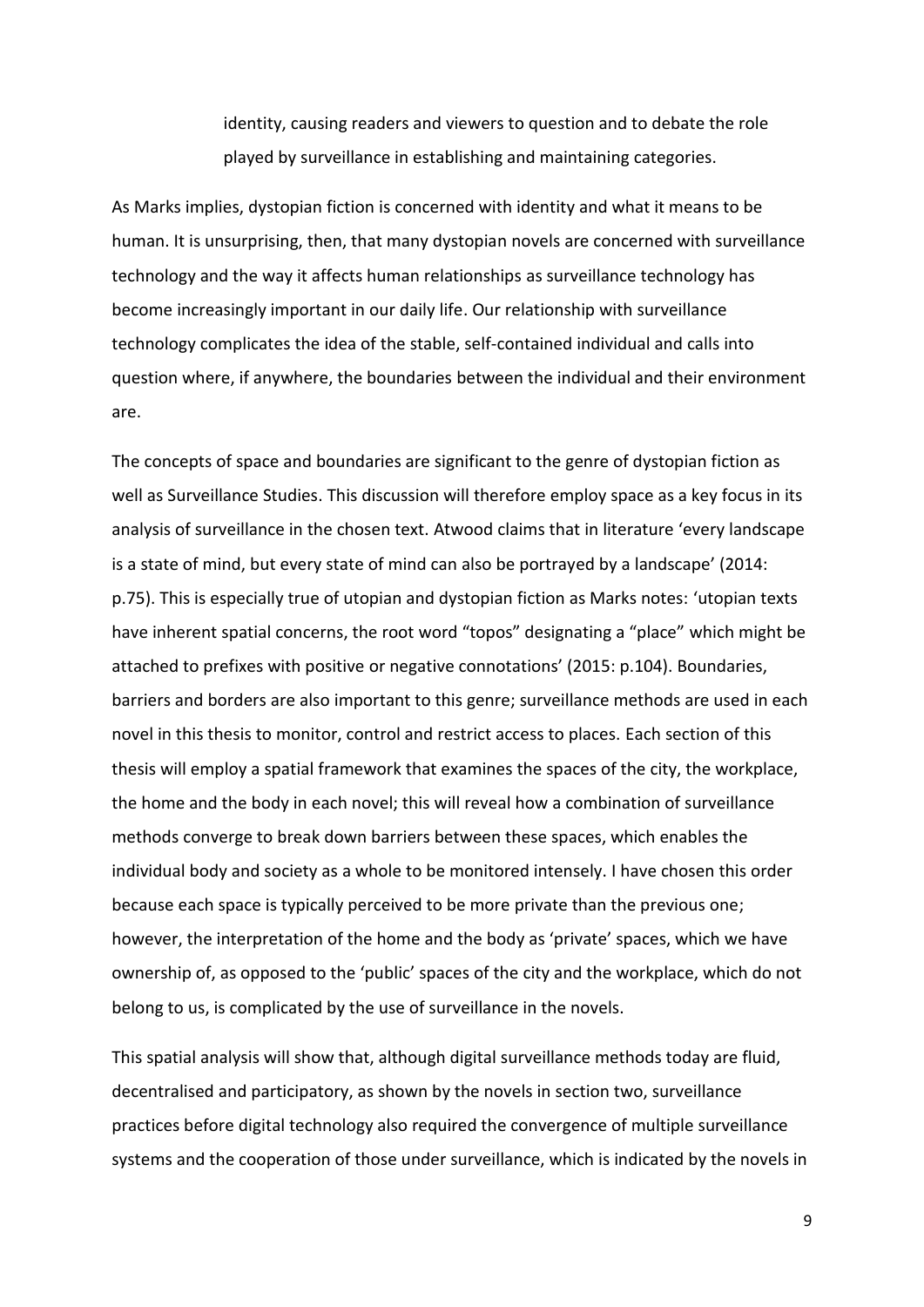section one. This thesis will demonstrate that digital technology did not revolutionise the way that surveillance methods operate from traditionally being centralised and top-down to now being fluid and participatory. Indeed, the argument will be made that digital technology caused an intensification of surveillance methods that were already in place. As Simon Willmetts suggests, 'comparing [the portrayal of surveillance in] contemporary dystopias with the dystopias produced in the previous historical epoch remains important, for it is through this comparison that we can develop a diachronic understanding of the differences and developments from one system to another' (2018: p.268). Although this thesis does not provide a large enough sample to demonstrate the continuations and changes in surveillance methods across time, this thesis does provide new insights that can be built upon in a larger project which would be able to show a 'diachronic understanding [of surveillance methods]' (ibid) through a comparison of dystopian texts from the twentieth century to the present day. Whilst the literary texts in section one have often been analysed through a Foucauldian reading of surveillance as outlined in *Discipline and Punish: The Birth of the Prison* (1975), this thesis will read the texts in light of new surveillance theories as well as Foucauldian readings. The literary texts in section two will then highlight the ways in which surveillance methods and the human relationship with surveillance have evolved. The literary texts in section two have been chosen because they engage with discussions regarding surveillance technology and critical posthumanism and they also each represent one part of the spatial framework: surveillance in the city is represented in *The City and The City*; surveillance in the workplace is represented in *The Circle;* and surveillance in the home is represented in *The Method*. Taking into account historical context and the development of surveillance technologies and practices, the comparative and chronological structure of the thesis aims to develop a 'diachronic understanding' (ibid) of the ways the relationship between humans and surveillance technology changes over time.

The dystopian texts in this thesis will be analysed in chronological order, not just because surveillance technologies and practices evolve but also, to establish how this genre uses intertextuality; each author follows particular genre conventions by building on images, metaphors and narrative techniques from previous dystopian texts, thereby creating a palimpsest of dystopian references. Tom Moylan (2000: p.148) notes that dystopias usually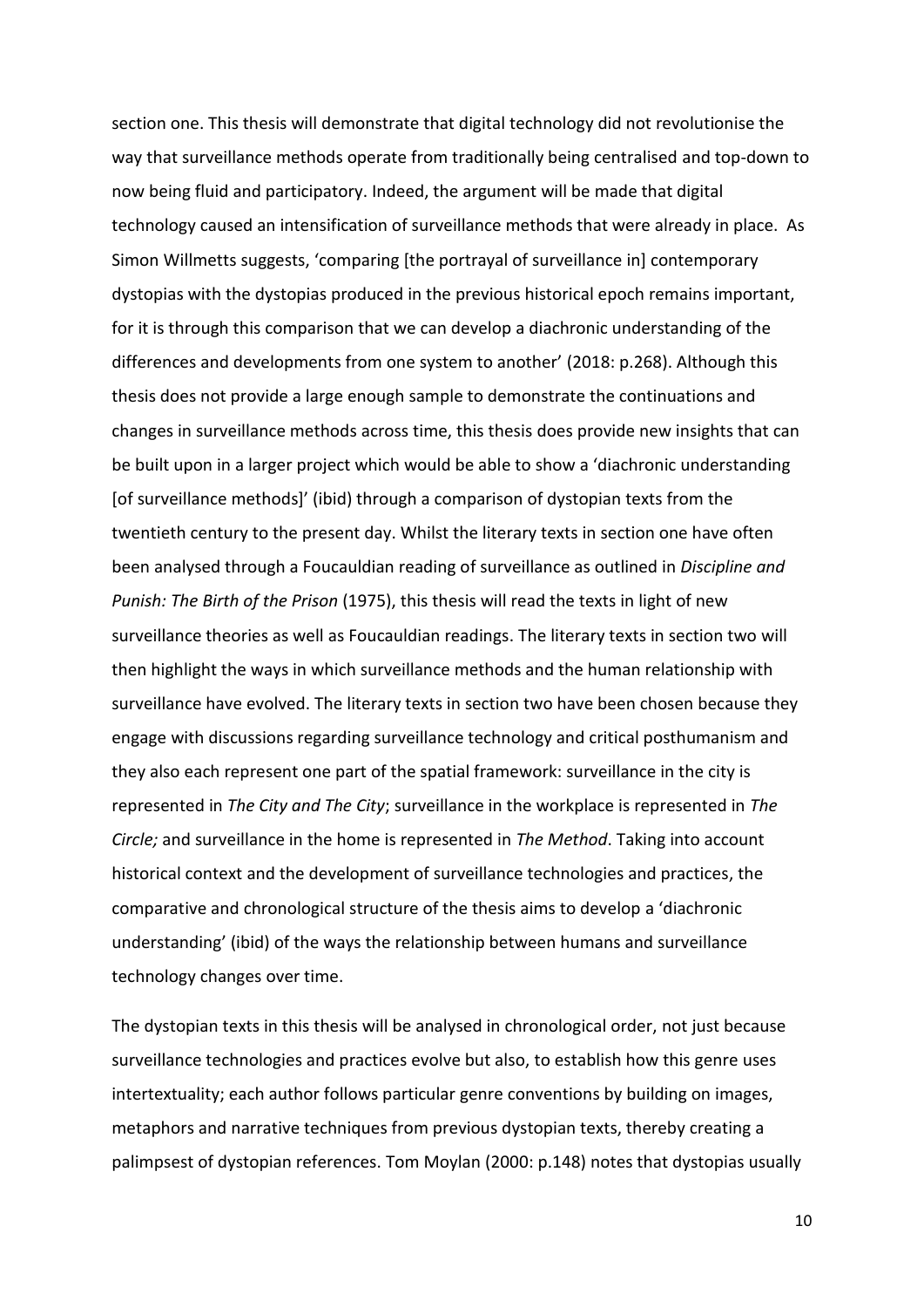open 'in medias res within the "nightmarish society," […] [and] the counter-narrative develops as the "dystopian citizen" moves from apparent contentment into an experience of alienation that is followed by growing awareness and then action that leads to a climatic event that does or does not challenge or change the society'. As well as this, Christine Lehnen (2016: p.18) states that 'a lack of privacy' and 'isolation' are also commonplace in dystopian fiction. Surveillance technology is often used in dystopian novels to isolate and alienate the characters by taking away their right to privacy. The intertextual and dialogical nature of the genre is evident in the many contemporary texts which clearly draw on earlier dystopian novels—such as those discussed in the first section of this thesis—in their depictions of heavily-surveilled societies. These include: Kazuo Ishiguro's *Never Let Me Go*  (2005), Cory Doctorow's *Little Brother* (2008), Lauren Beukes' *Moxyland* (2008), Gary Shtenygart's *Super Sad True Love Story* (2010), Sabrina Vourvoulias's *Ink* (2012) and Mohsin Hamid's *Exit West* (2017). Thus, a chronological approach is important to this thesis because it reveals the changes in perceptions of surveillance at the same time as it acknowledges the dialogical and intertextual development of the dystopian genre.

In this section, I have explained the importance of analysing dystopian fiction alongside surveillance theory as well as the usefulness of reading each novel in chronological order through a spatial framework, which highlights both the convergence of surveillance methods and the changes and continuations in surveillance across time. In the next section, the theoretical fields which will be utilised in the readings of the literary texts will be outlined. The main theories that will be employed in the analysis are: surveillance theory, critical posthumanism, transhumanism, biopower and spatial geography. When these theories are brought together through the analysis of the literary texts they will establish the relationship between the control and manipulation of spaces and the control and manipulation of the body.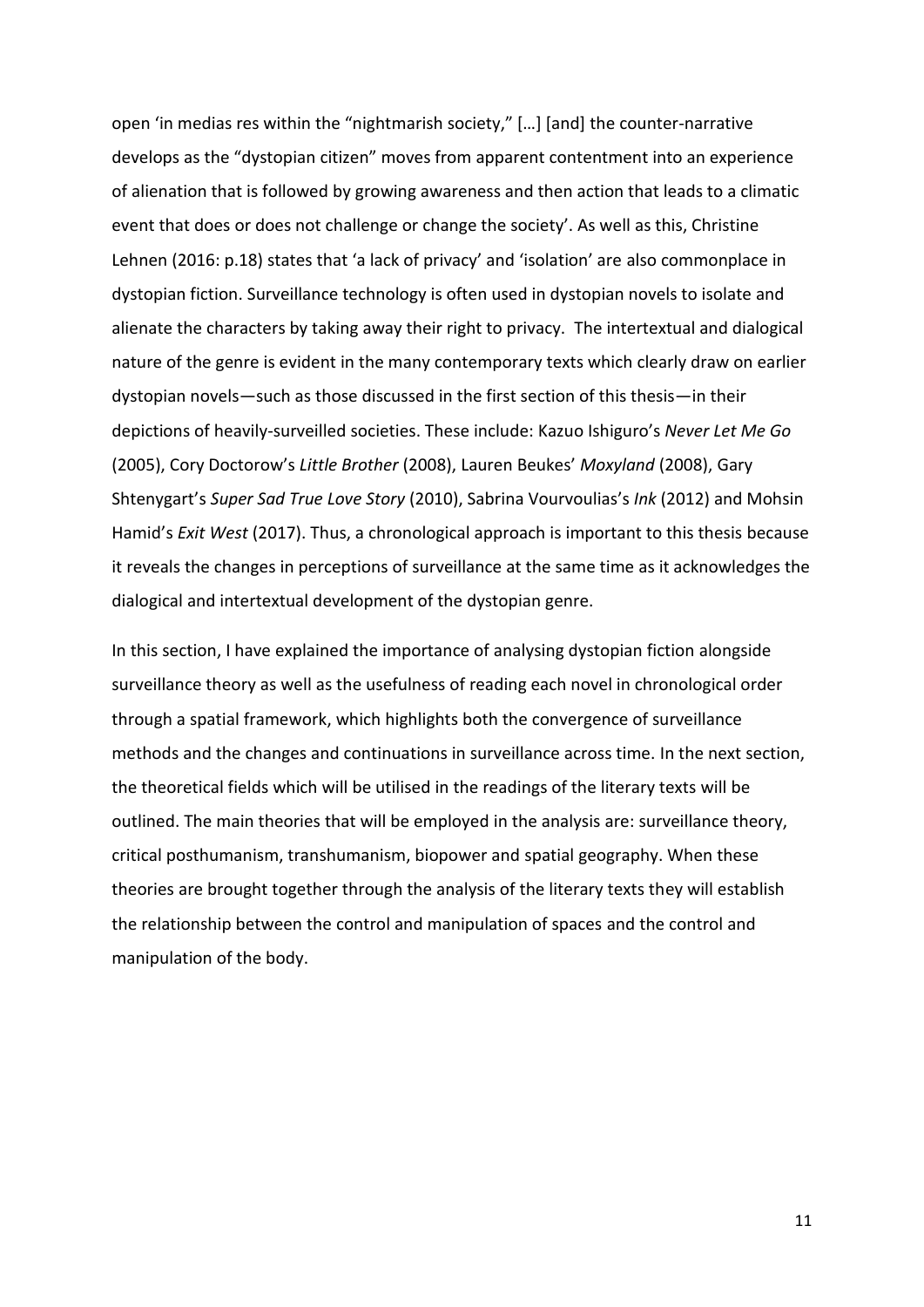### **Theory Chapter**

There are three main theoretical fields that will be utilised in the analysis of the dystopian texts in this thesis; surveillance theory, critical posthumanism and spatial geography. When synthesised, these three theoretical fields reveal how our relationship with surveillance technology influences the ways in which we interact with each other and our external environment. The ways in which surveillance technology is used to break down barriers between public and private places, as well as the individual and social bodies, in order to monitor and manipulate the human race will be shown through critical engagement with the aforementioned theories and the literary texts. In this section, I will begin by explaining the key surveillance theories that are important to this thesis and I will then move on to explain the concepts of critical posthumanism, transhumanism and biopower thereby showing how surveillance can be seen as influencing and manipulating the body. Finally, I will provide an overview of spatial geography focusing on the way humans interpret and conceptualise their surroundings in order to show how surveillance disrupts the boundaries between humans and the environment.

## Surveillance Theory

'Surveillance is driven by the desire to bring systems together, to combine practices and technologies and integrate them into a larger whole' (Haggerty and Ericson, 2000: p.610).

'New technologies permit a relaxing of centralized, bureaucratic management supervision and monitoring. But they simultaneously make possible a new intensity of surveillance, penetrating much more deeply into the daily routines of workers' (Lyon, 1994: p.128).

As Kevin Haggerty and Richard Ericson note, it is through the convergence of a number of different surveillance methods that people and places can be monitored to build a complete picture from fragments of information. In this thesis, it is argued that privacy is being eradicated through a 'new intensity of surveillance' (ibid), which is made possible by the convergence of surveillance methods across multiple places resulting in the monitoring and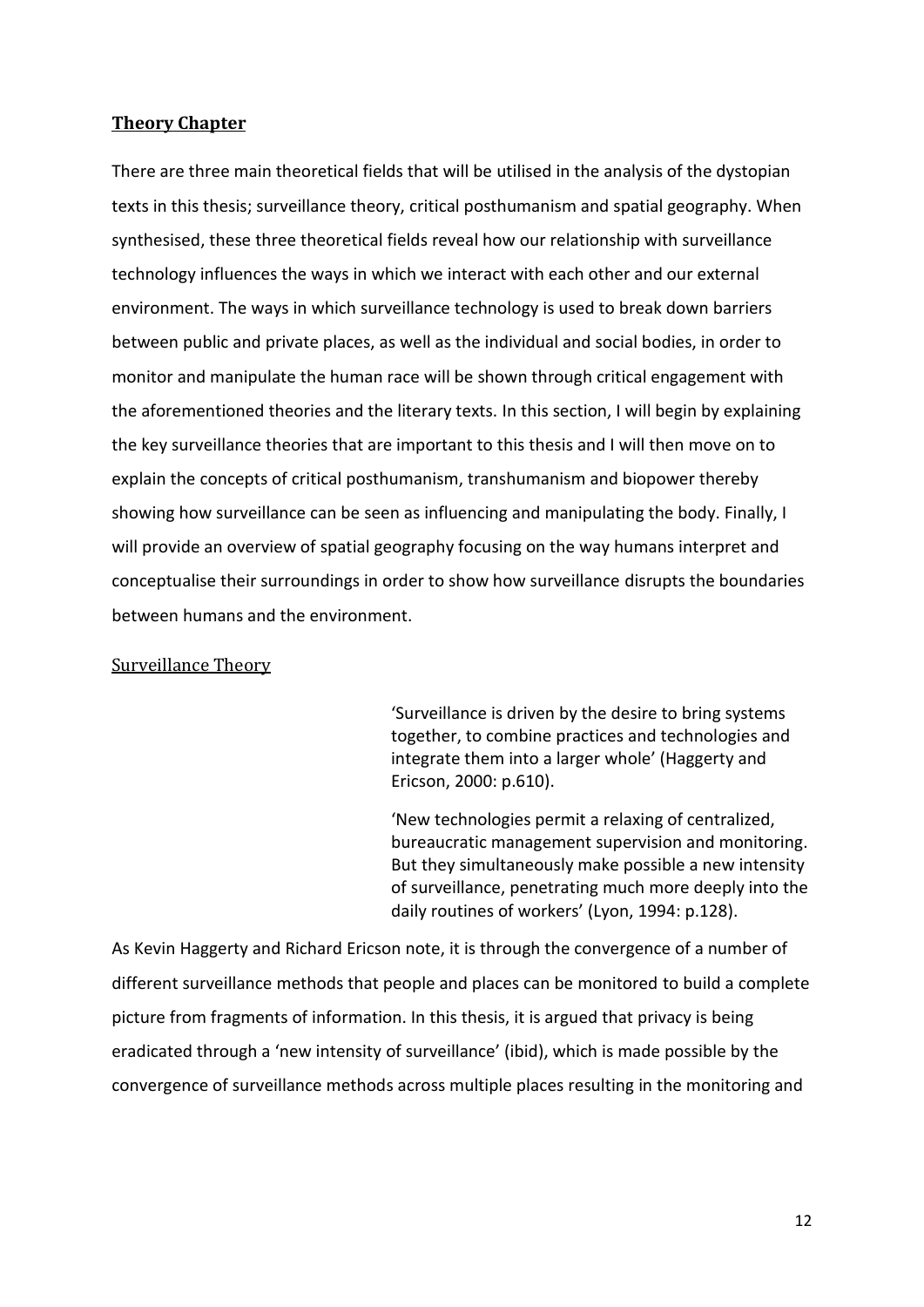control of bodies, often through the creation of the 'data double'. <sup>4</sup> Through analysing the literary texts in light of surveillance theory, it will be suggested that, contrary to Lyon's argument, the idea that now there is a 'relax[ation] of centralized, bureaucratic management supervision' (ibid) is challenged. Both the literary texts in section one, which predate modern surveillance technology, and section two demonstrate ways in which the main characters are monitored through a combination of surveillance methods, which they often participate in. Furthermore, the literary texts in section two also show that there is a vertical, top-down power dynamic at the centre of surveillance systems, which involve government administrations, behind the *apparent* relaxation of 'centralized bureaucratic' (ibid) systems. Rather than showing a linear progression of surveillance methods becoming less centralized and more inclusive and participatory over time, the literary texts suggest that, whilst individuals are increasingly monitored and controlled now through multiple surveillance methods, these surveillance practices are not new but more thorough.

Haggerty and Ericson's concept of the 'surveillant assemblage' (2000: p.606) will be used throughout the thesis to explain how different surveillance systems overlap to monitor individuals closely. Haggerty and Ericson (p.606) state: 'we are witnessing a convergence of what were once discrete surveillance systems to the point that we can now speak of an emerging "surveillant assemblage" […][which] operates by abstracting human bodies from their territorial settings and separating them into a series of discrete flows'. They go on to state that the assemblage operates 'across both state and extra-state institutions' (p.610). Through the convergence of data systems from governments and large companies, which monitor everything from our whereabouts to our shopping habits and social media accounts, a data double is created and the individual's body is also monitored more intensely. Haggerty and Ericson use the image of the rhizome, borrowed from Gilles Deleuze and Félix Guattari (1987), which refers to a plant 'which grow[s] in surface extensions through interconnected vertical root systems' (2000: p.614). Haggerty and Ericson argue that surveillance is rhizomatic because 'it has transformed hierarchies of observation, and allows for the scrutiny of the powerful by both institutions and the general population' (p.617) because 'groups which were previously exempt from routine surveillance are now

**.** 

<sup>4</sup> The data double is the 'electronic profile, compiled from personal data fragments, of an individual person […] [which] takes on increasing social significance as assessments and judgements are made in various contexts based on it' (Lyon, 2007: pp.199-200).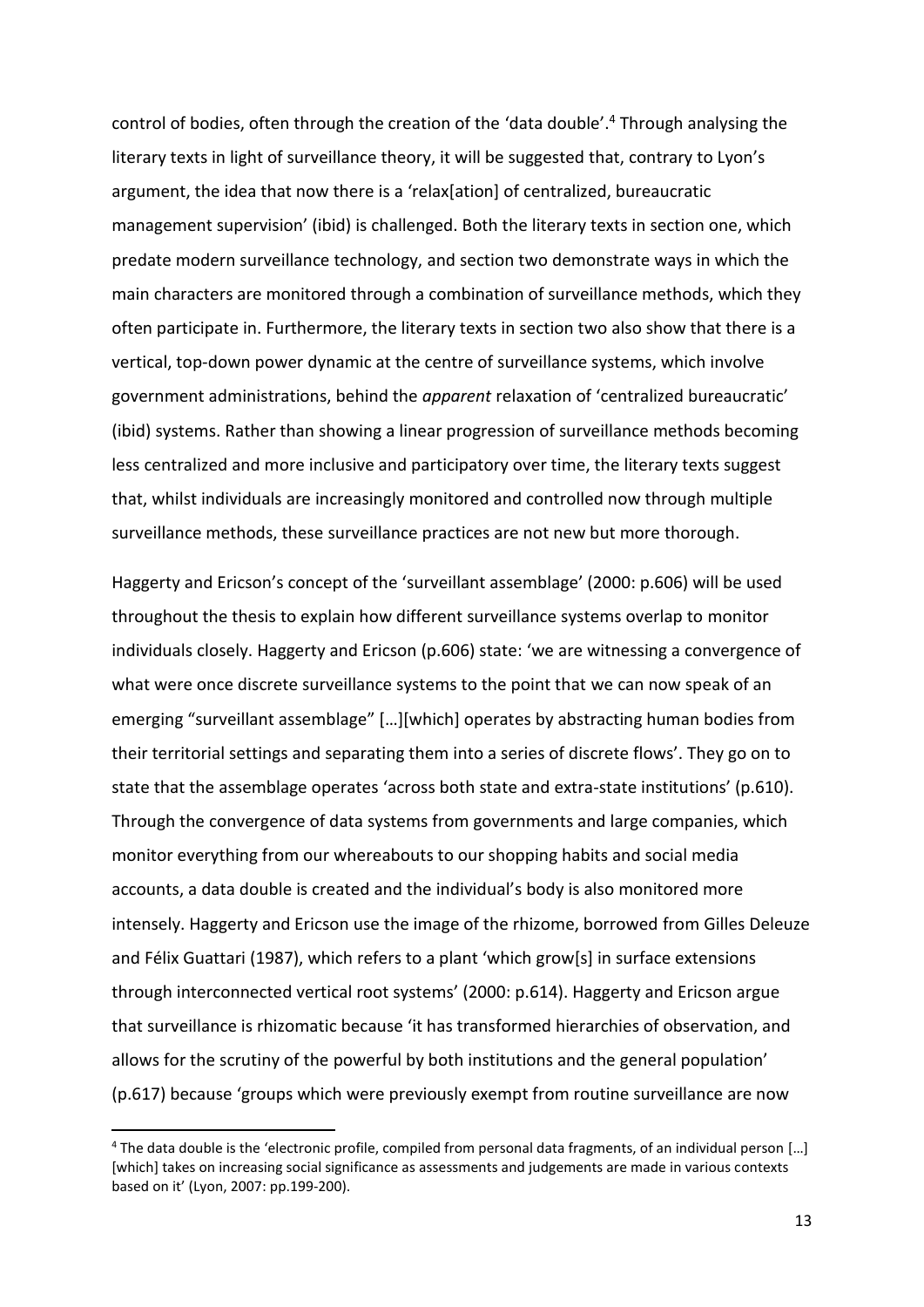increasingly being monitored' (p.606). Whilst the rhizome and surveillant assemblage metaphors demonstrate the ways in which surveillance systems overlap and connect, these metaphors suggest that there is a 'flatten[ing] of power relations' (Ellis, Tucker and Harper, 2013: p.718). The idea that the convergence of surveillance systems and the participation of those under surveillance results in individuals having more control is challenged by the literary texts in this thesis, which suggest that through a combination of vertical and lateral surveillance practices, which converge, governments and corporations are able to monitor individuals more closely and have more control over them. Vertical surveillance refers to a hierarchy where those in positions of power monitor those below them without being monitored to the same extent; an example of this type of surveillance is CCTV cameras. Lateral surveillance, by contrast, is 'not the top-down monitoring of employed by employers, or citizens by the state, but rather the peer-to-peer surveillance of spouses, friends, and relatives' (Andrejevic, 2004: p.481) through for example social media and neighbourhood watch schemes. Lateral surveillance can be and often is used to supplement vertical surveillance: for example, reporting someone to the social media company or police for posting an offensive statement. It is apparent, therefore, that the surveillant assemblage does not just involve the convergence of different surveillance data systems but also the convergence of multiple surveillance practices, which are used to monitor and control populations.

Whilst, in my opinion, Haggerty and Ericson's concept of the surveillant assemblage is a more accurate representation of surveillance practices than Michel Foucault's panopticon metaphor, the concept of the panopticon is still valuable to Surveillance Studies as it demonstrates the ways in which surveillance can operate in controlled spaces. Foucault's interpretation of Bentham's panopticon prison is an example of vertical surveillance that demonstrates how surveillance and space have an impact on human behaviour. The panopticon prison is a circular building that is split into small cells which are illuminated, forcing the prisoners to live in a constant state of visibility (Foucault, 1995: p.197). In the middle of this building is a large, dark watchtower where the keeper can observe the prisoners without been seen, assuming of course that he is even there (ibid). As the prisoners are unaware whether they are being observed or not they begin to self-discipline and behave as though they are being watched (ibid). For Foucault, 'the panopticon is a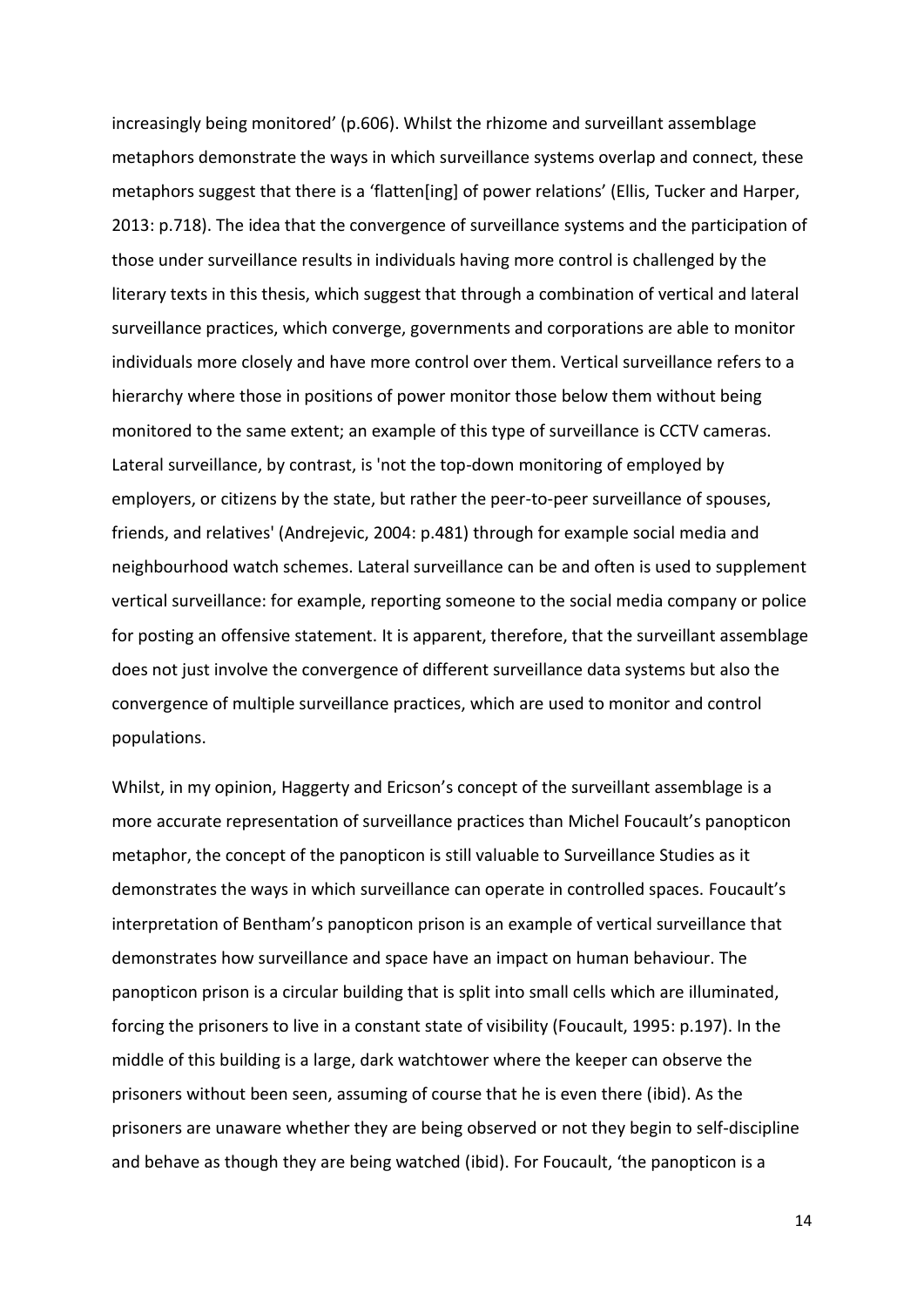machine for dissociating the see/being seen dyad: in the peripheric ring one is totally seen, without ever seeing; in the central tower one sees everything without being seen' (Foucault, 1995: p.198) which is an example of vertical surveillance. Whilst surveillance methods operate through the convergence of different systems across multiple places, the panopticon is an example of surveillance that operates in a controlled space such as a prison, workplace or school; these spaces are part of the wider surveillant assemblage.

Many surveillance scholars have adapted the panopticon model to include lateral surveillance and participation, which reflect the ways that surveillance operates through the convergence of different systems. Steve Mann and Joseph Ferenbok argue, 'we do not live in virtual prisons, at least not ones without some form of agency […] imagine that prisoners in Foucault's panopticon could look back—imagine they could see their guards and be able to record their interactions' (2013: p.24). They go on to coin a new concept 'sousveillance' which means 'watching from below' (p.19) and they suggest that the combination of surveillance and sousveillance changes the dynamic between the observed and the observed into 'a continual dialogue between prisoners and guards, politicians and citizens, bureaucrats and people' (p.25). Similarly, Thomas Mathieson coined the term 'synopticon' which 'stand(s) for the opposite of the situation where the few see the many' (1997: p.219). The terms 'synopticon' and 'sousveillance' will be used interchangeably throughout this thesis to refer to a situation where the many from below, the general public under surveillance, see the few who are above, those governments and organisations that monitor populations. Mathieson, like Mann and Ferenbok, sees 'bottom-up surveillance' as existing alongside 'top-down surveillance' suggesting that there are multiple different layers of surveillance, as shown by their adaptation of the panopticon model. Mann, Ferenbok and Mathieson's adaptation of the panopticon is similar to the rhizome model and the surveillant assemblage. Mann and Ferenbok imply that there is a 'dialogue' between those under surveillance and those monitoring others, suggesting that by involving ourselves in surveillance methods we are given a degree of control. Similarly, Mark Andrejevic claims that 'the possibility of total surveillance is portrayed as power sharing: by providing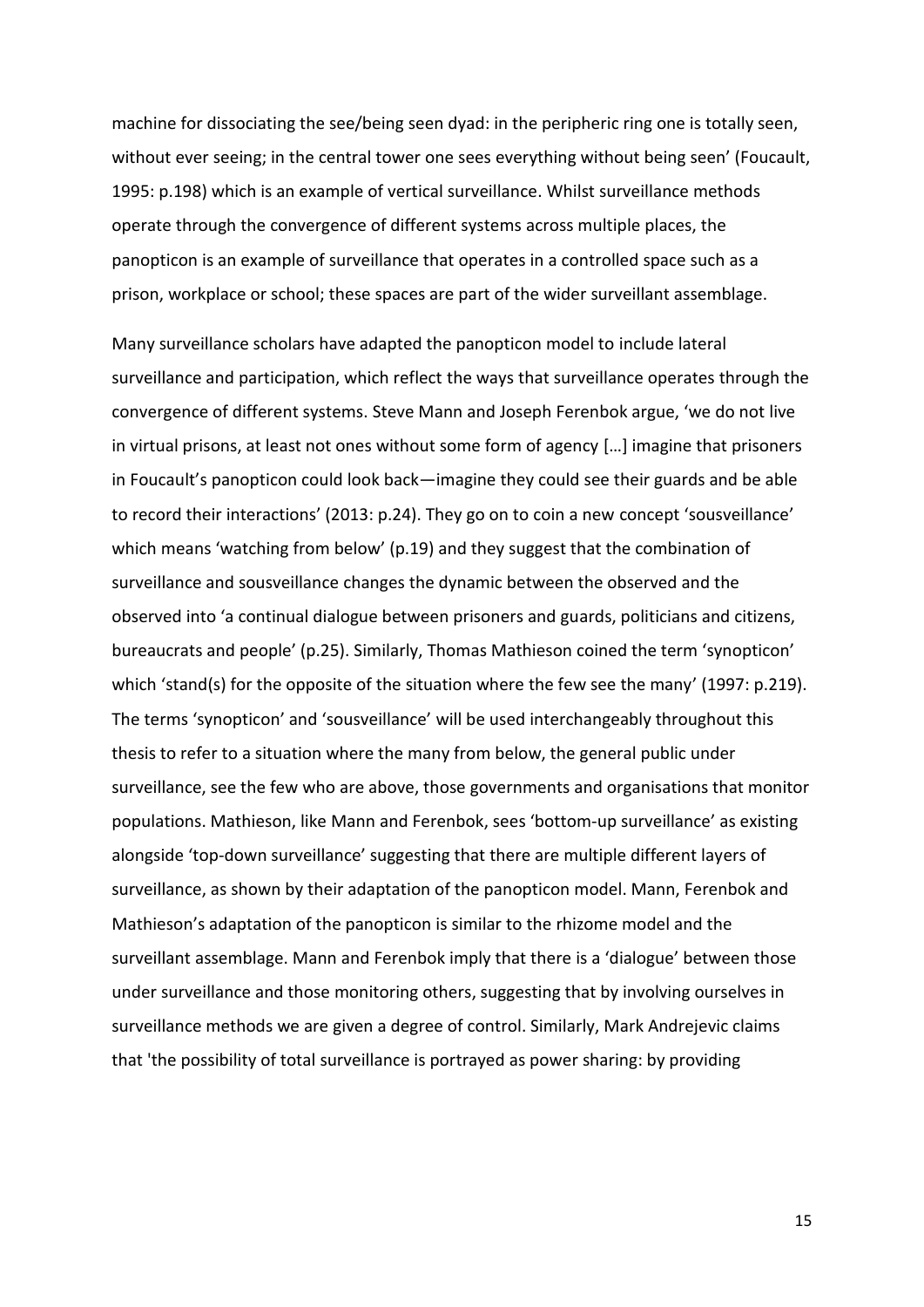information about ourselves, we supply valuable inputs to the production process and thereby help to shape it' (2004: p.6) through the dialogue that Mann and Ferenbok suggest.<sup>5</sup>

This thesis argues, however, that there is a vertical top-down power dynamic behind more inclusive surveillance practices as governments, companies and organisations make use of participatory surveillance in order to monitor people more closely. In his article, 'You are the product', John Lanchester (2017) argues that Facebook uses all the information it collects to advertise products and states that 'even more than it is in the advertising business, Facebook is in the surveillance business. Facebook, in fact, is the biggest surveillance-based enterprise in the history of mankind'. When we focus on sharing our information with peers and focus on the horizontal level of surveillance, there is a danger that we may forget about the company that is watching and collecting information on us and the potential power that this gives them. Andrejevic claims that participatory surveillance has been overtaken by productive surveillance (2004: p.2) whereby people share information online and are targeted with advertisements. Therefore, participatory surveillance is a marketing ploy which promises to give people a more personalised, tailored online experience but in reality uses personal information to target people with products. It is also worth noting that not all types of surveillance which require the involvement of others are voluntary; therefore, whilst these practices are participatory they are more reminiscent of vertical surveillance than lateral surveillance, and these practices shall be known henceforth in this thesis as 'coercive surveillance'. 'Coercive surveillance' is a concept taken from the ideas of Rosen and Santesso who suggest that "surveillance as coercion" is 'watching people […] in order to influence or control' (p.234). The concepts outlined in this section will be utilised in the analysis of the literary texts to demonstrate the ways in which multiple surveillance methods converge in the novels to monitor and control humans and to show how the monitoring of bodies becomes more intense over time. The next section on critical posthumanism and control of the body will give an overview of the ways in which surveillance technology and the aforementioned surveillance methods complicate the concept of the stable, self-contained human who is separate from its environment.

 $\overline{a}$ 

<sup>5</sup> This type of surveillance is known as 'participatory surveillance' which is a concept 'first developed by Mark Poster (1990: 68), [referring] to surveillance that is consensual' (Flanagan, 2014: pp.135-136).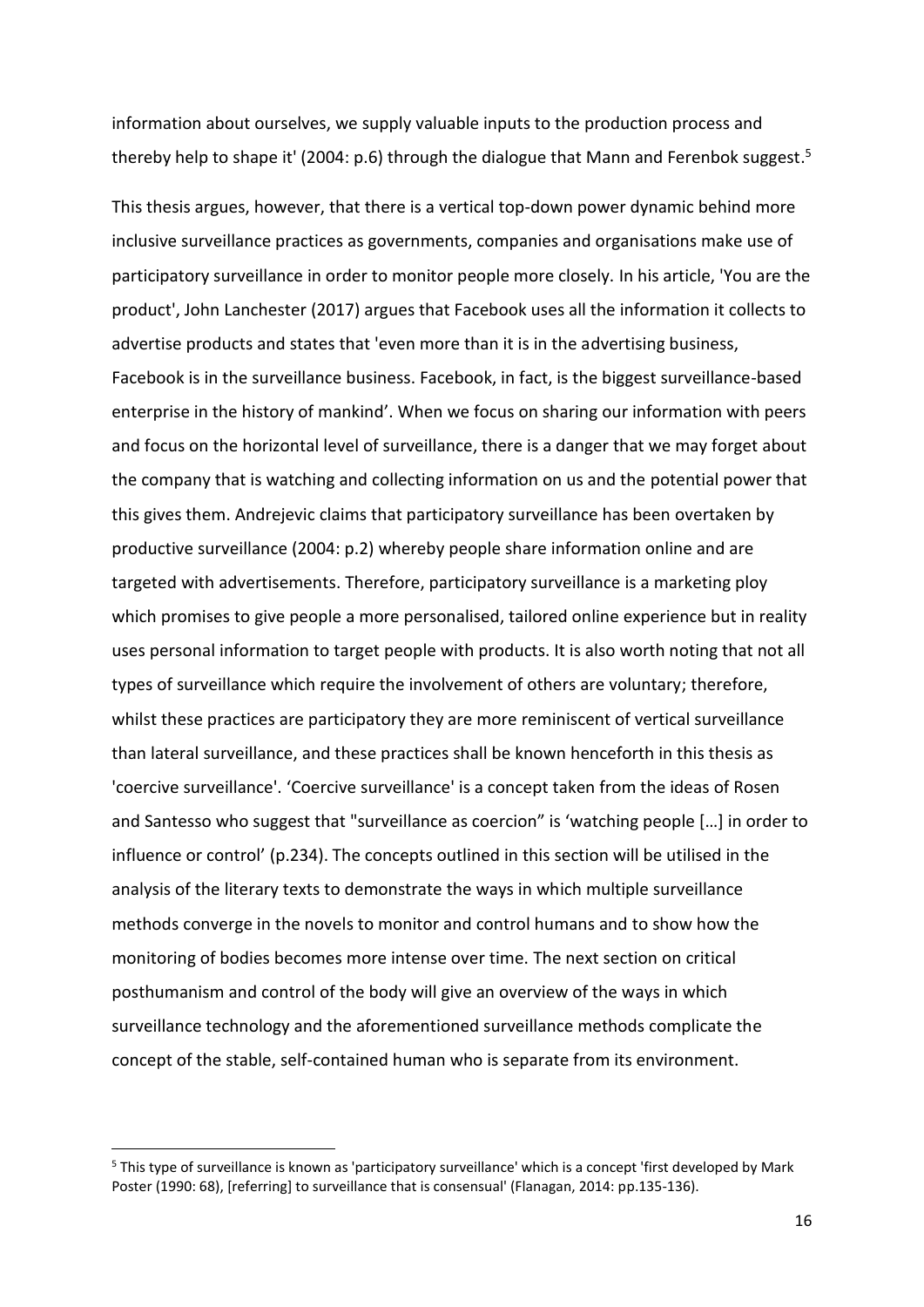'Technology has exerted such a profound effect on human existence and experience, new theoretical paradigms are needed to explain what it means to be human in an era where the previously sacrosanct boundaries of the humanist subject are constantly being redrawn' (Flanagan, 2014, p.29).

'Boundaries between one place and another, or even between the inside and outside of the body itself, are more indeterminate, which means that surveillance comes to depend on dispersed power' (Lyon, 2001: p.19).

As Victoria Flanagan suggests, technology is now a fundamental part of human existence and has changed the way that we interact with others meaning that boundaries that were once clear are now 'more indeterminate' (Lyon, p.19). By extension, surveillance technology affects the way we behave, perceive the world and interact with others. Critical posthumanism, biopower and transhumanism will be explored in this next section demonstrating the ways in which surveillance technology is used to both monitor and control the individual body and, by extension, the entire human race.

Posthuman theory is critically important to Surveillance Studies as it raises the same questions that both dystopian fiction and surveillance theory pose about what it means to be human and how our relationship with technology affects our perception of this. As Lyon suggests, our bodies have become 'a source of surveillance data' (2001: p.17) through the creation of our data double through digital surveillance technology; however, even before digital surveillance, our bodies had already become a 'source of surveillance data' (ibid) through record keeping and census data. Pramod Nayar (2013: p.13) explains that critical posthumanism is a theoretical approach that studies what it means to be human and claims that:

> As a philosophical, political and cultural approach [critical posthumanism] addresses the question of the human in the age of technological modification, hybridized life forms, new discoveries of the sociality (and 'humanity') of animals and a new understanding of 'life' itself. In a radical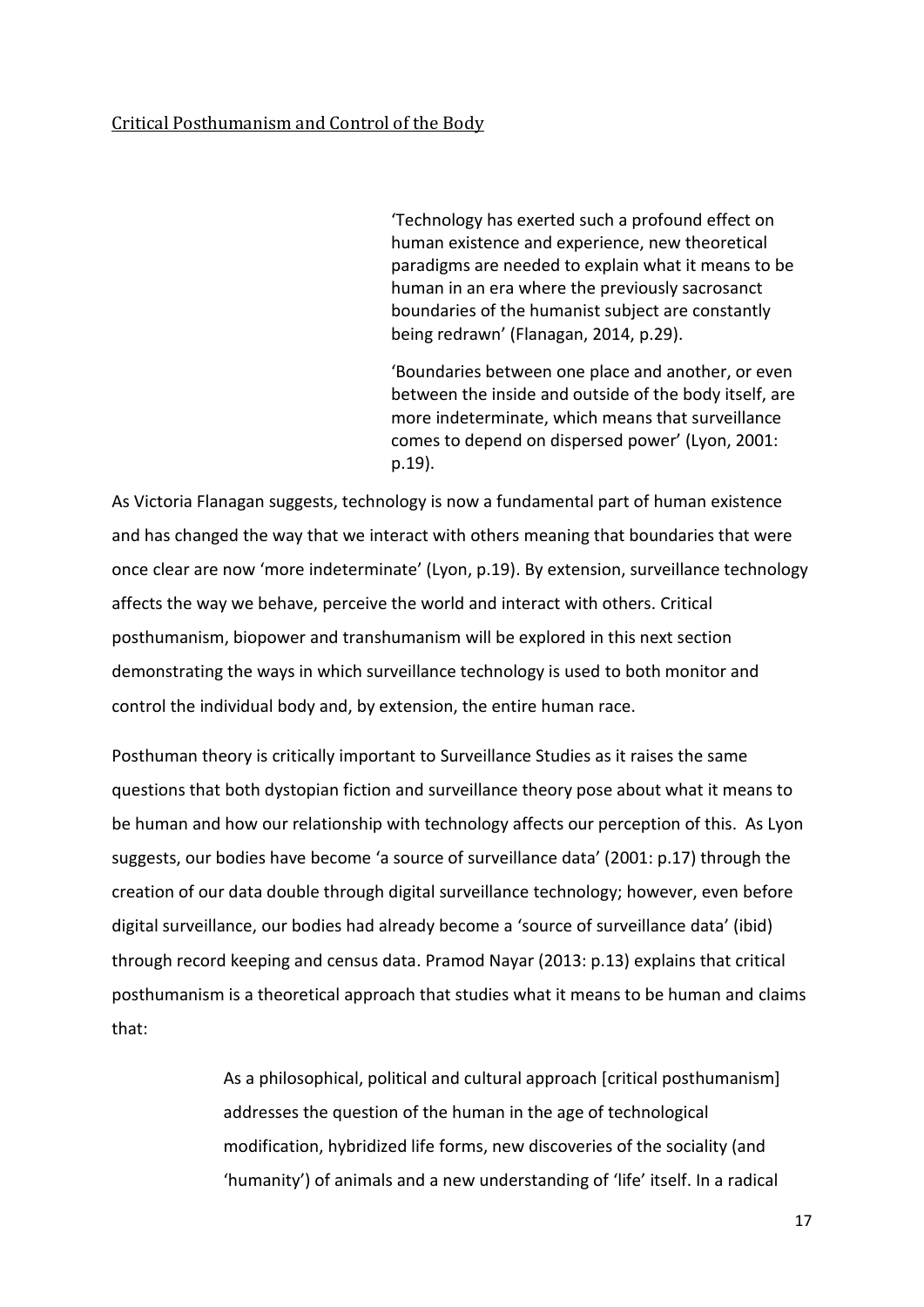reworking of humanism, critical posthumanism seeks to move beyond the traditional humanist ways of thinking about the autonomous, self-willed individual agent in order to treat the human itself as an assemblage, coevolving with other forms of life, enmeshed with the environment and technology.

Critical posthumanism puts forward the argument that humans are not unified beings apart from their environment; humans are simultaneously influencing their surroundings and are influenced by them. As humans are constantly adapting to changes it is not surprising that surveillance and communication technologies have an impact on human behaviour. According to Flanagan and Nayar, the idea of the stable, self-contained human subject that exists independent of its environment is called into question through the relationship between humans and technology.

Some theorists, such as Foucault, suggest that surveillance technology can be used to control and transform the human race in order to make it more productive. Foucault's concept of 'biopolitics' (1998: p.140) connects 'the body as a machine' (1998: p.139) and 'the species body' (1998: p.139) which are controlled through surveillance methods. The body as a machine refers to the physical body and 'its disciplining, the optimization of its capabilities, the extortion of its forces, the parallel increase of its usefulness and its docility [and] its integration into systems of efficient and economic controls' (1998: p.139). The species body refers to the collective body of society and its 'propagation, births and mortality, the level of health, life expectancy and longevity' (1998: p.139). Foucault (1998: p.140) theorizes that:

> During the classical period, there was a rapid development of various disciplines—universities, secondary schools, barracks, workshops; there was also the emergence, in the field of political practices and economic observation, of the problems of birthrate, longevity, public health, housing and migration. Hence there was an explosion of numerous and diverse techniques for achieving the subjugation of bodies and the control of populations, marking the beginning of an era of "biopolitics".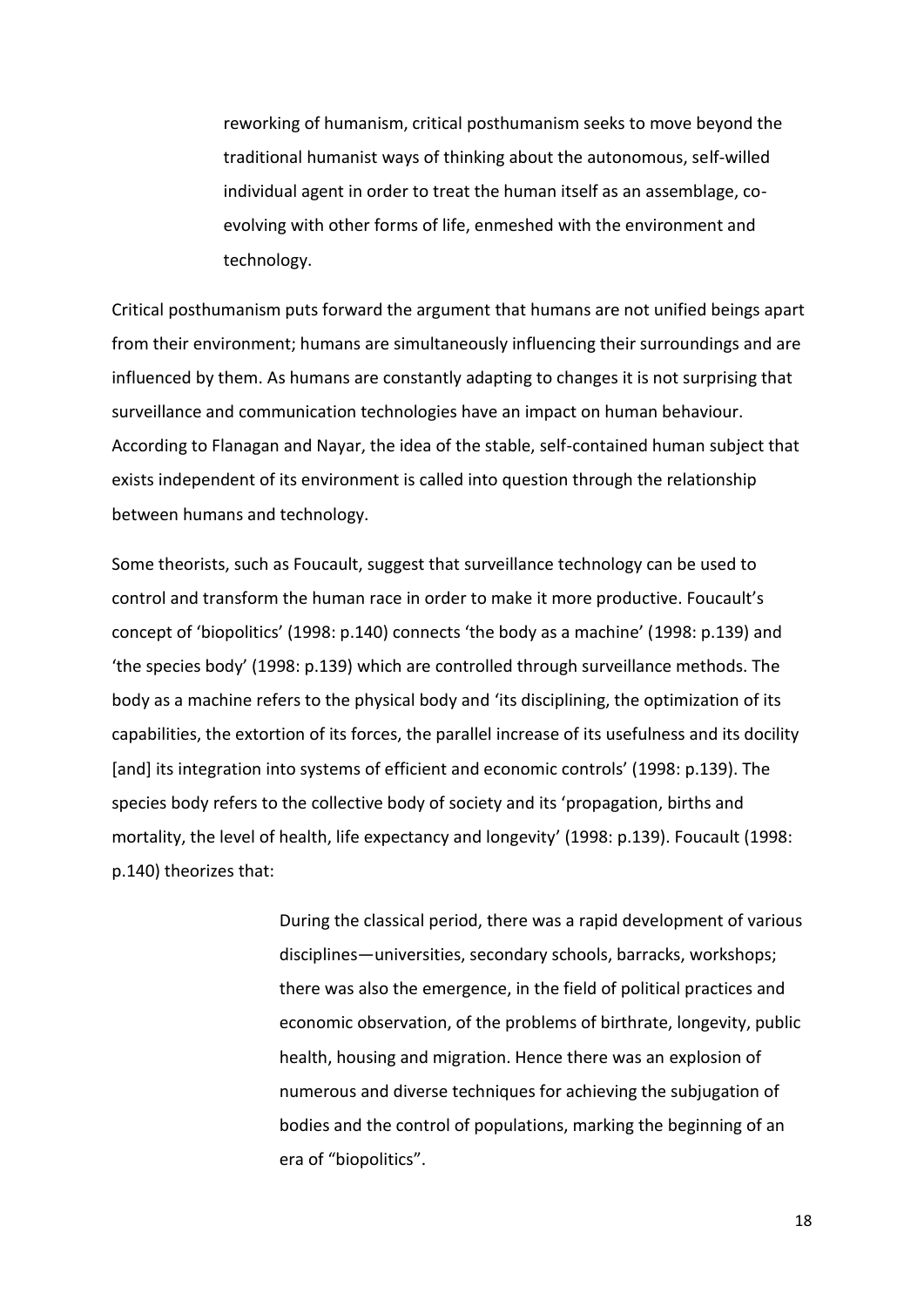The development of universities, schools, barracks and workshops suggests that surveillance of the body is connected to spaces where they can be controlled and disciplined, connecting to Foucault's ideas in *Discipline and Punish*. In these spaces, humans are disciplined to obey rules, trained to achieve their biological and intellectual potential and made useful for work, which means that they will be able to contribute to the economy. Keeping records of birthrate, longevity, health, housing and migration means that governments and organisations can implement measures to monitor and control their people. Similarly to Foucault, François Guéry and Didier Deleule argue in *The Productive Body* (1972) that capitalism created a new body, the 'productive body' (Barnado and Shapiro, 2014: p.11), to control both the 'biological body' and the 'social body' (ibid) which Foucault defines as the 'body as machine' and the 'species body' respectively. The ideas of Foucault, Guéry and Deleule imply that whilst the human body is inseparable from its surroundings and is both influencing and influenced by technology, as posthumanism suggests, this relationship between technology and the human body is not equal as surveillance technology can be used to control and manipulate the body. Whilst the era of biopolitics can be traced back to the classical period, biopolitics is increasingly relevant today as modern surveillance technology allows for more sophisticated monitoring and control of bodies. Although *The Productive Body* was published in 1972, Philip Barnado and Stephen Shapiro claim that the book 'speaks anew to today's readers, who face the convergence of economic regimes that dictate austerity and the normalization of precarity, alongside the rise of new technologies of data surveillance […] and medical advances that seek to redesign the body' (p.6). Barnado and Shapiro imply that the relationship between surveillance technology and the human body is exploitative as technology is used to make the societal body more productive at the expense of individual autonomy.

Nevertheless, whilst some theorists suggest that surveillance technology can be used to control and discipline the body, transhumanist theorists see the potential of surveillance technology to improve the human body. According to Nayar, transhumanists believe in the 'perfectibility of the human, seeing the limitations of the human body (biology) as something that might be transcended through technology so that faster, more intelligent, less disease-prone, long-living human bodies might one day exist on Earth' (p.16). The concepts of transhumanism and biopolitics are closely related as they both reference the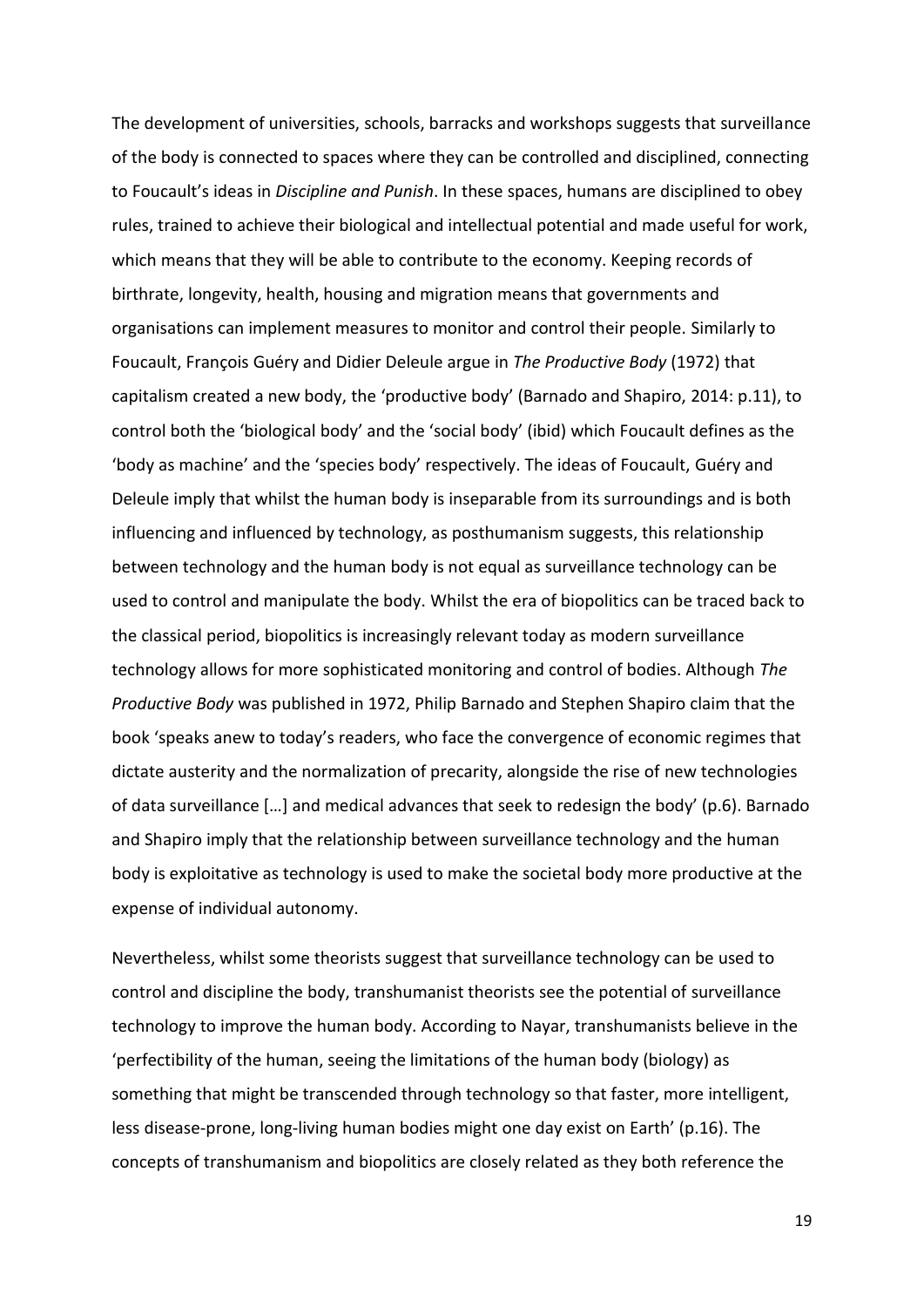importance of technology in improving the human body; however, transhumanism does not refer to improving the body for productivity or for capitalist industry. Therefore, transhumanism is more ambiguous in its outlook, than biopower, and can be seen as negative or positive depending on its interpretation. The theories of biopower and transhumanism both show that the human body is inseparable from surveillance technology and that we are living in the post-human era. Foucault, Guéry and Deleule's theories indicate that the relationship between the human body and surveillance technology predates digital surveillance technology and contemporary surveillance practices. Nevertheless, transhuman theory and Barnado and Shapiro's revisiting of biopower suggest that this relationship between the body and surveillance technology is more relevant today than ever before.

The theoretical fields of critical posthumanism, transhumanism and biopower all suggest that surveillance methods have a clear influence on human behaviour and actions. The influence of surveillance on humans calls into question traditional humanist ideas of the individualistic, self-contained human subject and forces us to examine the connections humans have with each other and with the external environment. These questions will be examined further in the next section on spatial geography which analyses the way the spatial layout of a place can shape the way we interpret it. Our interpretation of different spaces as private or public is affected by surveillance and this determines our subsequent actions.

#### Spatial Geography:

The concept of space is important to both Surveillance Studies and dystopian fiction as spaces are created through the interaction between people and place, which means that the ways in which spaces are interpreted, function and are controlled and monitored are constantly negotiated. Firstly, spaces are open to interpretation and dependent on individuals; whether we interpret a space to be utopian or dystopian, for example, depends on the individual's idea of what denotes a 'good' or 'bad' place. Secondly, as Doreen Massey argues, space 'cannot be seen as static' (1994: p.265) and 'there is no choice between flow (time) and a flat surface of instantaneous relations (space)' (1994: p.265) as spaces and their meanings change depending on who is control of these spaces. Finally, the way humans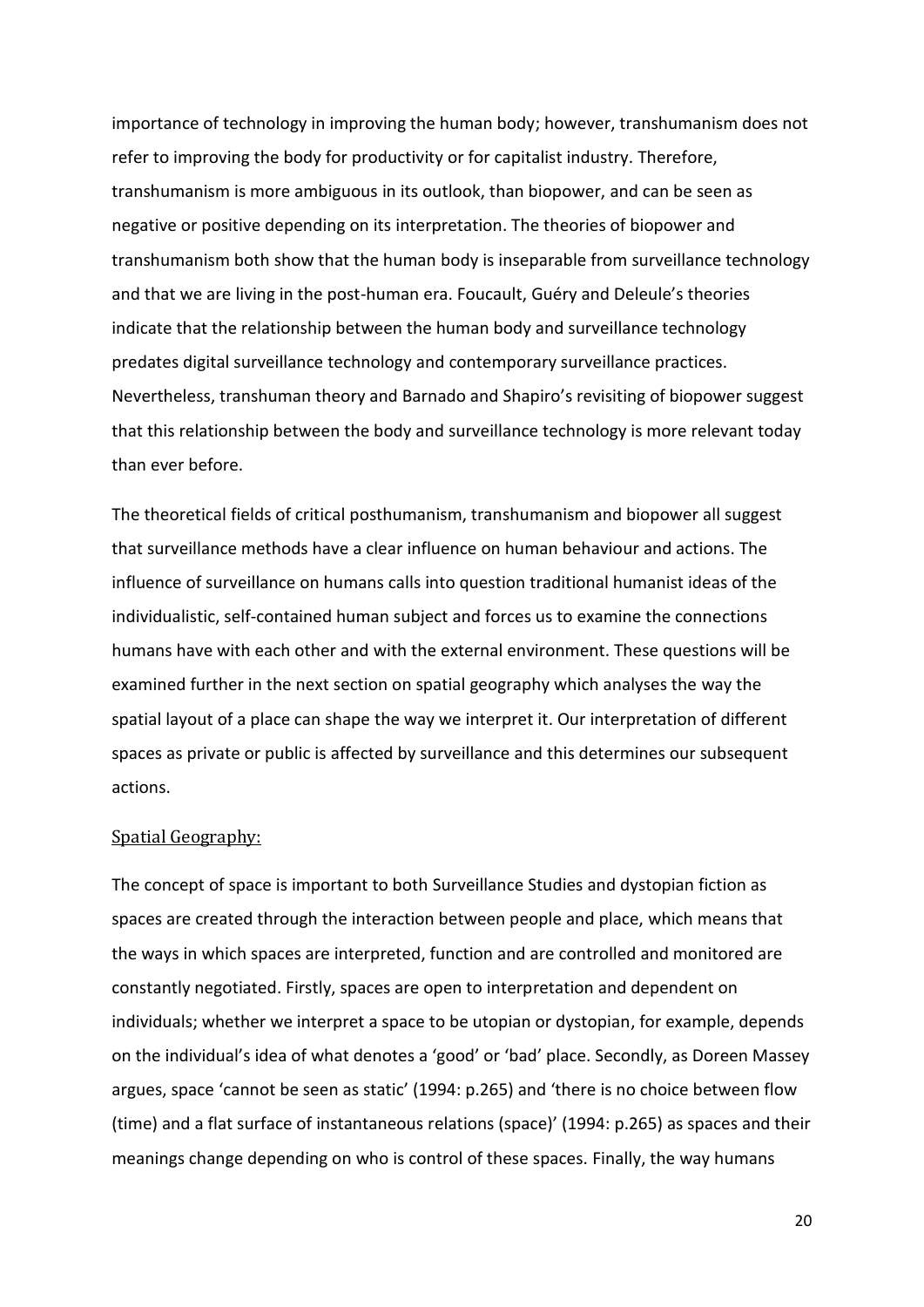behave is dependent on space and privacy; Massey claims that 'place, in other words does – as many argue – change us, not through some visceral belonging (some barely changing rootedness, as so many would have it) but through the practising of place, the negotiation of intersecting trajectories; place as an arena where negotiation is forced upon us.' (2005: p.306). Similarly, Thania Acaron claims that 'the body, as the nexus of experience, acts as both a receiver and actor, producing and being produced by spatial relations' (2016: p.139). In the literary texts, the protagonists both perform their behaviour, as they are 'practising place' (ibid), and negotiate the meanings of different spaces through challenging authority figures. The protagonists also 'produce' (Acaron, p.139) spaces by creating heterotopias and claiming ownership of spaces that did not originally belong to them. <sup>6</sup> Through the analysis of spatial negotiation of both public and private spaces in the literary texts, it will be shown how the protagonists lose their autonomy and individuality by being denied the right to private spaces and ownership of their body, which is enabled by the convergence of multiple surveillance systems.

I will be using surveillance theory, critical posthumanism, transhumanism, biopower and spatial theory in my analysis of the literary texts in both sections one and two. The value of revisiting *Brave New World*, *Nineteen Eighty-Four* and *The Handmaid's Tale* will become clear when these texts are compared with the literary texts in section two. Many of the theories are applicable to the literary texts in both sections but some, like transhumanism and the surveillant assemblage, are even more applicable to the contemporary texts. This shows the continuation and intensification of the use of surveillance technology on the human body across time and the collapsing of the boundaries between humans and technology.

**.** 

<sup>&</sup>lt;sup>6</sup> 'Foucault gave a lecture in Paris to a group of architects called the Cercle d'études architecturales, in which he defined heterotopias as sites which are "outside of all places, even though it may be possible to indicate their location in reality", and as places which constitute a "simultaneously mythic and real contestation of the space in which we live". Examples include the mirror, the cemetery, the prison, the library, the museum, the garden, the zoo, the theatre, the brothel and the ship' (Knight, 2017: p.143).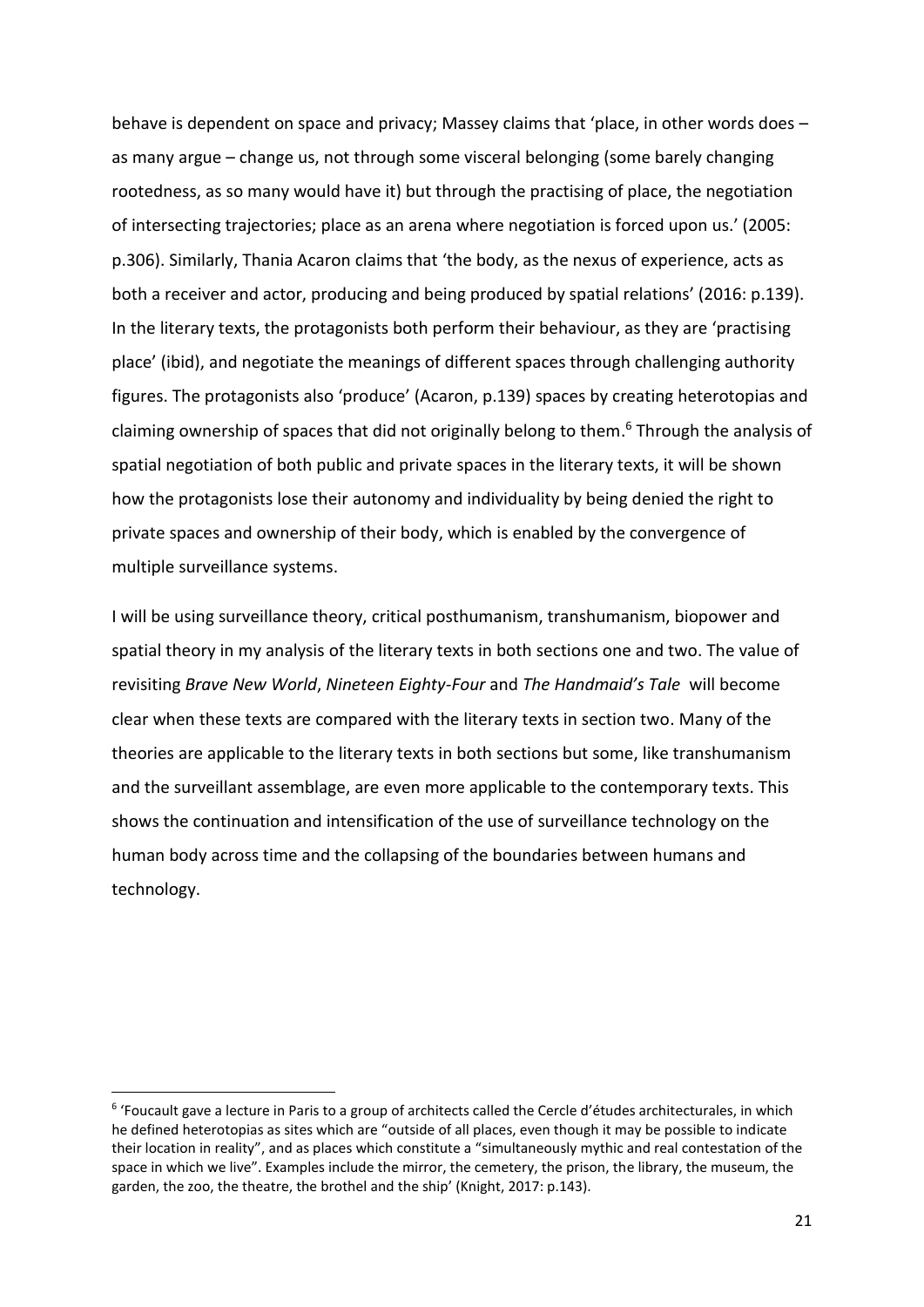#### **Section 1**

In this section, a spatial analysis of surveillance practices in the city, workplace, home and on the body in *Brave New* World, *Nineteen Eighty-Four* and *The Handmaid's Tale* will illustrate the ways in which multiple surveillance systems converge in order to monitor and control the protagonists. Although much has been written on these literary texts before with regards to the panopticon model, this reading will reveal that there are examples of vertical, lateral and self-surveillance in each novel which overlap to create a surveillant assemblage. The comparison of the literary texts in section one and two will show how the body becomes increasingly monitored and manipulated across time through its integration into the surveillant assemblage and the use of biopower, which intensifies with digital surveillance practices in the twenty-first century. This argument, therefore, challenges the view that digital surveillance methods caused surveillance practices to converge by suggesting that this began much earlier.

*Brave New World's* portrayal of multiple levels of surveillance, which converge through the surveillant assemblage, and its suggestion that surveillance technology can be both pleasurable and addictive are remarkably prescient. It is important to revisit this novel, therefore, as it provides valuable insights into the ways surveillance, biopower and participation operate in the more recent literary texts. The novel is clearly influenced by technological changes that were happening at the time it was written. Andrzej Gasiorek (2016: p.213) suggests that:

> The rapid changes brought about by processes of technologically driven modernization [in the early twentieth century] led to two twinned, but opposed responses[:] […] hopes that the new future would transform the present in an entirely beneficent way […] [and] anxieties about the ways in which modernity in fact might produce the deepest forms of alienation.

*Brave New World* portrays a society which is full of scientific possibilities and technological innovation but it also reveals darker sides of science such as eugenics: the novel presents a race of people who are made, not born, in test tubes without parents or a family unit. They are put into castes (Huxley, 2014: p.3), raised in 'conditioning centres' (p.1) and are trained to work in a factory until they die at sixty (p.95). The society has a clear hierarchy and the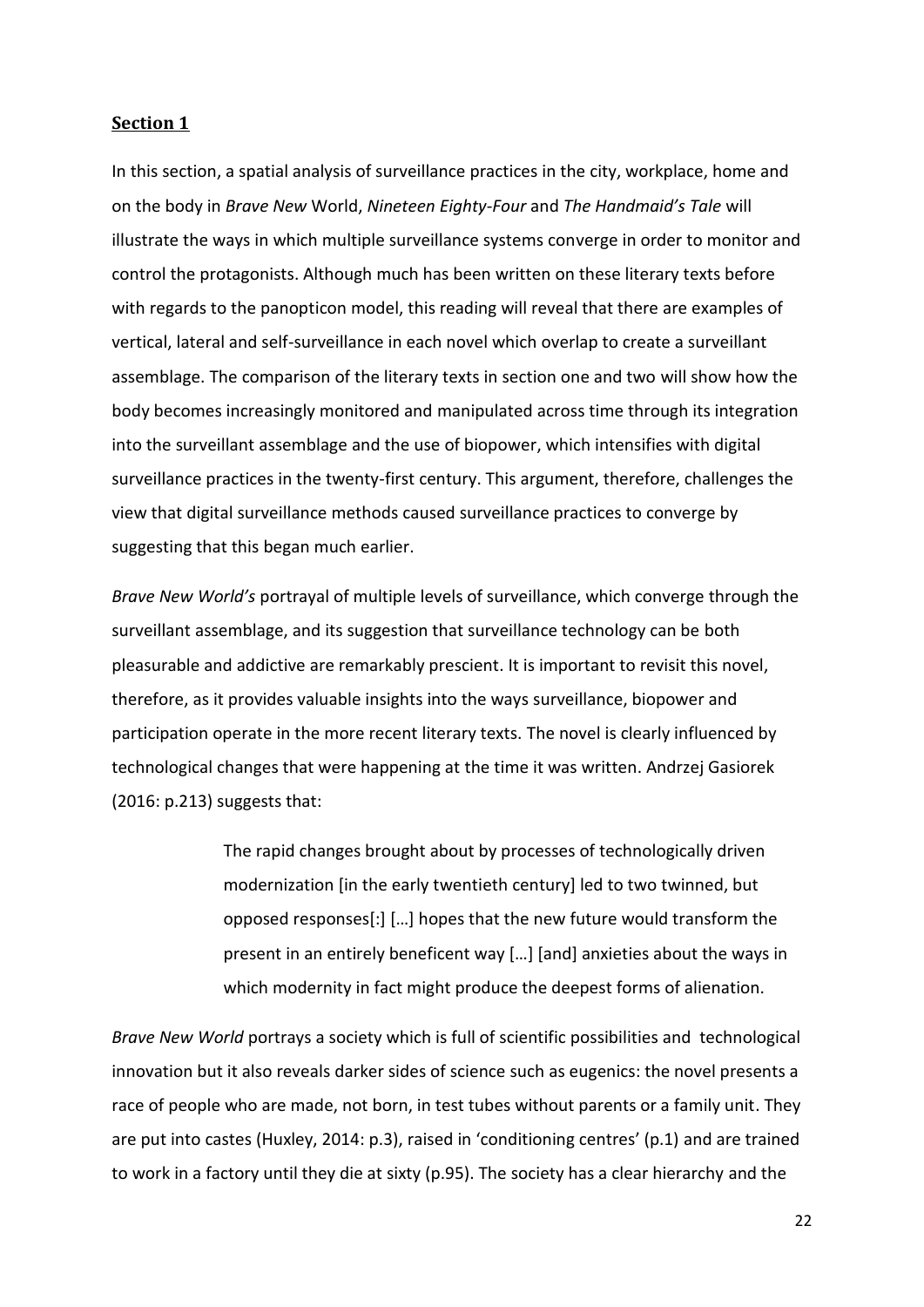people are under constant surveillance through vertical and lateral surveillance meaning that they are never alone. Yet, most of the characters are happy as they have been conditioned to enjoy life by being promiscuous, using a recreational drug, 'soma' (p.46), watching entertainment and attending group activities. Laura Frost comments that 'it is precisely Huxley's balance of fearsome and exciting elements that account for the novel's affinity with today's aspirational technologies' (2016: p.71) which both restrict privacy and are pleasurable, such as social media in *The Circle*. As Krishan Kumar suggests, the development of new technologies in the early twentieth century led to the creation of the surveillant assemblage as 'work and leisure, private and public, flowed into each other, the boundaries erased [meaning] the space for privacy, the time for reflection, vanished almost altogether' (2013: p.22) which is seen in this novel and in the contemporary texts. These developments also allowed workers to be exploited through the creation of the 'productive body' (Barnado and Shapiro, 2014: p.11) which can be monitored better due to the spatial layout of factories and the collapsing boundaries. It is no surprise, then, that Moylan claims that the novel is the first dystopian novel that evaluates the exploitative nature of consumerism and technology (2000: p.xii) and it is clear to see how this novel sheds light on the creation and development of the surveillant assemblage when compared to the contemporary texts.

*Nineteen Eighty-Four* has been read in light of the panopticon model many times however my reading of the novel will suggest that there are examples of vertical, lateral and selfsurveillance which converge to create a surveillant assemblage and it will also reveal that there are similar surveillance methods portrayed in this text and in *Brave New World*. This is important as the novels are often portrayed as opposing dystopias due to the ambiguous tone of *Brave New World* which often shows the addictive and pleasurable aspects of surveillance, as opposed to the overwhelmingly critical stance taken on surveillance in *Nineteen Eighty-Four*. This is due in part to the historical context in which both novels are situated. *Nineteen Eighty-Four* was written a few years after World War Two so it is unsurprising that surveillance is associated with fear and oppression rather than abundance and consumerism, as it is in *Brave New World.* As Rosen and Santesso note, 'Orwell had before him the examples of Hitler and Stalin [so he did not need] to search far for "economic exploitation," "power hungers," or "sadism".' (pp.180-181). Whilst the tone and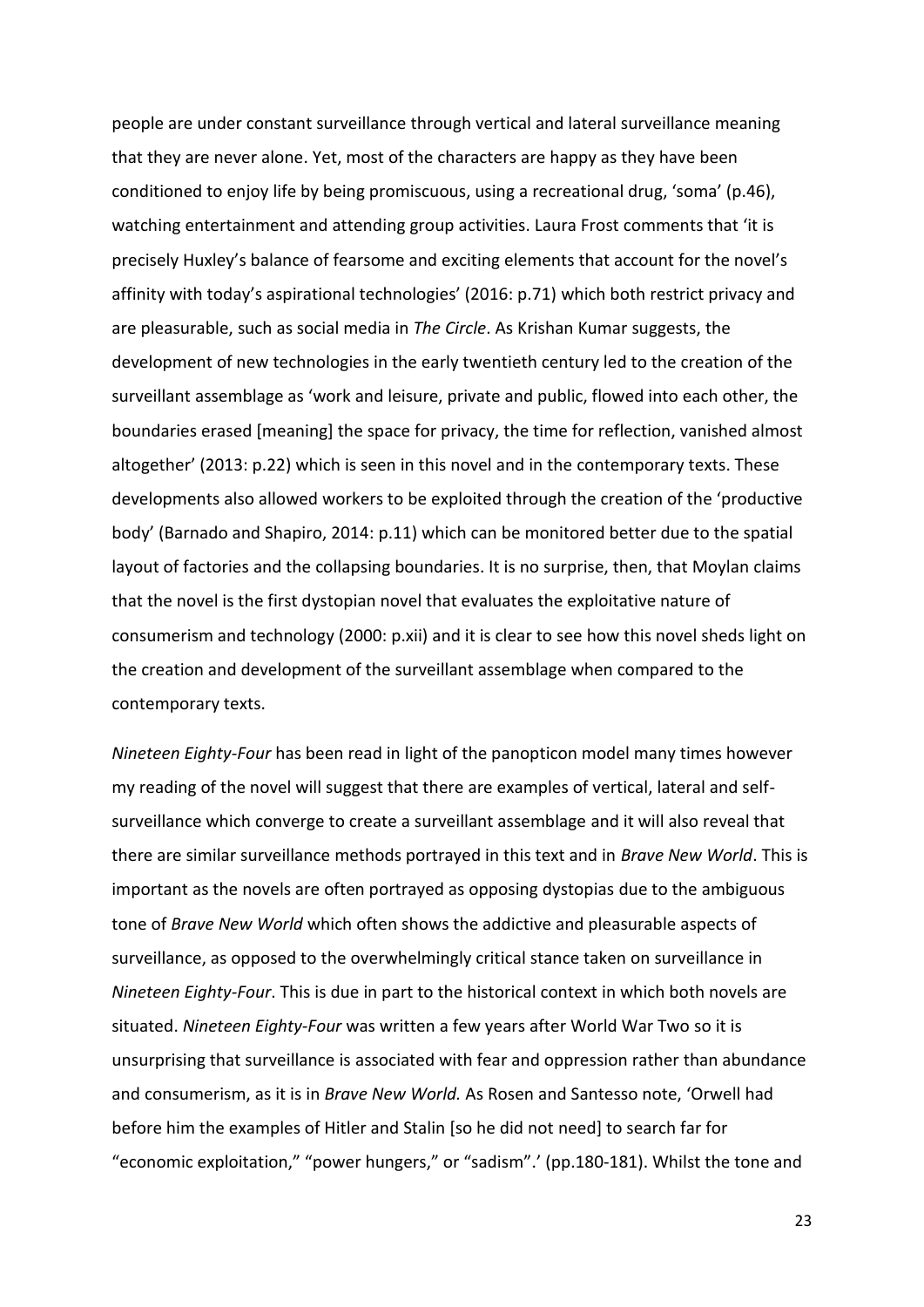atmosphere of *Nineteen Eighty-Four* are in direct opposition to *Brave New World,* the way surveillance technology is used to divide and alienate people is strikingly similar. *Nineteen Eighty-Four* is set in London in the fictional state of 'Oceania' (Orwell, 2004: p.5). There is a clear hierarchical order, just like in *Brave New World*: 'Big Brother' (p.3) is the omniscient figure at the top;secret agents of the state—the 'Thought Police' (p.4)—are directly below him and police those below them in the party. These include the 'inner Party' (p.13) who have more privileges and are less monitored than the constantly surveilled 'outer Party' (p.13). The 'proles' (p.61) who make up the majority of the population are at the bottom of the hierarchy: however, they are free from surveillance, unlike the populations in the other novels in this thesis who are all under surveillance.

The final novel in this section, *The Handmaid's Tale*, is important to this thesis as its portrayal of surveillance is influenced by the previous novels and it also demonstrates more obviously how surveillance technology can be used to control and manipulate the body as it is narrated from the point of view of a woman whose body is the property of the state. Atwood describes writing *The Handmaid's Tale* whilst living in 'West Berlin, which was still encircled by the Berlin Wall' (2017: p.ix) and comments that this experience influenced the novel (p.ix). The novel is set in the former USA which is now a futuristic republic known as 'Gilead' (Atwood, 2017: p.33) that is ruled by an extreme religious group that has overthrown the government, overturned the constitution and taken away people's human rights after an infertility crisis. The novel is narrated by a 'handmaid' (p.32) known to the reader as Offred; a name given to her as she is owned by Commander Fred. Handmaids are fertile women who are given to wealthy Commanders (p.19) and their wives, to produce children for them. Women who refuse to become handmaids and disobey are sent to the 'colonies' (p.20), where they will 'starve to death and Lord knows what' (p.20), or are sent to a brothel. Law enforcers—'Guardians of the Faith' (p.30)—monitor everyone and police borders and there are also secret police— 'Eye[s]' (p.28)—just as is in *Nineteen Eighty-Four*. Although the relationship between the body and surveillance is important to all the novels in this section, this relationship is at the forefront of *The Handmaid's Tale* and this was a conscious decision made by Atwood, who notes that 'the majority of dystopias—Orwell's included—have been written by men, and the view has been male' (2014: p.146). Atwood's departure from the male viewpoint is significant as it allows for greater discussion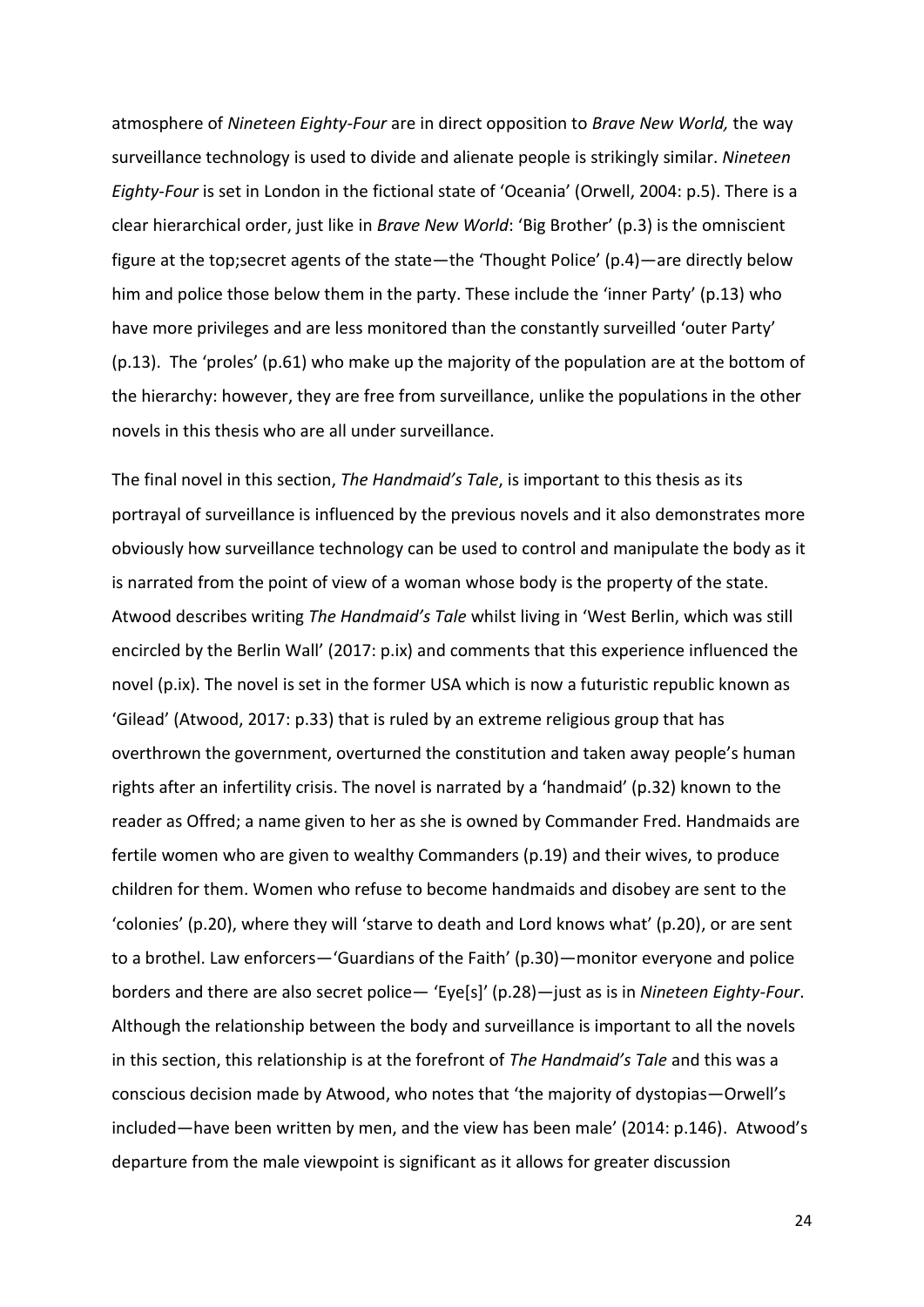concerning the female body and surveillance methods. It is important to note, however, that Atwood borrowed many images, references and even narrative techniques from Huxley and Orwell, such as adding an appendix to the end of the novel just as Orwell did (Atwood, 2014: p.147). This intertextuality is not new: Orwell was himself influenced by Huxley as he was his pupil at Eton (Crow, 2015). By revisiting these novels and analysing them together in light of new surveillance concepts beyond the panopticon, this analysis will show that surveillance before the digital revolution was more fluid and participatory than it appears on first glance and this analysis will demonstrate the ways in which these texts reflect and shape discussions surrounding the influence of surveillance on our bodies.

#### The City:

 $\overline{a}$ 

In the city landscapes portrayed in *Nineteen Eighty-Four* and *The Handmaid's Tale,*  surveillance technology is used to maintain borders. <sup>7</sup> There are multiple levels of surveillance in operation in the city: there is the vertical, panoptic gaze of the state as well as lateral surveillance through peers spying on each other. The governments, in the novels, make use of both vertical and lateral surveillance in the city landscape to monitor and control the movement of people. In the novels, the protagonists—Winston and Offred frequently conform to the rules of the city by performing their behaviour and selfdisciplining through the 'practising of place' (Massey, 2005: p. 306). Winston and Offred only know where they are allowed to go and are largely unaware of what lies beyond the boundaries and are frightened by what they have been told is beyond them. As the novels are written from Winston and Offred's perspectives, the reader experiences the feeling of being surveilled and sympathises with the protagonists as the reader sees everything from the protagonists' point of view. Although Offred is aware that the city space is constantly changing and borders are being negotiated all the time, she is unable to participate in this negotiation. This means that the city, like the workplace, is perceived in the novels as a place where characters are under total surveillance and have no agency to negotiate what happens within that space; whereas the home and the body can be negotiated by the protagonists to a certain degree.

<sup>7</sup> As *Brave New World* is set in a factory which encompasses the city landscape, the workplace and the homes of the characters', the novel will only be analysed under the 'workplace' and 'body' categories in this section.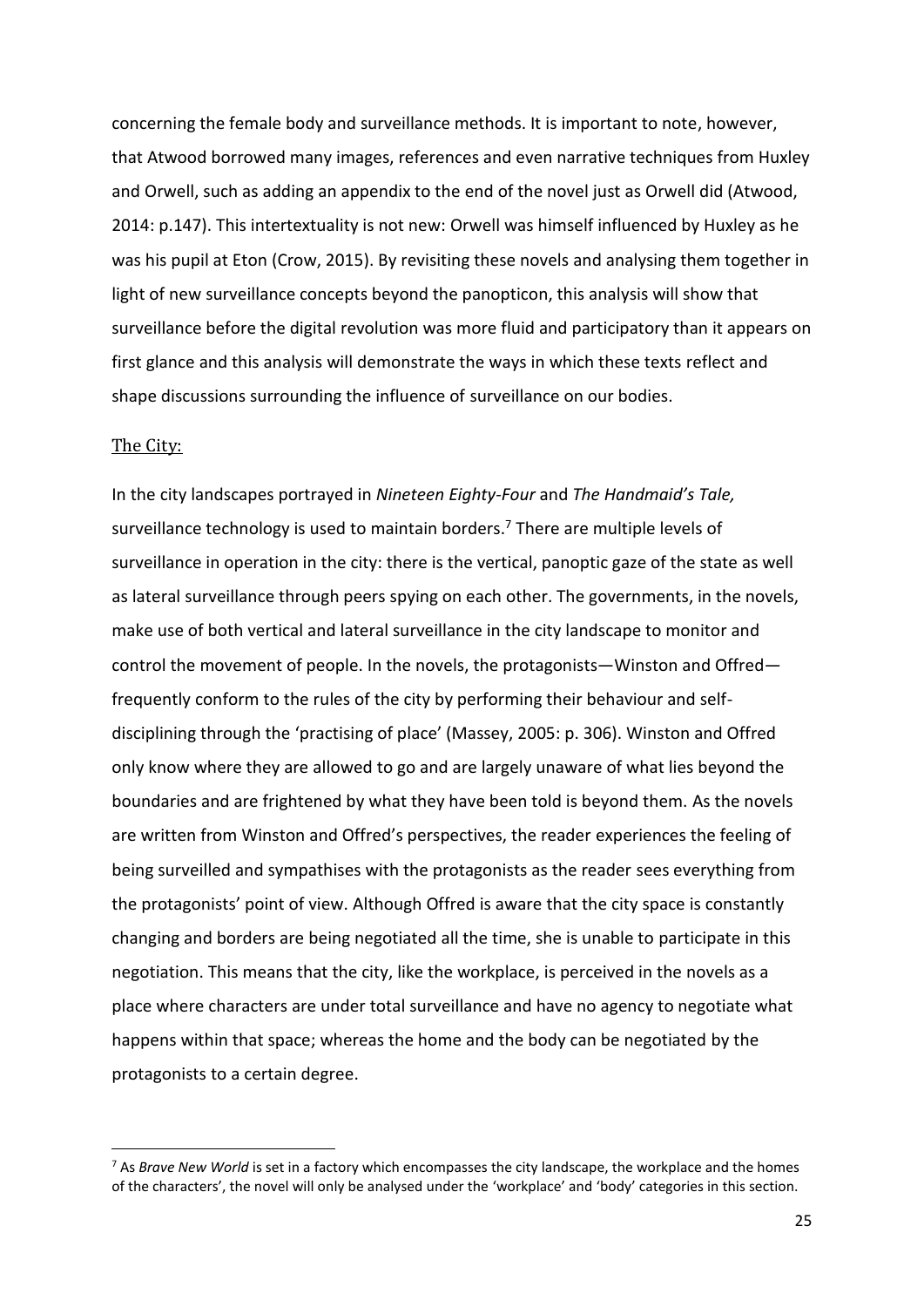The way that space is organised and controlled in the city in *Nineteen Eighty-Four* reflects both the panopticon model, through the top-down, vertical surveillance of the Party members by the Thought Police, and the surveillant assemblage, as a combination of vertical and lateral surveillance methods are in operation. The protagonist Winston, an outer-party member, describes that his workplace, 'The Ministry of Truth' (p.6), and the other ministries can be seen from anywhere in the city (p.6):

> The Ministry of Truth […] was startlingly different from any other object in sight. It was an enormous pyramidal structure of glittering white concrete, soaring up, terrace after terrace, three hundred metres into the air […] Scattered about London there were just three other buildings of similar appearance and size. So completely did they dwarf the surrounding architecture.

Just as churches were built in medieval times to be taller, grander and more imposing than any other building in each town and city, the Ministries are made with the same intention. No matter where a person is in their city they will be able to see the buildings and internalise the idea that they can be seen by Big Brother, which represents the same dynamic as the watchman and the prisoners in the panopticon prison. A combination of vertical surveillance and lateral surveillance in the city ensures that the whereabouts of Party members is always known. Winston mentions that 'Party members were supposed not to go into ordinary shops' (p.8). When Winston visits a prole area of town the proles react with astonishment and anxiety (p.96):

> The women studied him in hostile silence as he went past. But it was not hostility, exactly; merely a kind of wariness, a momentary stiffening, as at the passing of some unfamiliar animal. The blue overalls of the Party could not be a common sight in a street like this.

Winston maintains that even though it is not a crime to walk home via another route, it raises suspicion and the Thought Police would watch you more closely afterwards (p.96). The clothing of the Party members reveals them as outsiders in prole areas, making them more visible to proles and the Thought Police which demonstrates one way that the body is manipulated and relationship dynamics between different groups are controlled. This is an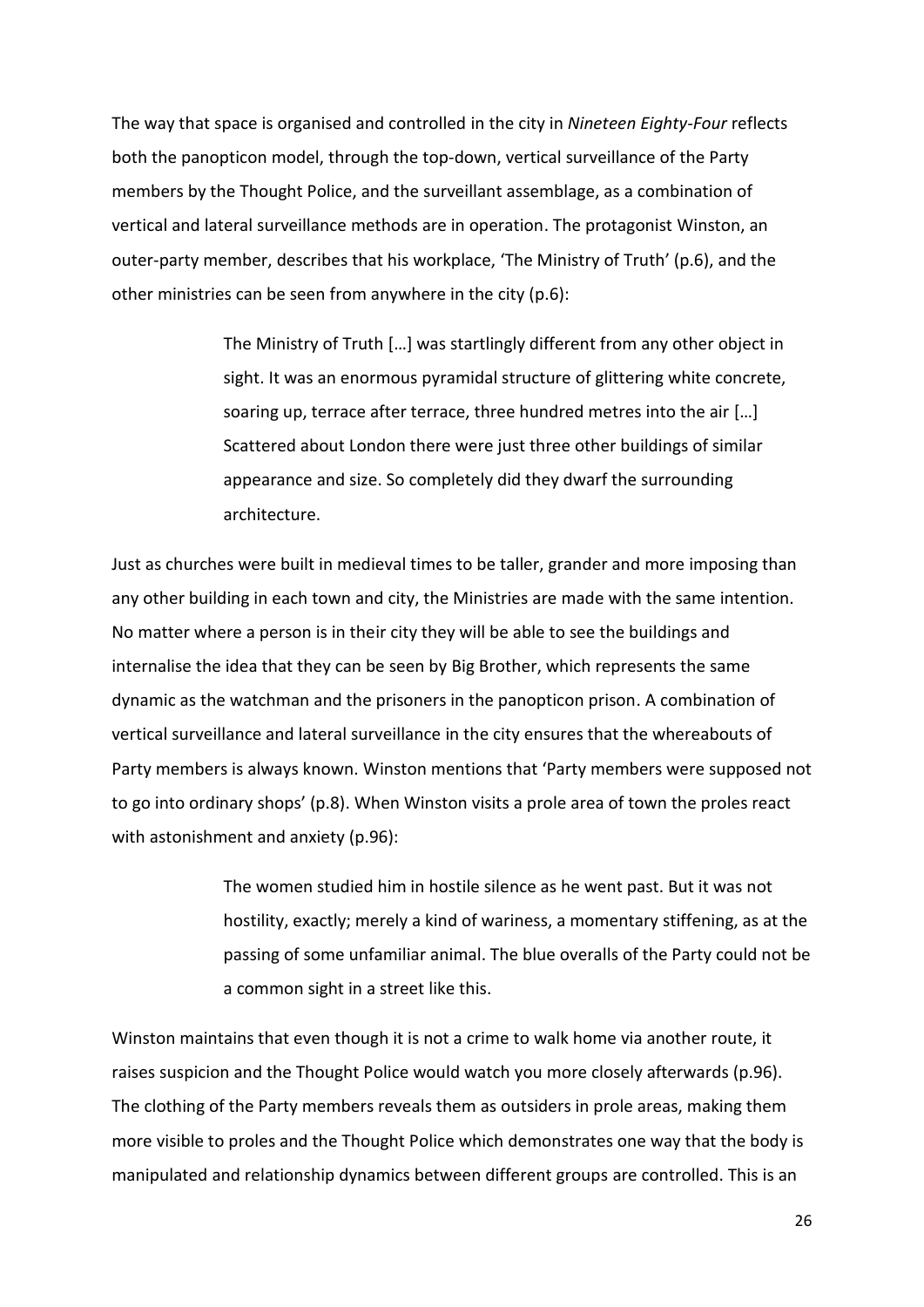example of both vertical surveillance, through the gaze of the Thought Police, and lateral surveillance as Winston is afraid that the proles, who are below him in terms of social status, will report on him. Until Winston begins an affair with his co-worker, Julia, he only occasionally visits prole areas and rarely walks a different route to and from work because he self-disciplines as he has been conditioned to do so through biopolitical methods. A combination of both vertical surveillance and lateral surveillance in the city space can be seen to represent the surveillant assemblage as profiles of people can be built through these fragments of information. Nevertheless, the architecture of London in the novel also represents the panopticon as Party members live in a constant state of visibility in the city and believe that they are always been watched.

In *The Handmaid's Tale,* borders are strictly controlled through vertical surveillance methods to ensure that handmaids cannot escape. Offred describes being encircled by the borders as she states that whilst she and her walking partner, Ofglen, often 'vary the route [...] there's nothing against it, as long as [they] stay within the barriers' (p.174). Although it is suggested that there are strict barriers, Offred is aware that the city landscape is always changing: 'where the edges are we aren't sure, they vary, according to the attacks and counterattacks' (p.33). Offred never knows where the borders are, however, because she is kept in the centre 'where nothing moves' (p.33) and the reader never finds out where the boundaries are either. This demonstrates that borders are man-made and are always changing as space is not static (Massey, 1994: p.265); however, Offred does not participate in the negotiation of the city space. As Offred proclaims, 'a rat in a maze is free to go anywhere, as long as it stays inside the maze' (p.174). This metaphor is apt as Offred describes that there are barriers everywhere and the handmaids need to show identification to pass: 'Behind the barrier, waiting for us at the narrow gateway, there are two men, in the green uniforms of the Guardians of the Faith' (p.30). In order to cross the barrier they need to show their 'passes' (p.31) which are kept in their pockets of their uniform (p.31). As a handmaid, Offred wears a red uniform which is immediately recognisable as coloured clothing is used as a visual signifier to identify the different groups of people, just as it is in *Nineteen Eighty-Four*. The choice of red clothing for handmaids is significant as it represents their fertility: the uniform reminds the handmaids of their function—their usefulness to the state and their only purpose—in order to dehumanize them. Raj Shah notes that 'one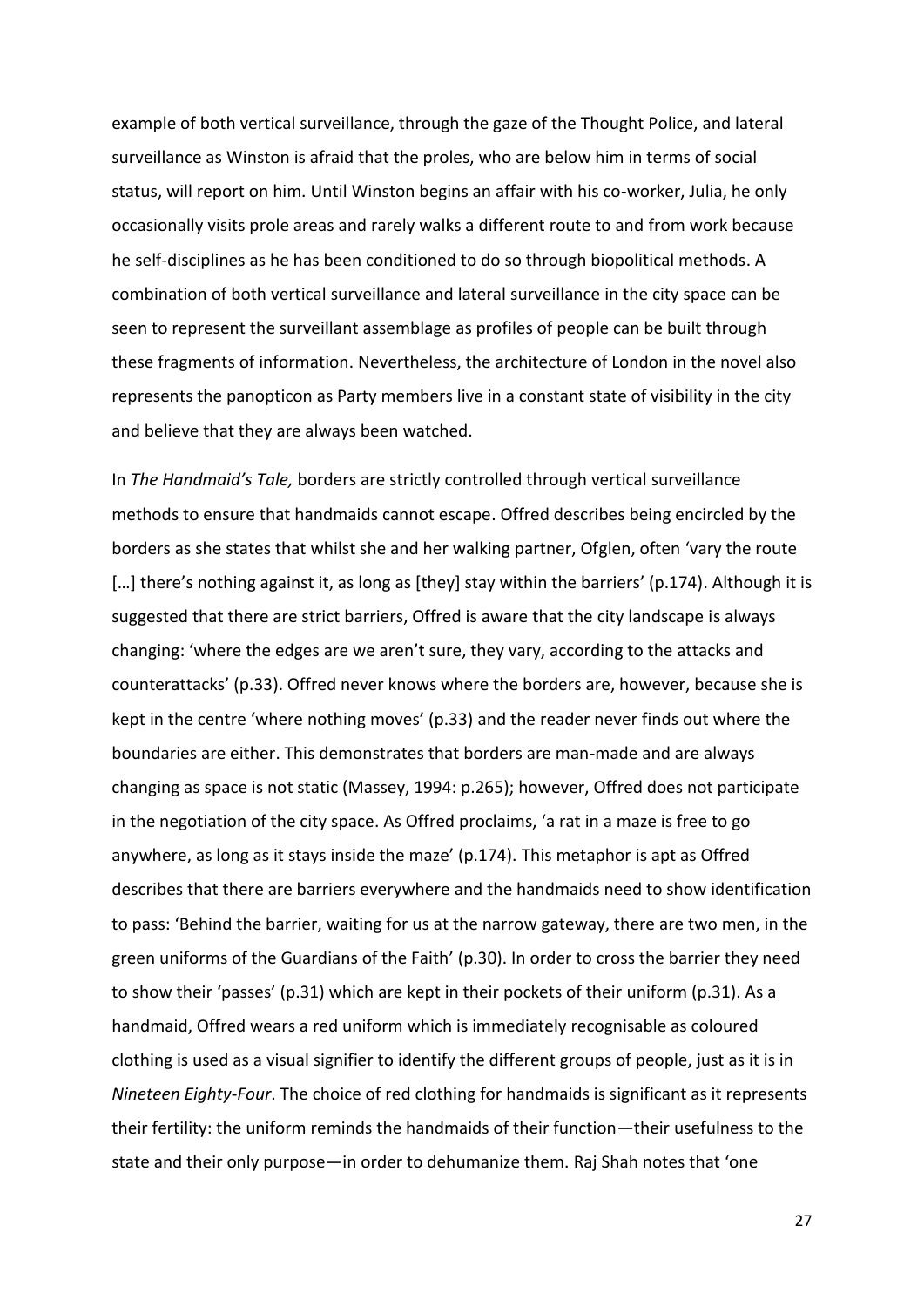notable epiphenomenon of panopticism is the control of the body' (p.710) and suggests that there is a 'complex layer of visibility and invisibility' (p.710) which is demonstrated through the clothing that makes people's social status immediately recognisable, when they are in public spaces, but makes the individual disappear.

The state also makes use of lateral surveillance in *The Handmaid's Tale* by ensuring that handmaids cannot enter the city alone and must always be accompanied by the same person. Whenever Offred goes outside the house she is accompanied by Ofglen and Offred states 'the truth is that she is my spy, as I am hers' (p.29) as Offred is aware of peersurveillance and knows that she must discipline herself and outwardly conform. As handmaids wear the same outfits, are named after their owners and can only speak to each other using the accepted phrases, such as 'Blessed be the fruit' (p.29), they have no personal connections to each other and, consequently, are suspicious of each other. The control of language in the novel, through the renaming of the handmaids and the implementation of prescribed sayings, is another example of the way the mind is disciplined and the body is conditioned to respond in a particular way. Offred is unsure whether Ofglen has been brainwashed as she describes that she 'has never said anything that was not strictly orthodox, but then, neither have I […] I can't take the risk' (p.29). Offred is intelligent and notes that although Ofglen has not done anything to show that she is a rebel, neither has she and this is a consequence of lateral surveillance; both people perform their behaviour and manage to convince the other that they are not performing. This is also a type of coercive surveillance as Offred participates in spying on her partner as she has little choice. Whilst Winston is never sure who is spying on him or if he is being spied on at all in the city, Offred knows someone who is watching her; both surveillance methods have the same consequence for Winston and Offred, however, as they both self-discipline.

The governments of Oceania and Gilead deter their people from escaping by perpetuating frightening rumours about what lies beyond the boundaries of the city; not knowing where the boundaries are and what lies beyond prevents citizens from rebelling. Winston describes the 'Ministry of Love' as being 'the really frightening one' (p.7) as it has 'no windows' (p.7), 'steel doors' (p.7) and is surrounded by 'a maze of barbed-wire entanglements' (p.7). Few people have been inside the Ministry of Love and Winston only goes inside when he is captured by the Thought Police and tortured, never to re-emerge. Similarly, the threat of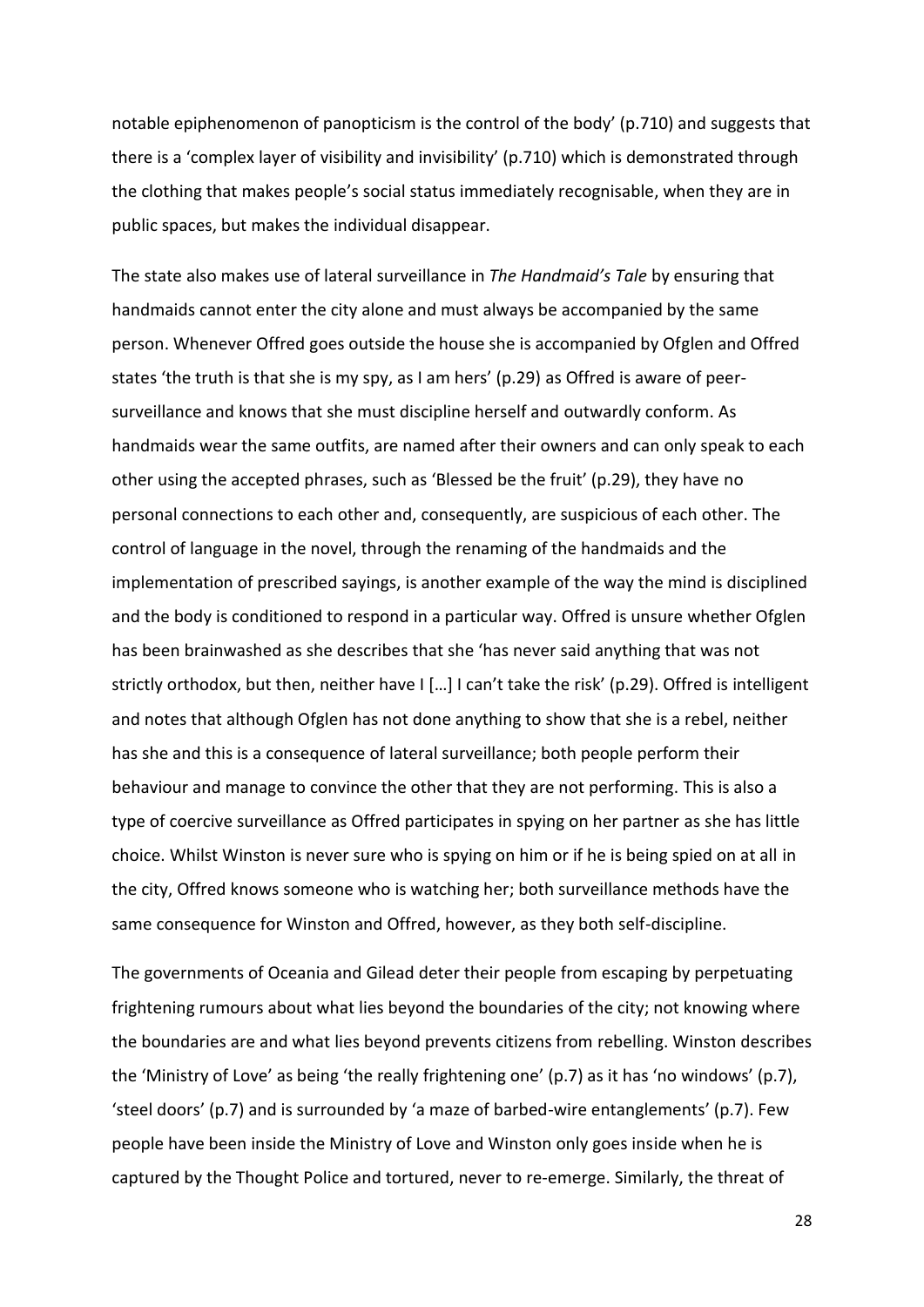the brothels and the colonies, in *The Handmaid's Tale*, convinces many women to become handmaids as these places are perceived as being worse. In the brothel, women are owned by the male clients and are threatened with being sent to the colonies for misbehaviour (p.261). When the Commander takes Offred to the brothel for an evening he gives her a revealing dress to wear, instructs her to wear make-up and makes it clear that she is his property by putting on her wrist 'a tag, purple, on an elastic band, like the tags for airport luggage' (p.245). The tag makes it clear that she 'belongs' to someone and it makes her identifiable. The women are monitored closely by both the men who 'rent' them and by the Aunts who 'supervise entrances and exits' (p.265) with 'cattle prod[s]' (p.265). Offred describes wishing that the Commander's wife, Serena, was present in the room because she does not 'want to be alone with him' (p.266). This visit to the brothel makes Offred realise that there are worse places that she can be sent to and this encourages her to behave. Offred's friend Moira informs her that she saw Offred's mother in a 'film' about the colonies she was shown after she tried to escape and chose to stay at the brothel instead of being sent to the colonies (p.264). The fact that Moira would choose to be in a brothel rather than the colonies implies that the colonies are worse. The function of these 'other' places beyond the borders, or out of bounds, in the novels encourages the protagonists to conform to the rules and stay within the boundaries for a certain amount of time, even if they do eventually rebel. The combination of vertical surveillance, lateral surveillance and the threat of not knowing what lies beyond the borders of the city acts as a deterrent and ensures that the whereabouts of the protagonists are always known. The reader is also made aware of the process of self-discipline and how this operates psychologically from having access to the protagonists' thoughts and through the protagonists' interpretation of the spatial layout.

#### The Workplace:

The workplace environments in the novels are all highly monitored and a combination of different surveillance methods are employed by those in charge to make sure the employees are visible, controlled and alienated from other workers. As the factory in *Brave New World* encompasses the city space, the workplace and the home, the way that surveillance is used by the 'World Controllers' (Huxley, p.28) to control how the characters spend their time will be evaluated. Although Party members in *Nineteen Eighty-Four* have homes, they are encouraged to spend most of their time working and to participate in group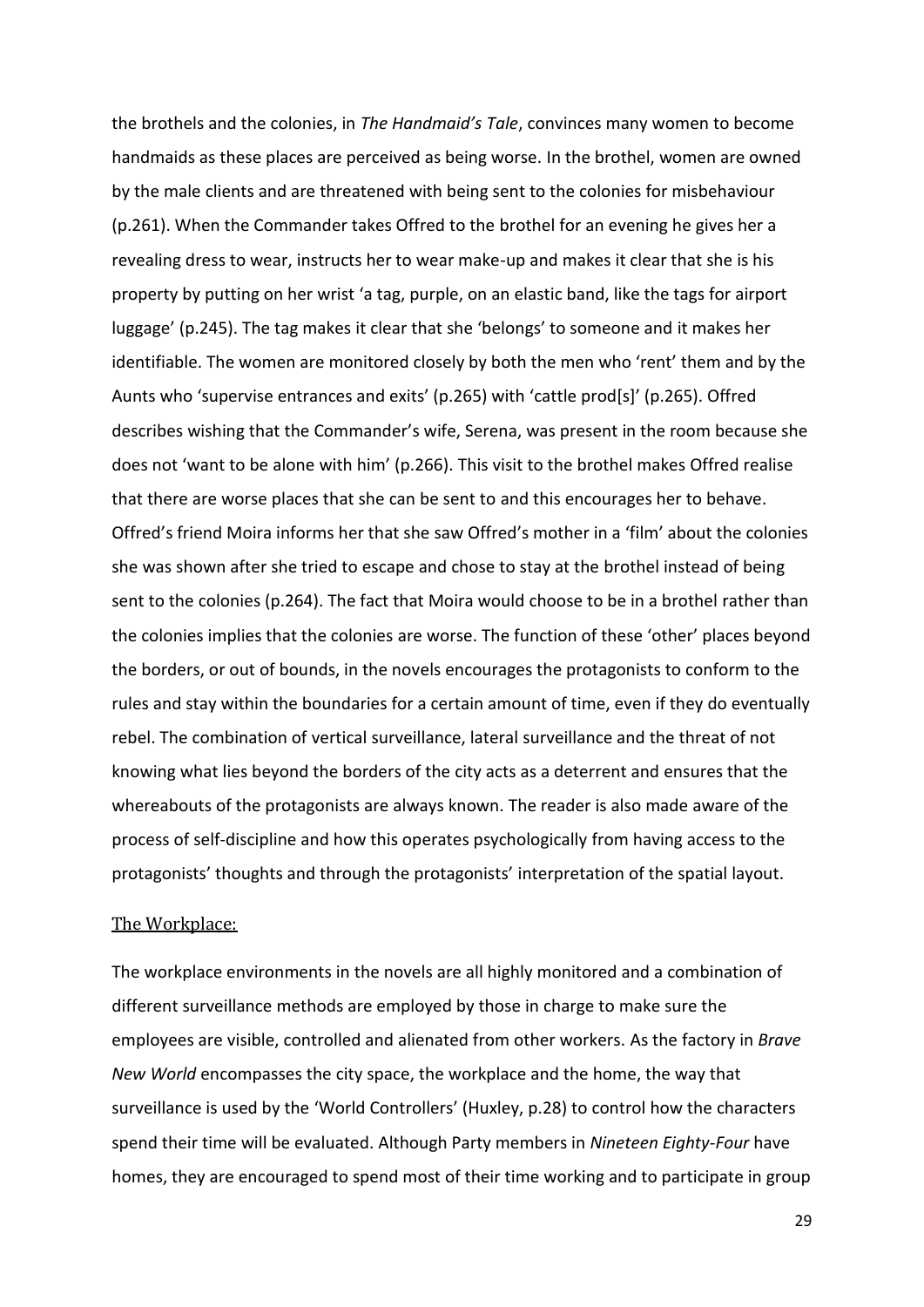activities in their 'spare time'. The way that participatory group activities are used in the workplace environments of all three novels to discipline and alienate employees will also be explored in this section; this will demonstrate how a combination of vertical and lateral surveillance ensures that the employees' bodies are disciplined. The centre where the handmaids are trained and disciplined will be analysed in this section, rather than Offred's home where she is employed because this is where her conditioning and interactions with others takes places. Finally, the ways in which surveillance technology is utilised by the World Controllers (ibid) in *Brave New World* will be discussed to highlight how the factory workers are made into 'productive bod[ies]' (ibid).

The architectural design of the factory in *Brave New World* mirrors the panopticon prison, which allows the workers to be monitored and controlled at all times through vertical surveillance methods. Lyon suggests that real factories, like Henry Ford's factory which the novel satirises, are structured in such a way as to make the workers visible at all times. Lyon states that 'Foucault argued that surveillance in the capitalist workplace is just one instance of the rise of the kind of disciplinary society that characterises the modern world […] the very architecture of the workshop made workers highly visible and thus amenable to attempts at complete control by their supervisors' (1994: p.122). As previously mentioned, Foucault references the 'workshop' (Foucault, 1998: p.140) when discussing the rise of biopower, suggesting that the workshop or factory is one example of a space where bodies can be controlled and disciplined through monitoring. Lyon goes on to say that the factory town was organised to make the workers visible with the factory at the centre: 'the row of workers' houses, stretching up the street, was punctuated by slightly larger dwellings on the corners, occupied by those same foremen and their families. The bell that summoned the workforce could be heard from every corner of the town' (p.121). Similarly, in the novel the workforce can hear the trumpet instructing them wherever they are: 'in the four thousand rooms of the Centre the four thousand electric shocks simultaneously struck four. Discarnate voices called from the trumpet mouths. "Main Day-shift off duty. Second Dayshift take over"' (p.28). Everything runs like clockwork in the factory with the workers as components of the machine, which can be seen by the way the workers are described at the beginning: 'the overalls of the workers were white, their hands gloved with a pale corpsecoloured rubber. The light was frozen, dead, a ghost' (p.1). The workers are given no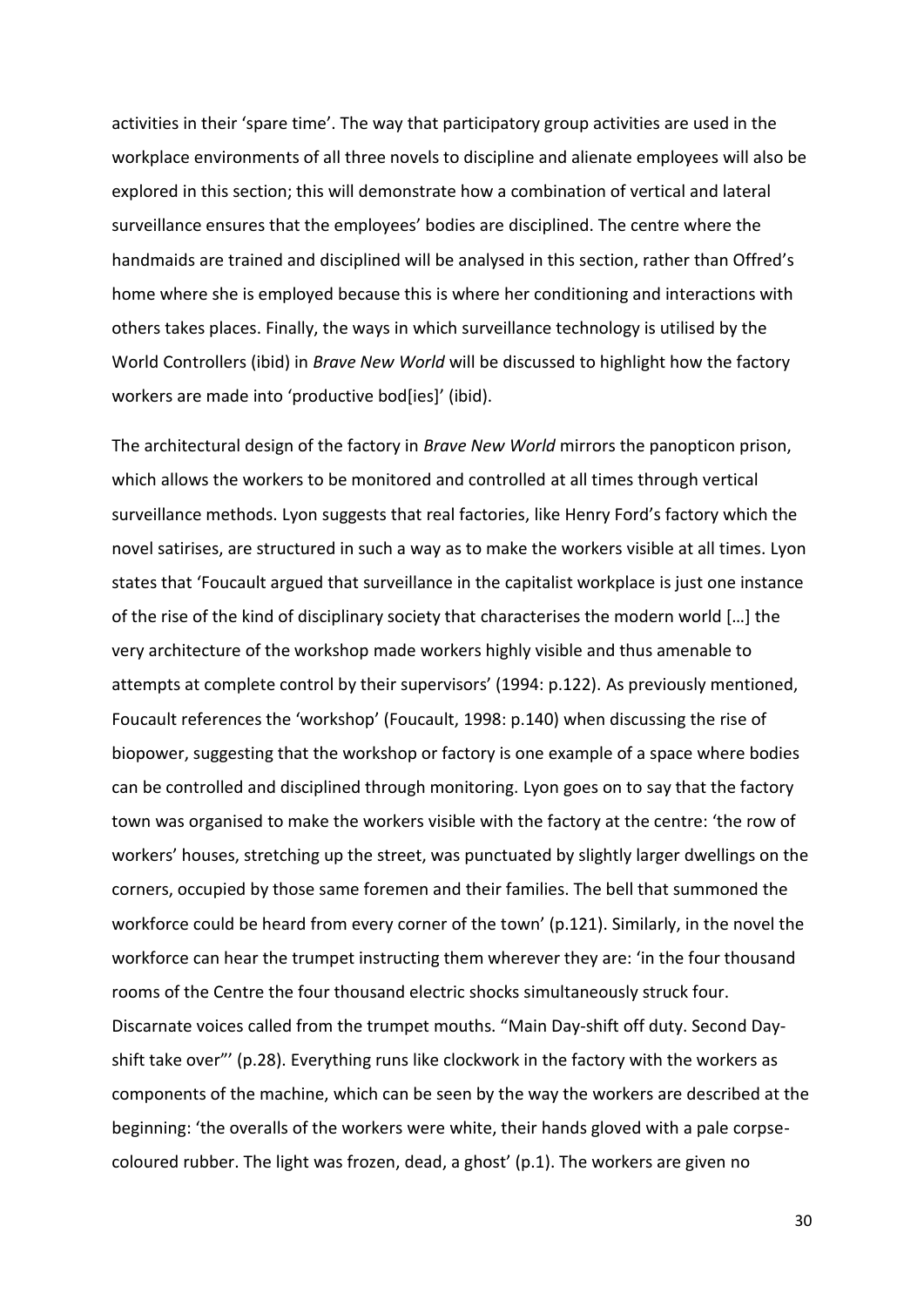individual characteristics and are described as lifeless beings who work monotonously. Lyon suggests that 'Fordism attempted to make production predictable, and in management, to ensure certainty through surveillance […] Fordism was felt to have put everyone in little boxes, just the same' (1994: p.126). Just like the panopticon prison where everyone is in their own individual cell that is visible to the watchmen in the tower, in the factory everyone is assigned a place to be at a specific time so that they can always be seen and controlled.

Similarly, in *Nineteen Eighty-Four*, Party members are made to work long hours so that they spend less time alone and can be monitored closely by both their supervisors, through cameras, and by their peers through lateral surveillance, as the employees work in close proximity to each other. It is stated in the novel that 'in principle a Party member had no spare time, and was never alone except in bed' (p.94). In the Records Department, Winston's workplace, the Party members are close enough to see each other from their cubicles and monitor each other but they cannot connect with each other as their work is confidential. Winston's job is to destroy any information that reflects badly on the Party and falsify records, which is also the job of everyone else in his department. Although falsifying records is done in practice, in theory the Party members are not falsifying but 'correcting' the records, which means that they are unable to relate details of their work to each other. Winston reflects that 'people in the Records Department did not readily talk about their jobs. In the long, windowless hall, with its double row of cubicles and its endless rustle of papers and hum of voices murmuring into speakwrites, there were quite a dozen people whom Winston did not even know by name' (p.49). Having to constantly keep his thoughts to himself and not being able to communicate private emotions makes Winston paranoid about all of his colleagues. Winston even considers that Julia, who he later learns is against the Party, could be part of the Thought Police because she outwardly conforms to the Party (p.13). Party members are also subjected to vertical surveillance practices through the presence of the 'telescreen' (p.44), an 'oblong metal plague like a dulled mirror' (p.4) that 'received and transmitted simultaneously' (p.5) and continuously meaning that Party members can be 'seen as well as heard' (p.5) at all times. As Shah asserts, 'while the Party members in Nineteen Eighty-Four are all subject to Big Brother's ubiquitous "eyes [that] follow you about when you move" (3), they in turn scrutinize one another with "hostile spectacle flash[es]" (52)' (p.704). Winston and his colleagues are isolated from each other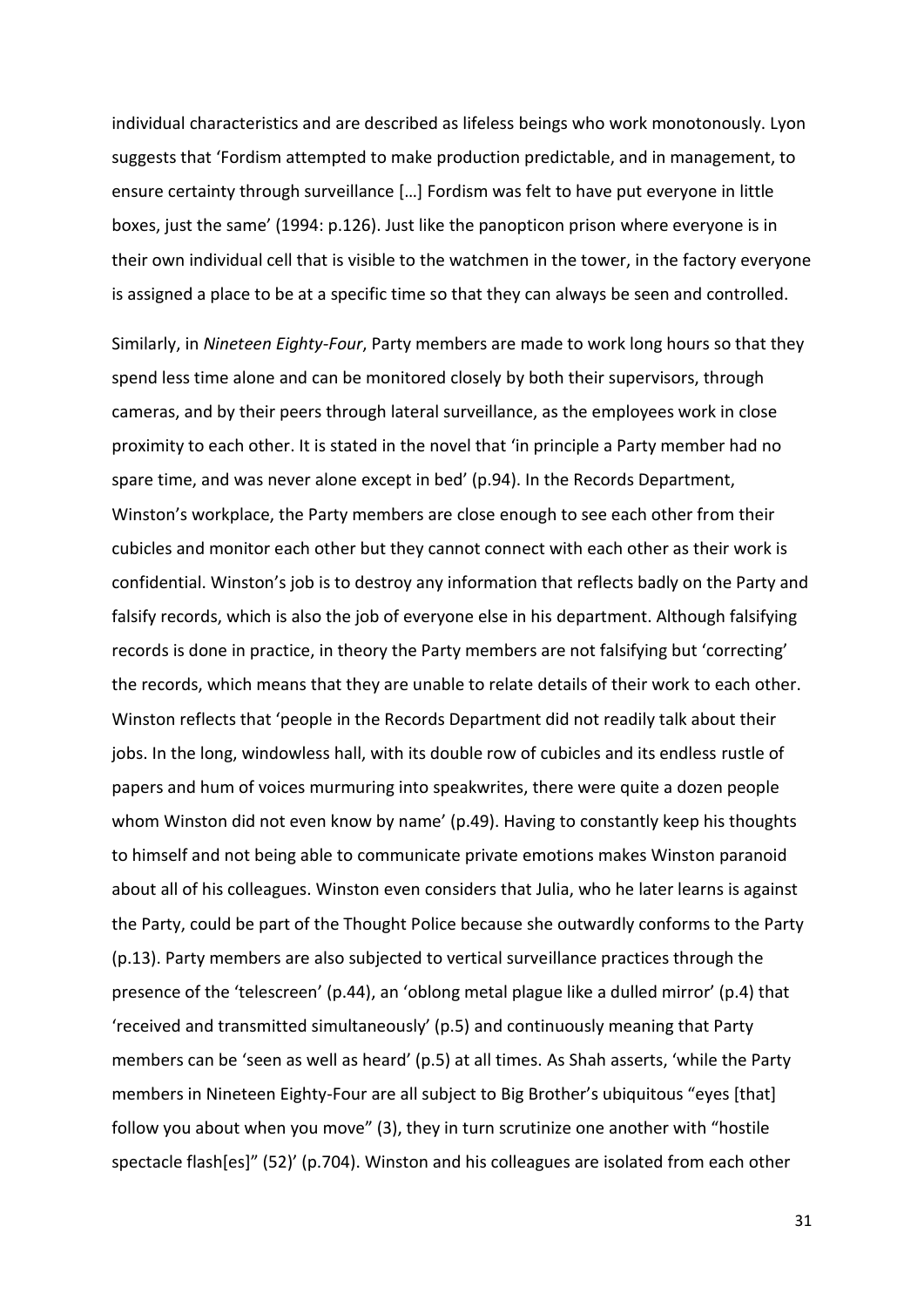and live in fear because the combination of vertical surveillance and lateral surveillance, through the group activities and the presence of the telescreen, causes them to be paranoid of each other and makes them conceal their true thoughts. .

In each novel, the employees are made to participate in group activities which divide the workforce through lateral surveillance and which ensure that employees are always monitored. By using a combination of different surveillance practices that connect to each other, through the surveillant assemblage, there are very few times, if any, that employees are unmonitored. In *Brave New World*, one of the main characters, Bernard, attends 'Solidarity Service' (p.67) every fortnight where in a seemingly spiritual service the employees can see, feel and hear 'Our Ford' (p.69). During the service when everyone begins to shout and jump, claiming that they can feel something, Bernard fakes a response because he felt 'that it was time for him to do something' (p.72). In this gathering, the characters are forced to participate, which is a form of coercive surveillance, and they are subjected to the lateral surveillance of their peers, who may judge them and report them if they do not respond appropriately. These events are intended to divide people; after the service Bernard describes feeling 'more isolated by reason of his unreplenished emptiness, his dead satiety. Separate and unatoned, while the others were being fused into the Greater Being' (p.74). Participatory events are clearly an effective form of surveillance as it is made apparent that the employees spy on each other and clearly feel no loyalty to each other. It becomes clear that Bernard is the subject of effective lateral and vertical surveillance when the Director tells him that he is 'not at all pleased with the reports I receive of your behaviour outside working hours' (p.84)' This demonstrates how the World Controllers use a combination of vertical and lateral surveillance practices, through participatory events, which ensure that the whereabouts of the workers are always known.

Likewise, in *Nineteen Eighty-Four* Winston is coerced into participating in group activities where he is subject to the lateral surveillance of his peers and is disciplined into responding involuntarily. Winston states that 'it was assumed that when he was not working, eating or sleeping he would be taking part in some kind of communal recreation: to do anything that suggested a taste for solitude, even to go for a walk by yourself, was always slightly dangerous' (p.94). Events are organised during the working day that it is compulsory for employees to attend, such as the two minutes hate, where employees are expected to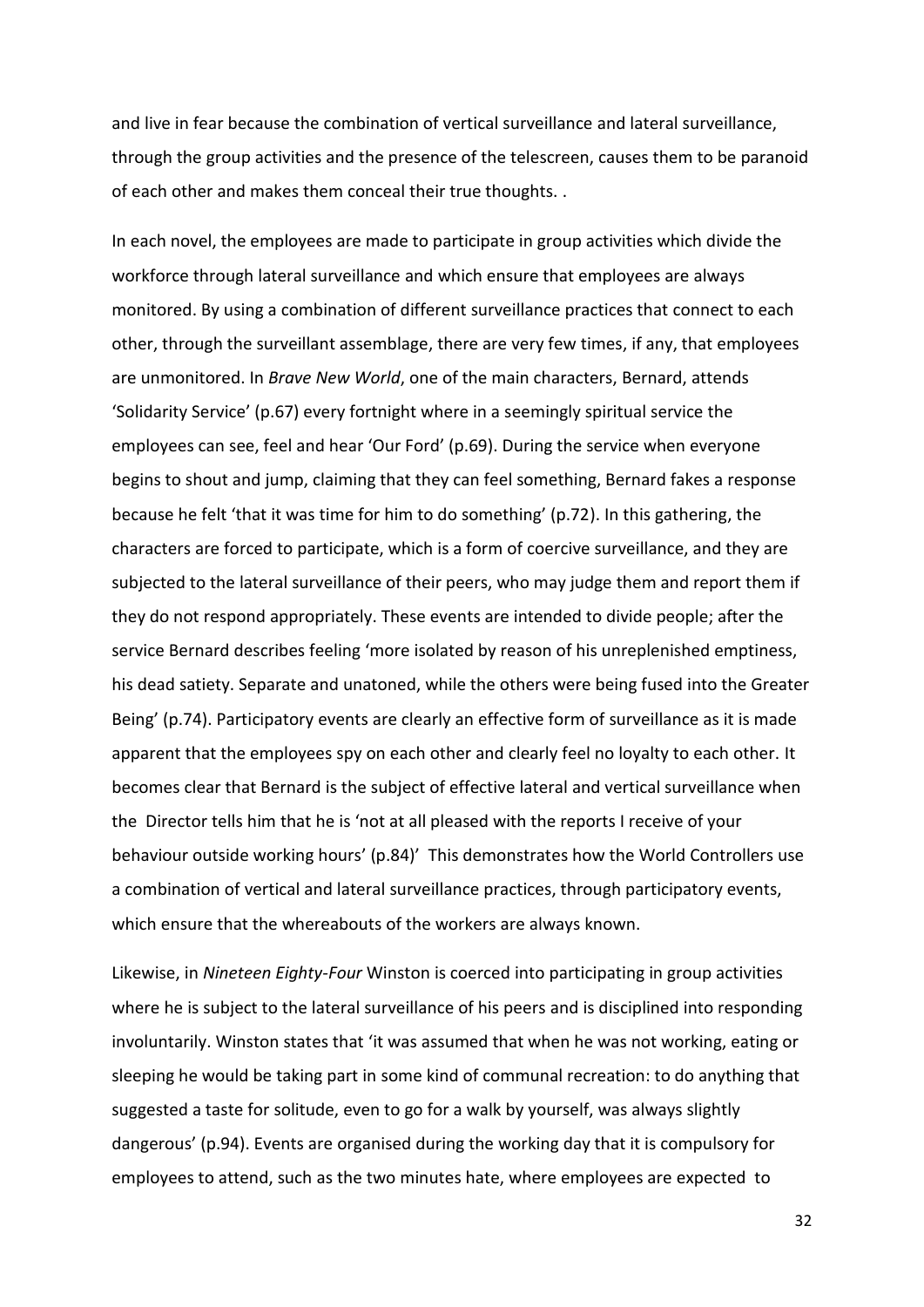react violently to a video of a supposed enemy of the state, Emmanuel Goldstein, condemning the state (p.14). Antonia Mackay and Susan Flynn point out that 'unlike the inmates of Bentham's prisons, Winston Smith is fully aware of the potential control wielded over him by the all seeing eye of Big Brother, and rather than behave, he merely performs correctly' (2017: p.2). Nevertheless, although Winston does frequently perform his behaviour, during the two minutes hate he describes being taken over by his emotions and not needing to perform (p.17):

> In a lucid moment Winston found that he was shouting with the others and kicking his heel violently against the rung of his chair. The horrible thing about the Two Minutes Hate was not that one was obliged to act a part, but that it was impossible to avoid joining in.

His inability to control his emotions reflects Mackay and Flynn's argument that 'what we witness with Orwell's form of surveillance is not only panopticism, but also how the gaze of surveillant technologies can shift identity within spaces of visibility' (p.2). In the group activities, Winston starts to believe and conform despite his better judgement. This group activity produces an involuntary, physical response in Winston and temporarily takes over his mind which demonstrates how the body can be disciplined through repetitive activities where the person is conditioned to behave in a particular way. When we compare this to Bernard's group session in *Brave New World*, it becomes apparent that whilst Bernard only performs his behaviour Winston does sometimes succumb to the Party's ideology through these group events. It is significant that in Bernard's group event everyone is meant to express their love for their situation and feel positive; whereas in Winston's group event everyone is supposed to express hatred for their common enemy and feel angry. As Winston spends most of his time repressing his feelings towards the state, the two minutes hate acts as an outlet for his rage.

Similarly, in *The Handmaid's Tale* group activities are arranged to monitor the handmaids' reactions, through vertical and lateral surveillance, and to provide an outlet for their anger which they direct towards each other rather than the state, just as in *Nineteen Eighty-Four*. Offred describes that each handmaid participates in 'testifying' (p.81) where they take it in turns to confess something terrible they have done. Another handmaid, Janine, informs the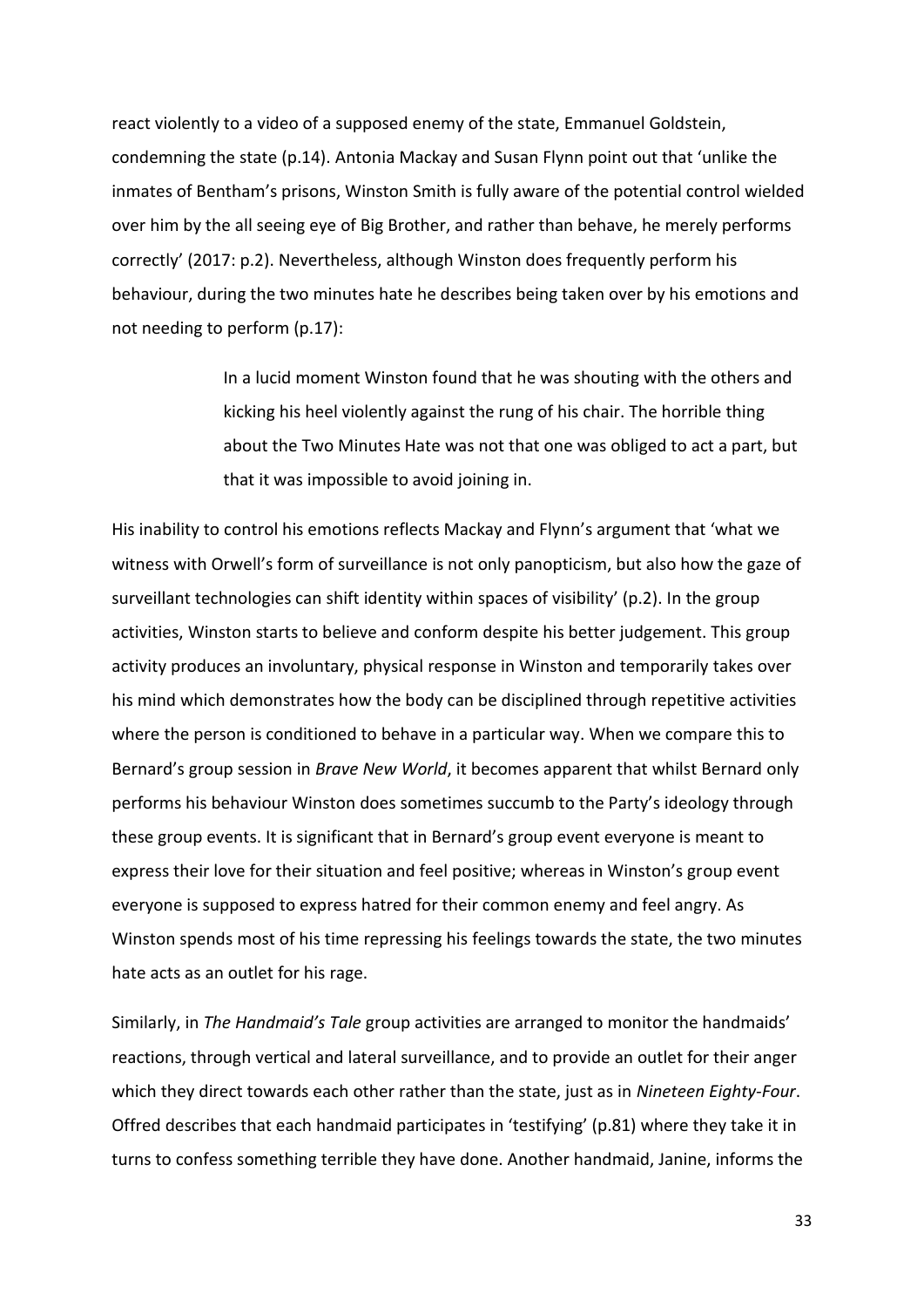group that she was 'gang-raped at fourteen and had an abortion' (p.81) and they respond by chanting '*her* fault, *her* fault, *her* fault' (p.82) and 'Crybaby. Crybaby. Crybaby' (p.82). Offred reflects on the way that they responded to Janine's horrific story and confesses that they 'meant it' (p.82) and comments that 'for a moment, even though we knew what was being done to her, we despised her' (p.82). Through coercive surveillance, Offred momentarily forgets herself, as Winston does in the two minutes hate, and Offred internalises the ideology of the state as she later finds herself feeling ashamed at wearing revealing clothes in the past (pp.72-73). The handmaids react similarly to another participatory event called 'Particicution' (p.290) which means a participatory execution. The handmaids are supposed to beat a Guardian to death and Offred states that she felt her hands 'clench' (p.290). Offred describes the handmaids' reaction to the Guardian (p.291): 'There's a surge forward, like a crowd at a rock concert in the former time […] the air is bright with adrenaline'. The handmaids transfer their anger and frustration at those in power onto an innocent person. The image of the crowd at a rock concert and the word 'surge' suggests that, like Winston, the handmaids do not pause to think before they act and 'mob-mentality' takes over as the handmaids respond as if conditioned just as Winston does. Ofglen justifies her barbaric reaction to Offred, however, by claiming that they need to participate because 'they're watching' (p.292) referring to the Wives, daughters, Aunts and Guardians. Even if handmaids do not want to participate, they will do so as they are being watched by each other and those in charge. Through a combination of vertical, lateral and coercive surveillance in the workplaces of all three novels, employees are monitored, controlled and disciplined.

Finally, in *Brave New World* surveillance technology is used to discipline the employees into becoming 'docile bodies' who will generate profit for the factory (Foucault, 1998: p.139). In the novel, people are 'made to order' and separated into castes: members of each caste have to dress think and act in the same way in order to fulfil their role in the factory. The reader is informed that Alphas wear grey, Gammas wear green, Deltas wear khaki and Epsilons wear black (p.22). Coloured clothing is used to highlight difference, which means that characters immediately recognise if someone is from the same caste without speaking to them and will avoid those who are different; just as coloured clothing is used in *Nineteen Eighty-Four* and *The Handmaid's Tale.* This lack of individuality and belonging to a group is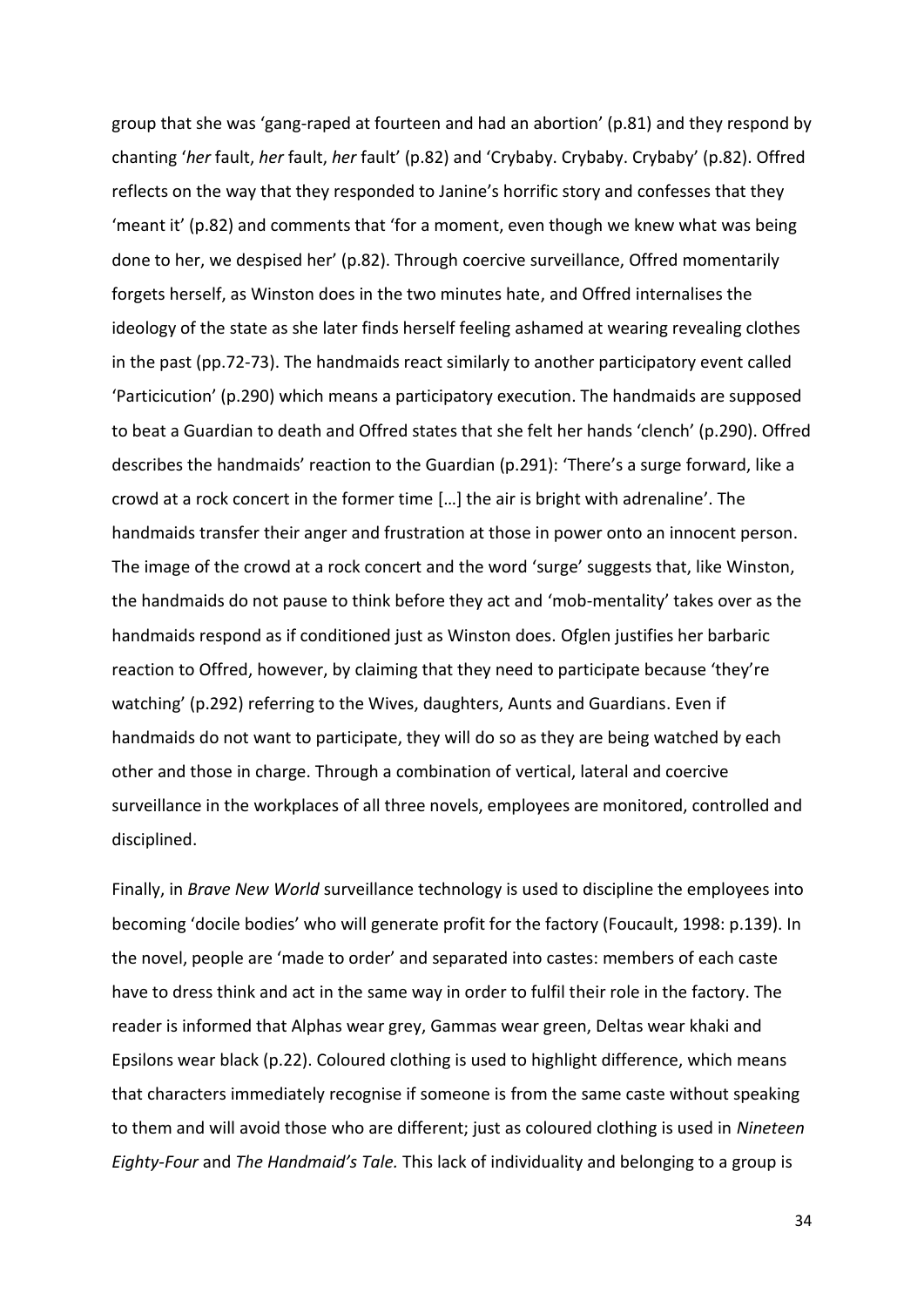also reflected in the way that many characters share the same last name and genetic features. As each person has been made to fit into a caste and a role, there is no individuality and emphasis is placed on being a 'part' of the body of society, which is also mirrored in the narrative structure as the story follows many characters through an omniscient narration with no clear protagonist. Joanne Woiak argues that Huxley satirises the way that surveillance methods are used to control the workforce and make them productive because he 'witnessed the effects of high unemployment and monotonous work (including the assembly line method introduced by one of his favourite satirical targets, Henry Ford), and, like George Orwell later in *The Road to Wigan Pier*, sang the praises of the labouring man and lamented his oppression' (2007: p.112). According to Woiak, Huxley is taking aim at capitalist industry and the way it reduces the workforce to their function. Andrejevic argues that factories 'depended on surveillance of workers assigned to perform homogenized tasks […] [because] the role of the worker was to participate without controlling' (Andrejevic, 2004: p.33). This novel reflects the way surveillance operates in factories where the workers are involved in part of the process but do not have any control because they are only made to suit their role and do not have the mental capacity to think about the wider implications of the production process and the effects it has on them. Parrinder claims that Huxley was 'satirizing both the behaviourist psychology and assemblyline production techniques pioneered in the USA' (2016: p.17). The employees are disciplined, in the novel, using conditioning techniques and through their constant visibility. Gasiorek suggests that Huxley imagines 'what could happen when an entire society is modelled on the logic of the machine, its subordinate parts (the people that live in it) existing to service its needs' (2016: p.215). The employees in *Brave New World* have been dehumanised as they have been made into docile, productive bodies which are disciplined and controlled through surveillance methods. Thomas Horan claims that 'World State has realized a concept of controlled human development […] which Foucault (1975/1995) calls the manufacture of docile bodies' (2018: p.72). As Horan claims, the workers in *Brave New World* have been 'manufacture[d]' and therefore have a 'use by date' which is shown in the novel as the employees all die at sixty when they have finished their work. In this way, surveillance technology is used in *Brave New World*, as it is in *Nineteen Eighty-Four* and *The Handmaid's Tale*, to monitor, control, discipline and alienate the population through their work.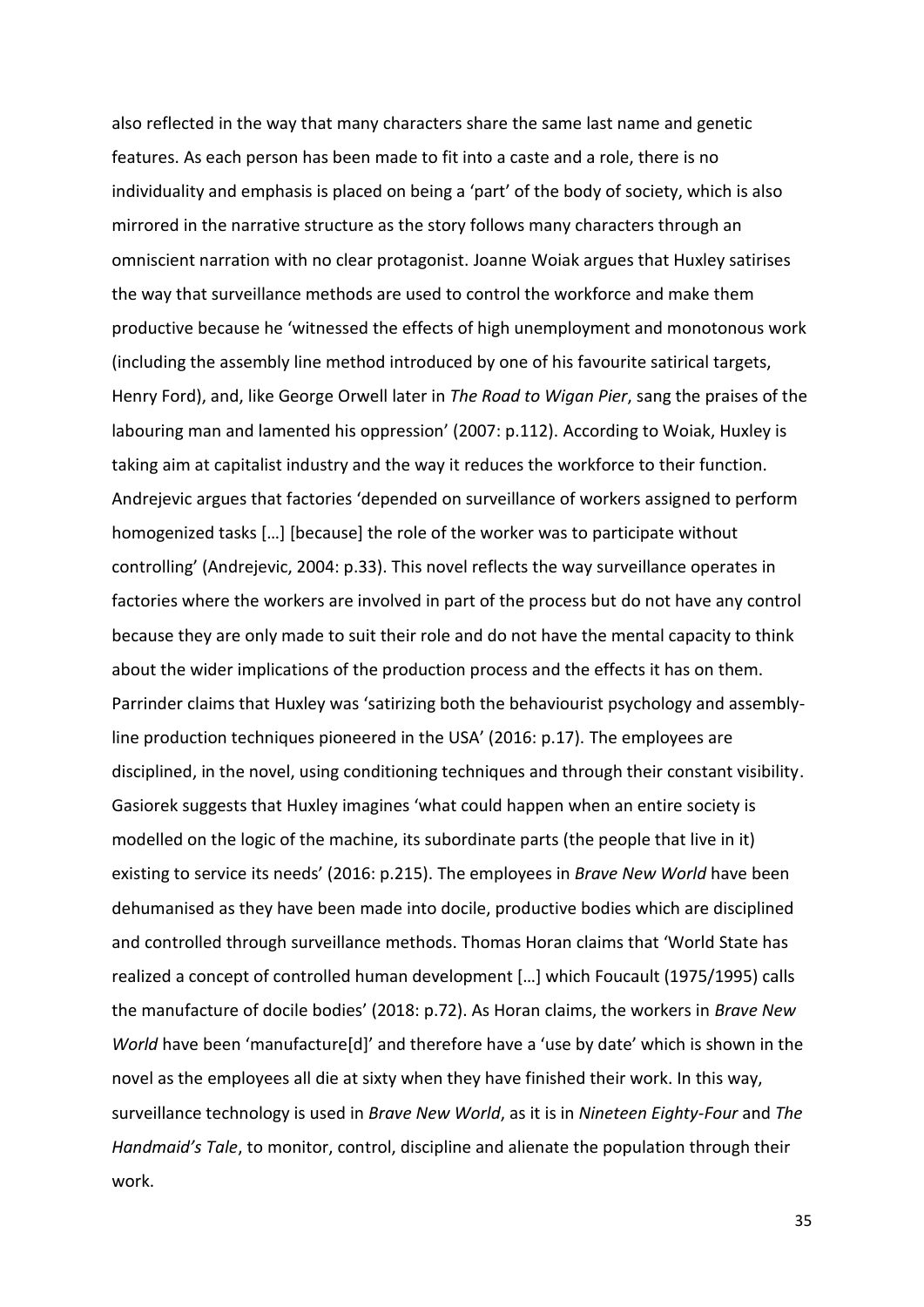## The Home:

Just as we are aware that the city and the workplace are public spaces which are monitored, we assume that our homes are private spaces, which we have ownership of and where we can behave differently. It has been suggested that 'set in opposition to public and semipublic places, the home is perceived as an enclave of privacy and retreat, a bastion of seclusion and isolation' (Rapoport, 2012: p.320). Acaron suggests that as the home is associated with privacy and retreat, as Michele Rapoport notes, the home is therefore an extension of our body—an 'embodied space' (Acaron, p.143). Acaron goes on to state that because of this an invasion of the space of the home feels like a violation of our bodies as well as the space (p.143):

> The idea that our embodied space extends beyond the skin's perimeter also gives insight into the relationship between extensibility and intrapersonal notions of safety […] someone entering our home or taking our personal belongings feels like an invasion of our personal space and a transgression of our bodies as transposed into the space.

Winston and Offred both create homes in other spaces as they feel disembodied when they do not have ownership of a private space. However, whilst Winston and Offred believe they are alone in the heterotopias they have created, they are mistaken. As Shah argues, heterotopias are 'not independent of the omnipresent Panopticon and, consequently, are precarious and dangerously unreliable' (2014: p.703) as characters often mistakenly believe that they are not being monitored in these spaces. Winston and Offred's need for a private space, which is an extension of their embodied self, implies that total surveillance has dehumanising effects.

Winston is made painfully aware that he is always monitored in his home through vertical surveillance methods; this means that Winston is required to self-discipline his body at all times. Winston describes not knowing whether he is being watched and heard at all times or not by the telescreen and because of this he self-disciplines because Party members 'had to live—did live, from habit that became instinct—in the assumption that every sound you made was overheard, and, except in darkness, every moment scrutinised' (p.5). Just like the watchman in the tower of the panopticon, the Thought Police could potentially be watching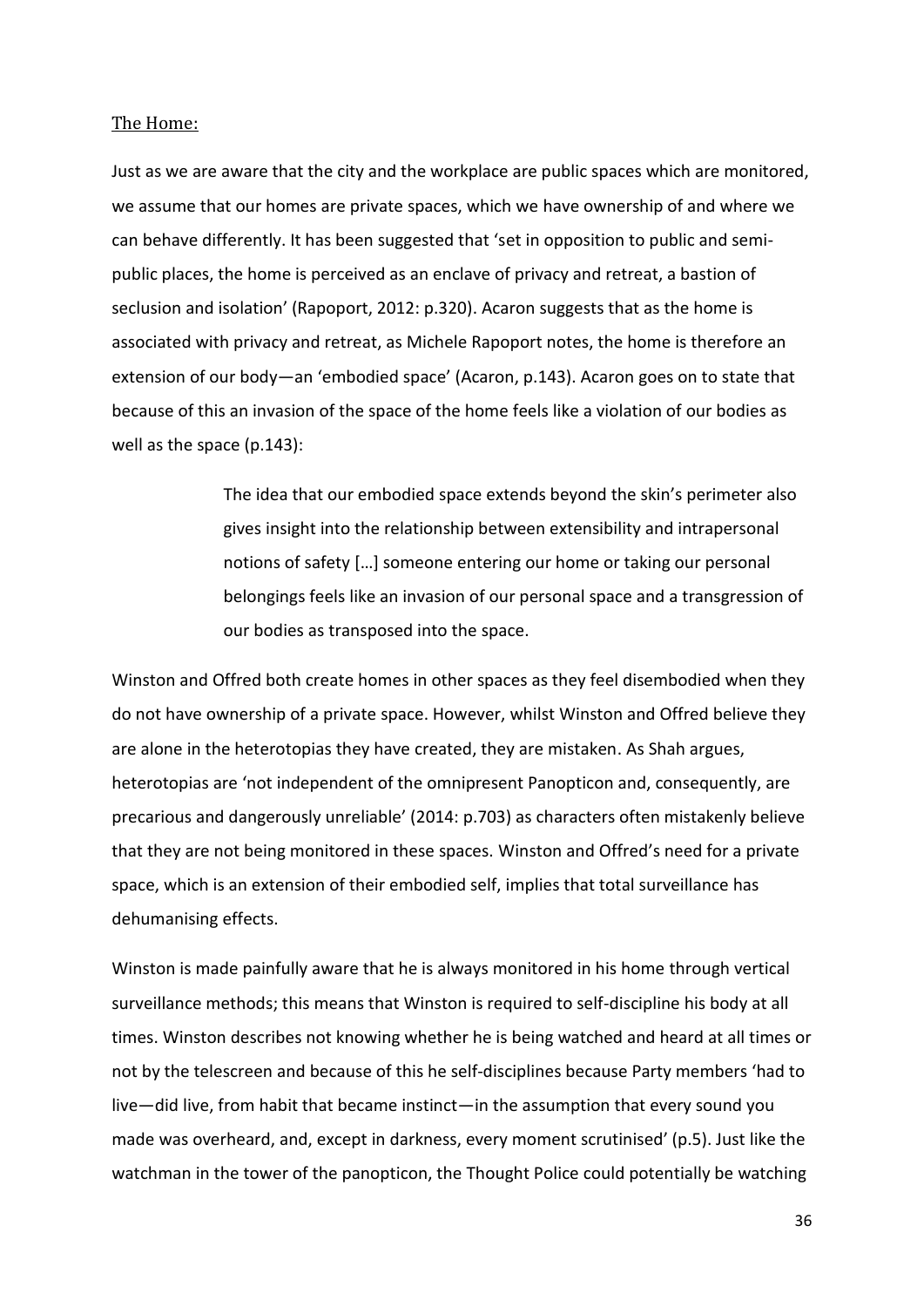all the time. Winston describes performing for the camera: 'He had set his features into the expression of quiet optimism which it was advisable to wear when facing the telescreen' (p.7). Winston reflects that at 'any moment the tension inside you was liable to translate itself into some visible symptom' (p.73). It is not enough to show outward conformity; the Party wants everyone to genuinely believe in the ideology of the Party. As Michael Yeo remarks, 'the Party's project is the total control not just of what citizens do and say, but what they think and believe. What makes this project conceivable is the development and centralized control of technologies of both surveillance and propaganda, as represented by the telescreen' (2010: p.57). The propaganda ensures that the Party members' thoughts and ideas are controlled whereas the telescreen makes it possible for everyone to be watched and scrutinized at all times including in people's homes; their restless sleep can be construed as a manifestation of their traitorous thoughts which are being repressed. In the book that O'Brien, the inner Party member who tortures Winston, gives Winston it states that 'a Party member lives from birth to death under the eye of the Thought Police. Even when he is alone, he can never be sure that he is alone. Wherever he may be, asleep or awake, working or resting, in his bath or in bed, he can be inspected without warning and without knowing that he is being inspected' (p.240). As Winston knows that people have 'disappeared' and it is rumoured that this usually happens at night, he believes that it is possible that the Thought Police could always be watching and he disciplines himself accordingly. The home is therefore not a place of privacy and retreat for Winston; it is just another place where he is monitored and controlled.

Conversely, Winston is also led to believe that there are times and places, including in his bedroom, where he is not seen and he can let down his guard; this is revealed to be untrue as the Party perpetuates the idea that there are private places so that the true thoughts and feelings of Party members can be discovered. Yeo suggests that there are two types of surveillance methods operating simultaneously in the novel, 'panoptical and surreptitious' (p.52). Yeo explains that surreptitious surveillance 'works on the opposite belief [of the panopticon]: believing that one is in a private space not under surveillance, one is disinhibited and acts and thinks freely, thus making it possible for an unsuspected spy to detect what one really believes' (p.53). An example of this in the novel is the room above the shop, which Winston and his girlfriend Julia rent. Winston describes the room as a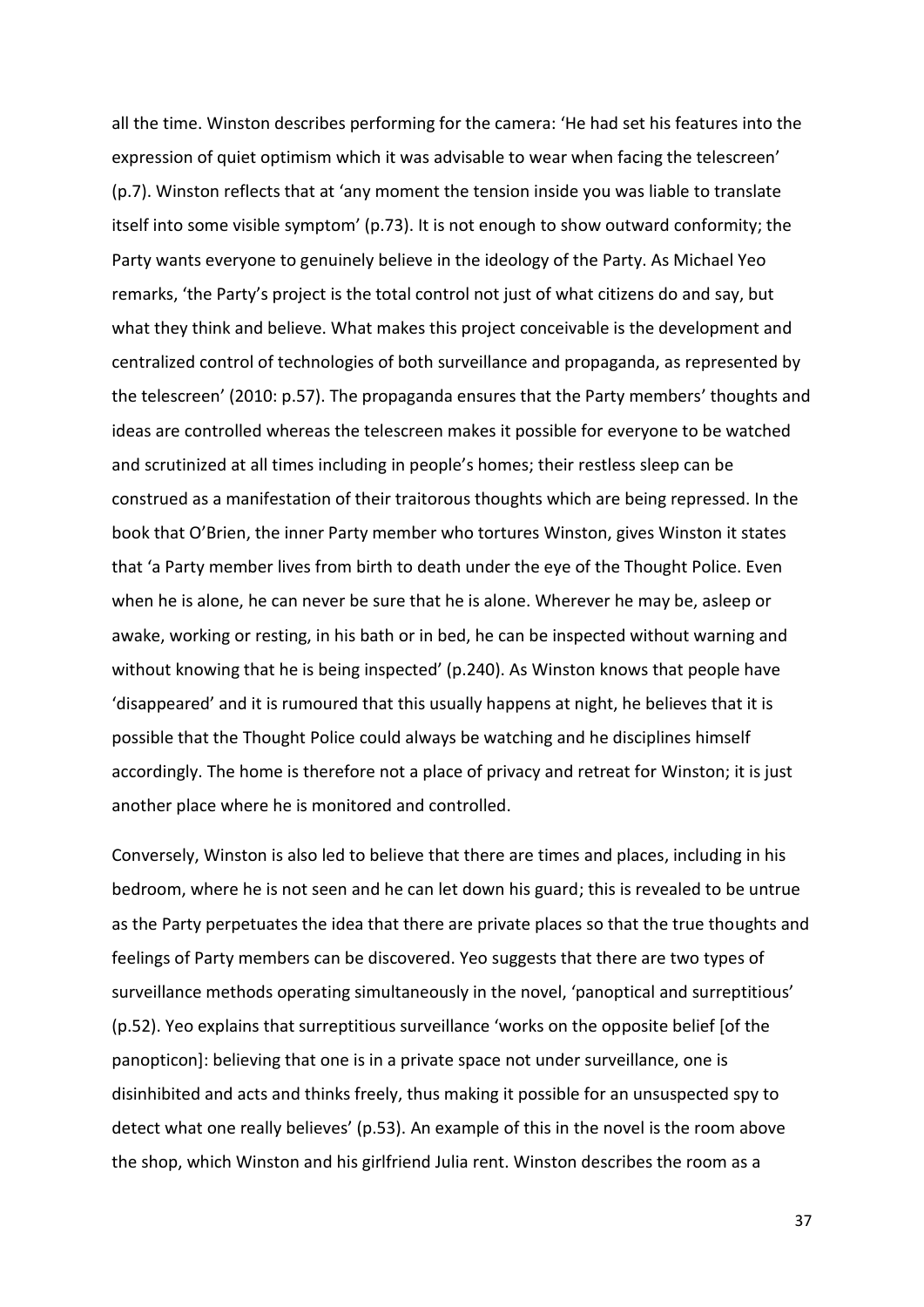'sanctuary' (p.174) and compares the room to his paperweight: 'the paperweight was the room he was in, and the coral was Julia's life and his own, fixed in a sort of eternity at the heart of the crystal' (p.169). The spatial metaphor of the paperweight implies that Winston and Julia see the room as a place independent of the surveillance state; it is a place where time and space are 'fixed'. This is an illusion, of course, as unbeknown to them the room contains a telescreen and is owned by a member of the Thought Police. Winston also mistakenly believes that the telescreen in his bedroom has a blind spot and that he can write in his diary without being seen but it is later revealed that O'Brien knows the contents of Winston's diary. It is implied that the Party want people to believe that there are times when they are not seen so that they let their guard down and reveal their true thoughts. It seems suspicious that Winston's telescreen is in 'an unusual position' (p.8) as the reader is informed that 'instead of being placed, as was normal, on the end wall, where it could command the whole room, it was in the longer wall, opposite the window' (p.8). This seemingly allows Winston a place where he can hide from the telescreen in the room. Therefore, it can be inferred that the Party deliberately dupes people into thinking that certain spaces are not monitored when this is not the case; the prole areas supposedly do not have many telescreens yet the room above the shop has a telescreen disguised behind a painting. This validates Shah's point that heterotopias can be 'a space of alternative control' (p.719) because they are part of the surveillant assemblage. By employing panoptic, surreptitious and lateral surveillance, the Party seemingly covers all eventualities and the different surveillance methods are connected through the assemblage.

Like Winston, Offred is made aware that her room is being monitored; however, she tries to negotiate this space and make this room her own. Offred believes that by claiming ownership of a space and existing in it she is legitimised as a human. Offred's door is unlocked and she states that 'it doesn't shut properly' (p.18) because she is not allowed any privacy. The door not shutting properly serves to remind Offred that she is never alone because anyone could enter the room. At first, Offred refuses to call the room hers but when she thinks the Commander has been in the room she says 'Was he invading? Was he in my room? I called it *mine*' (p.59). The Commander entering her room feels like a violation to Offred and she reacts in this way because, as Acaron notes, 'someone entering our home or taking our personal belongings feels like an invasion of our personal space and a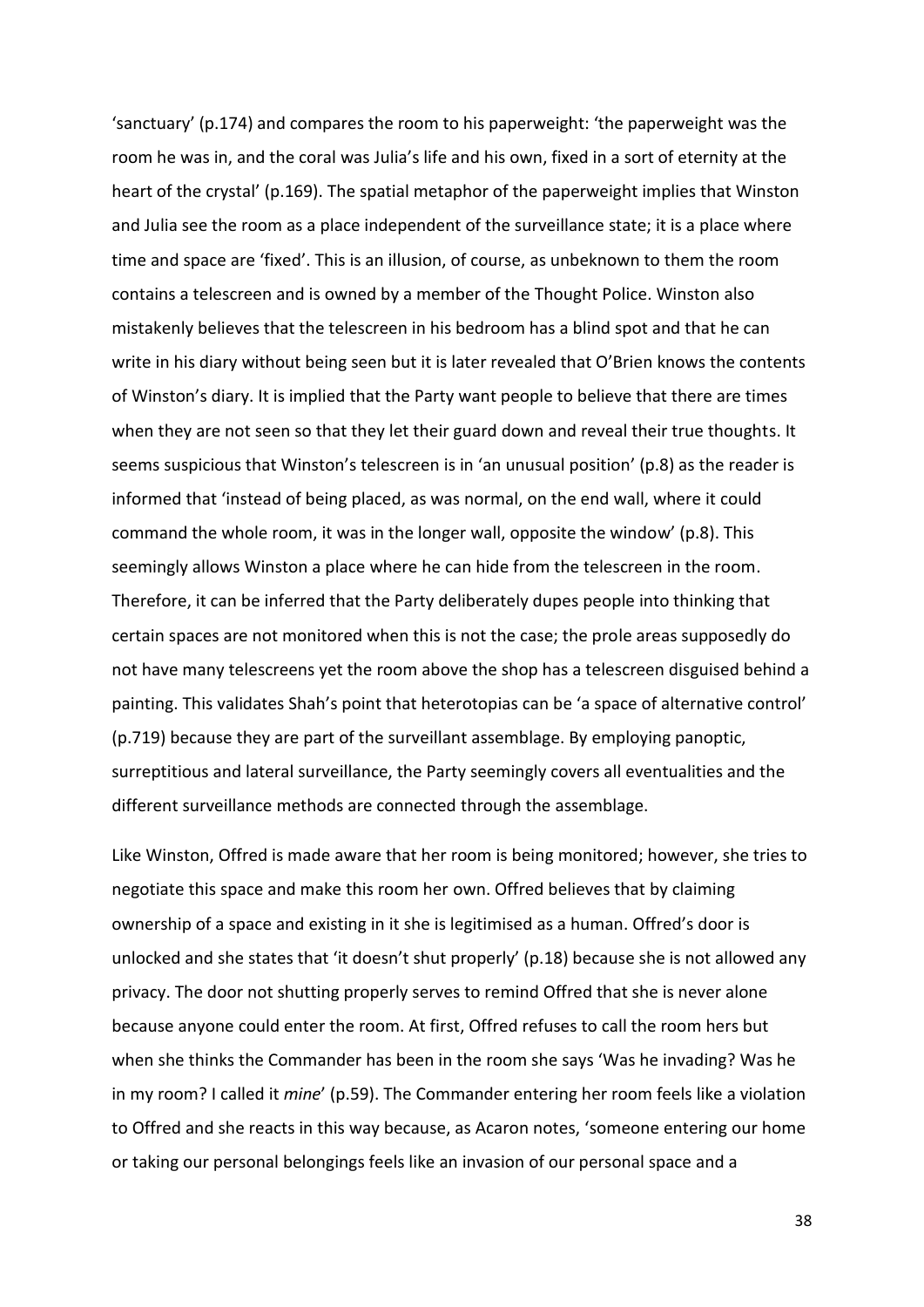transgression of our bodies as transposed into the space' (p.143). Even though Offred knows she is a temporary resident in the Commander's house and the room will not always be hers, she acknowledges that she needs to claim ownership of somewhere even if it is not permanent; this implies that Offred feels legitimised as a human when she has ownership of a space because if she can own property then that means she is not property. The Commander entering Offred's room reminds Offred that the room, like her, belongs to him.

Offred creates an alternative home for herself, like Winston, and takes comfort from this; this reinforces the idea that, by having a private space that we have control over, we are humanised. Offred begins a relationship with the Commander's Guardian, Nick, and frequently visits his room above the garage. Offred describes feeling safer in Nick's room than any other place (pp.281-282):

> Being here with him is safety; it's a cave, where we huddle together while the storm goes on outside. This is a delusion, of course. This room is one of the most dangerous places I could be.

Just as Orwell uses the spatial metaphor of the paperweight to describe the room about Mr Charrington's shop, Atwood uses a spatial metaphor, describing the room as a 'cave'. It is significant that Atwood chooses the cave as a spatial metaphor as this conjures up images of a primitive time before scientific and technological advancements, implying that this private spatial arrangement is more natural. The cave metaphor also conjures the image of Plato's cave which implies that this space is illusive. Nevertheless, as noted earlier, the heterotopia is not independent of the surveillant assemblage and the room above the garage is not even independent of the Commander's home. As Offred states, this room is 'one of the most dangerous places' she could be in and she should not feel safe in or feel in control of this space; whereas, Winston does not realise that he is in a dangerous place above the shop until it is too late. Even though Offred does acknowledge that her presence in Nick's room is dangerous she also acknowledges that she feels safe suggesting that she sometimes gives in to this delusion and tells herself that she is free from surveillance just as Winston does in the shop. The fact that Winston and Offred both gain comfort from creating homes for themselves suggests that the violation of privacy in the home is just as significant as the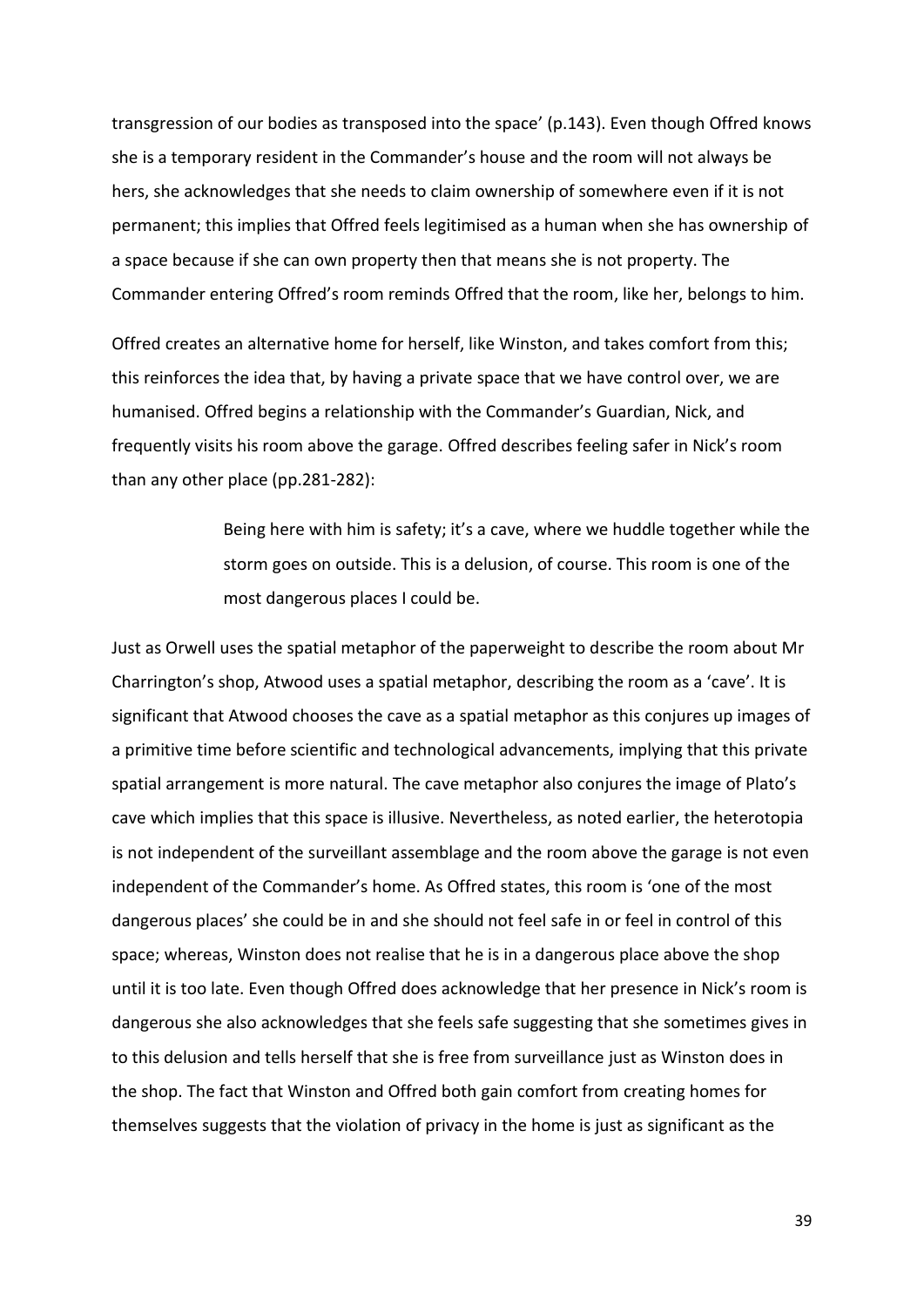monitoring and control of the body if we take into account Acaron's theory of the home being an 'embodied space' (p.143).

### The Body:

In all three novels, surveillance methods are implemented by the state to control the protagonists' bodies by interfering with their sexual relationships and reproductive rights. Foucault states that sexual relations are both 'tied to the disciplines of the body' (1998: p.145) and are also important to the 'regulation of populations' (ibid). This means, therefore, that as sexual relations fit into 'both categories [of 'body as machine' and 'the species body'] at once' they are monitored and controlled by governments. Foucault goes on to state that this monitoring of the body '[gave] rise to infinitesimal surveillance, permanent controls, extremely meticulous orderings of space, indeterminate medical or psychological examinations […] [and the] entire micro-power concerned with the body' (1998: pp.145-146). Although sexual relationships and reproductive rights are controlled in all three novels they are controlled using different methods. Frost (2016: p.72) claims that, 'writers have often made use of the idea that sex, a seemingly intimate and private zone of life, might be shaped by external, imposed social influences such as policing, surveillance, or an internalized panopticon effect' which is especially true of dystopian texts as they are concerned with issues of autonomy, agency and privacy.

Promiscuity is encouraged in *Brave New World* so that people will remain alienated from each other; this is controlled, in part, through lateral surveillance. In the novel, sexual relationships are under surveillance as characters discuss their sex lives with each other and chastise their friends for not being with many partners. This can be seen when two of the main female characters discuss their relationships and Fanny tells Lenina 'I really do think you ought to be careful. It's such horribly bad form to go on and on like this with one man […] you know how strongly the DHC objects to anything intense or long-drawn[…] he'd be furious if he knew' (pp.34-35). Lenina decides to have sex with other men because she has been coerced into doing so through her conversation with Fanny, who reminds her that there will be consequences if she gets found out. Lateral surveillance is the main reason why Lenina is polygamous in the novel as it is difficult for her to have an intimate relationship without it being seen by her peers. The words 'marriage', 'family' and 'parents' have no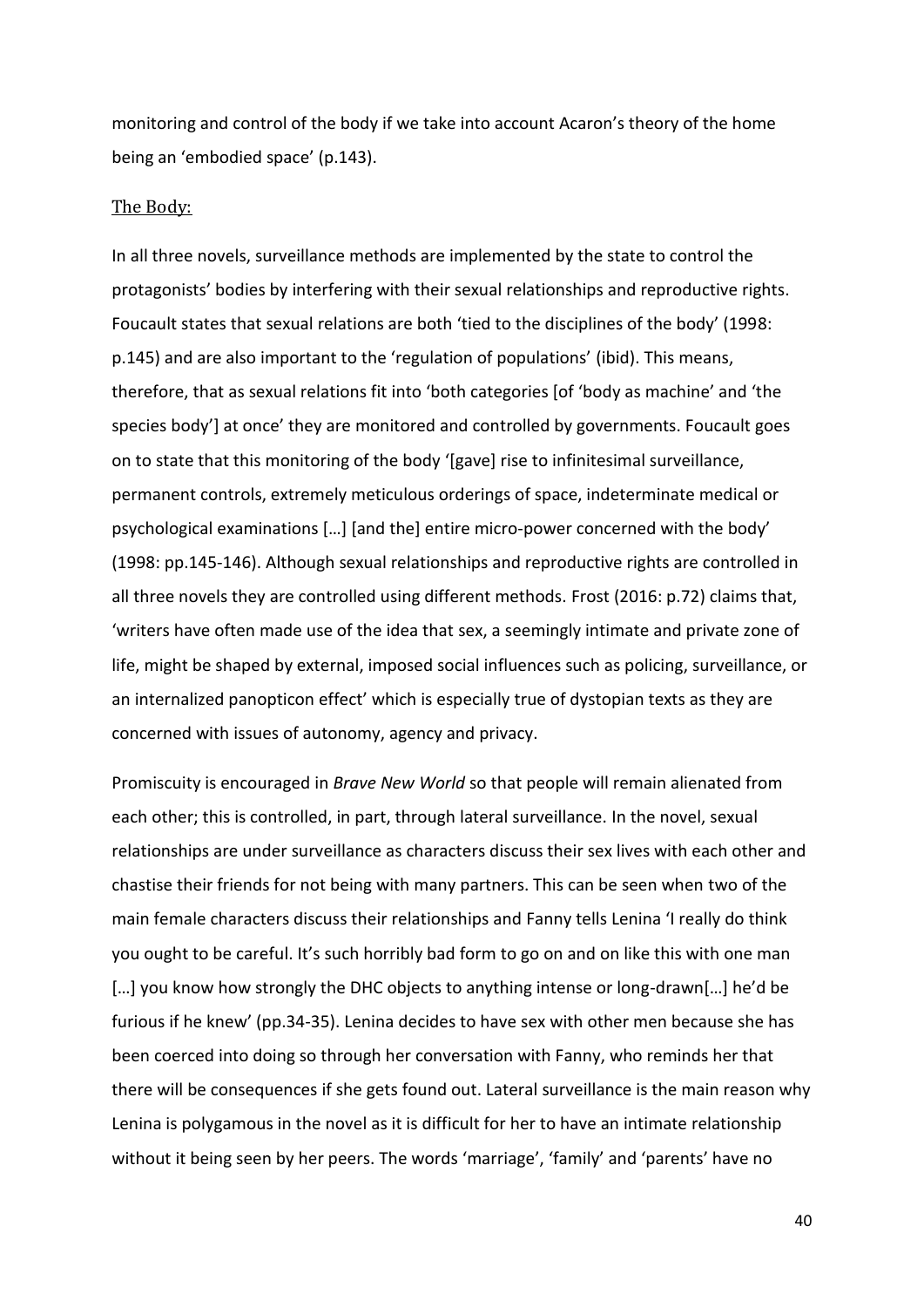meaning in this world, as children are made not born, and characters are discouraged from forming a close bond with one person as 'everyone belongs to everyone else' (p.34) so they must be polygamous and use contraceptives. As familial bonds are eliminated and people are not allowed commit to each other, the inverse of this statement is also true: 'nobody belongs to anybody'.

In contrast to *Brave New World*, sexual desire is stifled in *Nineteen Eighty-Four* and *The Handmaid's Tale* so that characters will not form close bonds with each other and rebel against the system; in both novels, sex is only for the procreation of children and reproduction is monitored and controlled. Winston claims that 'the only recognised purpose of marriage was to beget children for the service of the Party' (p.75) and describes how he dreaded having sexual relations with his wife Katharine because he did not feel connected to her as she viewed sex as 'our duty to the Party' (p.77). Even though the Party discourages relationships whereas polygamy is expected in *Brave New World,* the outcome is the same: sexual relationships are dictated by those in power and make people feel more isolated. Whilst the family unit is maintained in *Nineteen Eighty-Four,* familial bonds are destroyed as the children are trained to worship Big Brother before their parents and to spy on their families. Winston describes how his neighbour's children scare their mother: 'With those children, he thought, that wretched woman must lead a life of terror. Another year, two years, and they would be watching her night and day for symptoms of unorthodoxy […] by means of such organisations as the Spies they were systematically turned into ungovernable little savages […] [who love] the Party' (pp. 28-29). Whilst the children belong to their parents genetically, Big Brother and the Party replace parents and the children's loyalty is towards the Party. Similarly, in *The Handmaid's Tale* sexual relationships are only for the procreation of children and are not private or intimate. When the Commander rapes Offred in the ceremony, Serena watches and holds Offred. There is also no romance or intimacy as Offred states: 'this is not recreation, even for the Commander. This is serious business' (p.105). The ceremony is just for the procreation of children and Offred's body is just a vessel for the child. The child will also belong to Serena and Commander Fred, not Offred. The lack of intimacy and affection leaves Offred feeling empty as she describes feeling a 'hunger to touch something […] to commit the act of touch' (p.21). Like Winston and Bernard, Offred feels more alone from having sex without intimacy.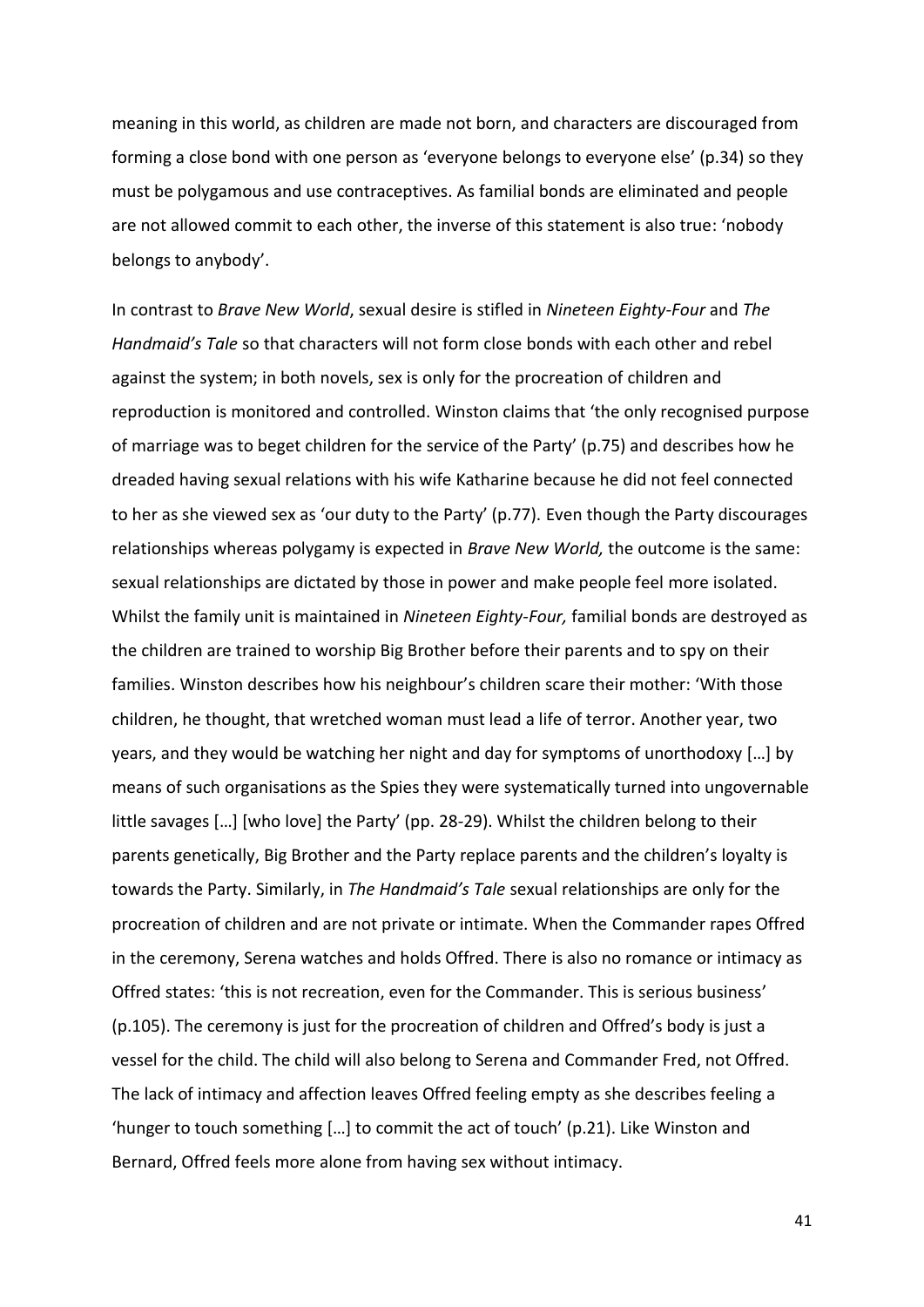Surveillance methods are also used in *The Handmaid's Tale* to reinforce the idea that the handmaids' bodies are the property of the state and to remind handmaids that their bodies and their offspring do not belong to them. Offred describes that she is 'taken to the doctor's once a month, for tests: urine, hormones, cancer smear, blood test; the same as before, except that now it's obligatory' (p.69). When Offred is examined by the doctor, the doctor can only see Offred's body not her face: 'At neck level there's another sheet, suspended from the ceiling. It intersects me so that the doctor will never see my face' (p.70). This serves to remind the handmaids that it is only their bodies that matter; not the individual. The handmaids' food is also strictly controlled to make sure that they produce healthy children. Offred claims that 'it's good enough food, though bland. Healthy food. You have to get your vitamins and minerals, said Aunt Lydia coyly. You must be a worthy vessel. No coffee or tea though, no alcohol' (p.75). Aunt Lydia calls the handmaids 'vessel[s]' reminding them that they are just a body and that body is important to the state; it does not solely belong to them. Handmaids are also made to feel ashamed of their body and to feel detached from it. When Offred bathes she can see her identification tattoo which she calls 'a passport in reverse' (p.75) as this means that she can always be identified and escaping is almost impossible. The tattoo also reminds her that she is property; she is a thing that belongs to someone else. Whilst bathing, Offred also feels ashamed and detached from her body (pp.72-73):

> My nakedness is strange to me already. My body seems outdated. Did I really wear bathing suits, at the beach? I did, without thought among men, without caring that my legs, my arms, my thighs and back were on display, could be seen. *Shameful, immodest*.

Offred has internalised the teachings of the Aunts at the red centre and the participatory events have caused her to rethink her relationship with her body. One of the reasons why Offred is ashamed of her nakedness is because she has become used to being fully clothed and showing no flesh. Offred describes the red uniform as making handmaids simultaneously more visible and less visible (p.18):

> Everything except the wings around my face is red: the colour of blood, which defines us. The skirt is ankle-length, full, gathered to a flat yoke that extends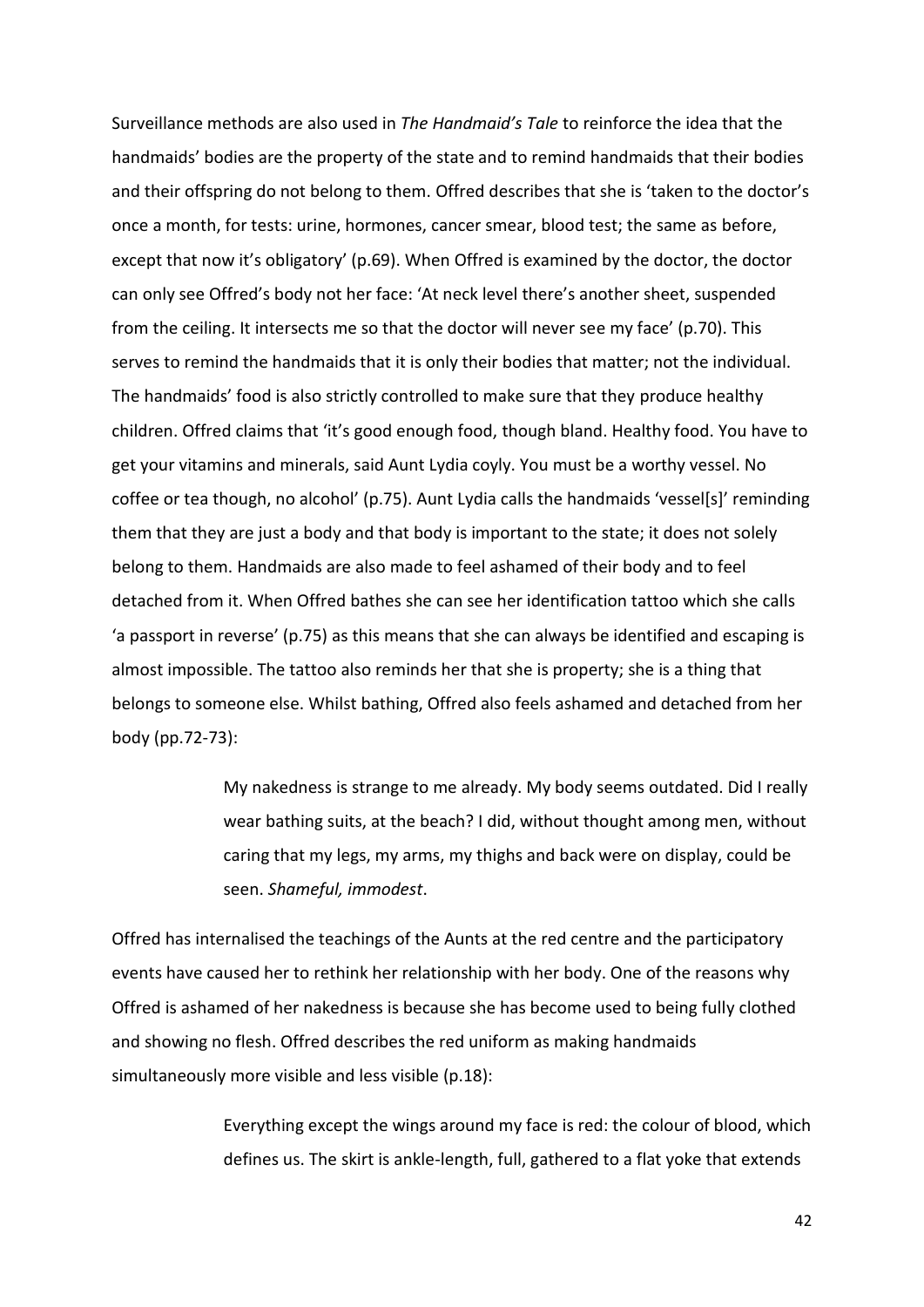over the breasts, the sleeves are full. The white wings too are prescribed issue; they are to keep us from seeing, but also from being seen.

Clothing is used in *Brave New World* and *Nineteen Eighty-Four* to make people easily recognisable and visible; however, it is also used in *The Handmaid's Tale* to make handmaids ashamed of their bodies; their uniform hides their individual features as their faces are obscured by their 'wings' and the uniform masks their body shape. In all three novels, the surveillance of sexual relations and reproduction disembodies people and makes them feel isolated and alienated, which makes them easier to manipulate.

The control of sexual desire also makes the protagonist more docile as Horan (2018) argues. Horan suggests that in *Brave New World* 'there is no envisioned space where sexual freedom and political liberty coalesce because when people get a surfeit of sexual activity without any effort, exertion, or chance of disappointment, sexuality itself is thoroughly desubliminated' (p.74). Horan claims that sexual desire and frustration lead to rebellious sentiments, which is why characters in *Brave New World* are encouraged to be promiscuous as this makes them passive. Horan goes on to argue that the two minutes hate in *Nineteen Eighty-Four* and particicution in *The Handmaid's Tale* 'release otherwise dangerous sexual energy' (p.193) which is another reason why these activities take place. By controlling sexual desire, the states in all three novels make their subjects docile. Through the surveillance of sexual relationships and reproduction in the novels, the states are able to control each individual body and the entire population.

The analysis of *Brave New World*, *Nineteen Eighty-Four* and *The Handmaid's Tale* in this section has demonstrated that dystopian texts from the twentieth century have represented the control and monitoring of bodies through the convergence of multiple surveillance methods and the control of spatial relations. Although these novels have traditionally been used as examples of vertical and panoptic surveillance, this section revealed many examples of lateral and participatory surveillance in these texts. By revisiting these novels and evaluating them in light of new and old surveillance theories, the relationship between surveillance, space and bodily control has been established. The ways in which surveillance methods can be used to control and discipline the body through the manipulation of spatial relations will also be explored in the next section. Analysis of the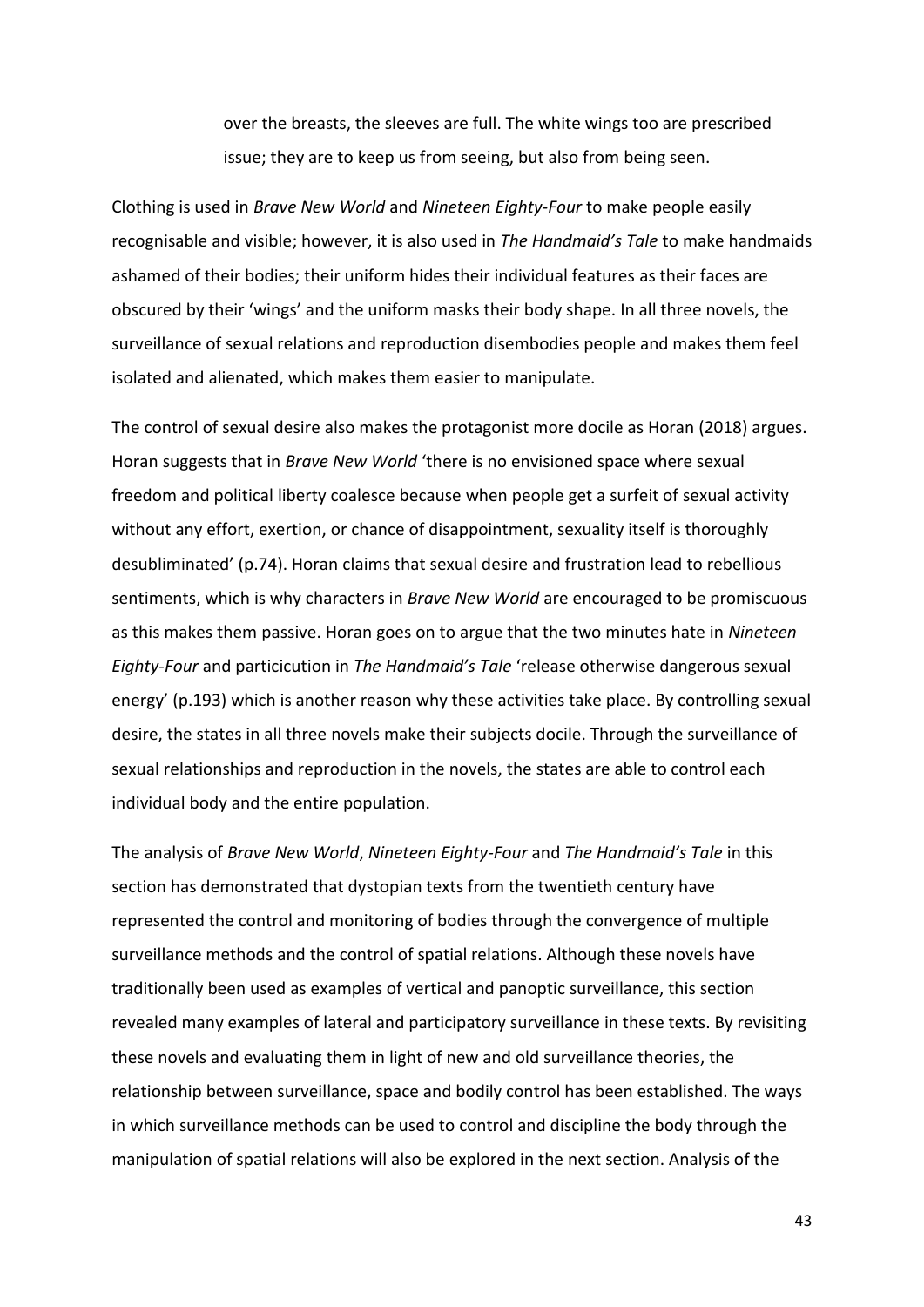contemporary texts will reveal an intensification of the surveillance methods evaluated in this section and not only the control of but also the convergence of spaces and how this convergence leads to greater manipulation of the body.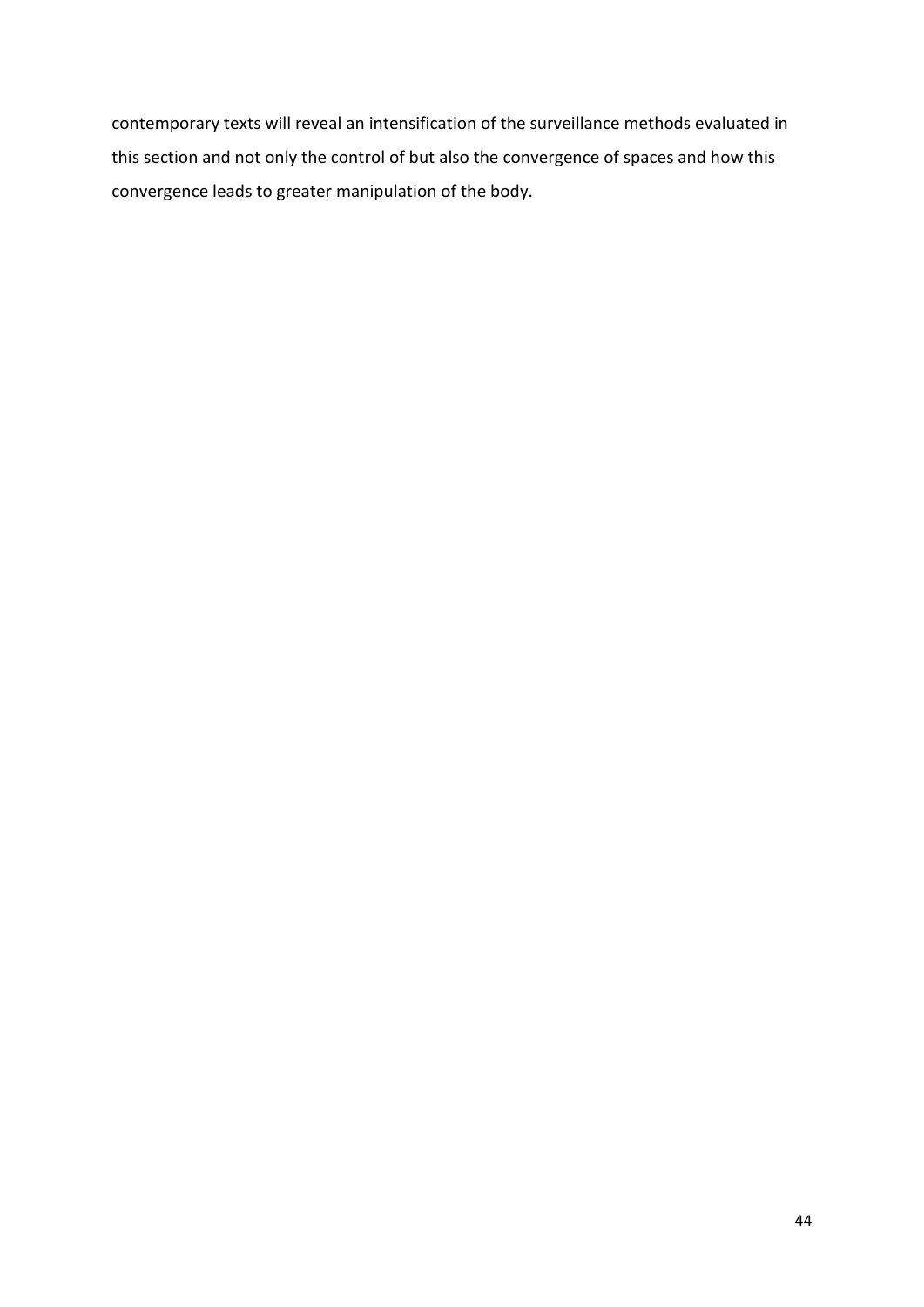# **Section 2**

The way that surveillance technology is used by governments and large companies, in the novels in this section, to monitor and manipulate the body in order to make it more productive will be explored in following analysis. Like the previous section, the use of surveillance technology in the spaces of the city, the workplace, the home and the body will be examined. Miéville's novel *The City and The City* will be analysed in 'the city' category as this text demonstrates the ways in which we have been taught to ignore those who are different from us and those who are abandoned by society, such as the homeless and refugees. This novel reveals how the city space is organised in order to monitor some people and ignore others; this perpetuates the idea that some people are deemed worthier than others. This novel, like *The Circle* and *The Method*, constantly reminds the reader of how they participate and cooperate with surveillance methods. Eggers' novel *The Circle* will be evaluated in 'the workplace' category as this text criticises neoliberalism and the way that social media companies exploit people by getting them to reveal personal information in order to monitor and control them. Zeh's novel *The Method* will be examined under 'the home' category as this novel satirises the relationship between surveillance technology and healthcare, revealing how the monitoring of the home and the body are connected. Finally, the way surveillance technology is used in *The Circle* and *The Method* to make the body more productive; thereby achieving the transhumanist dream of 'faster, more intelligent, less disease-prone, long-living human bodies' (Nayar, p.16). This will reveal how the use of surveillance technology on the body has moral and ethical implications as certain mentalities and body types are encouraged and valued more than others, which is also shown in *The City and The City*. The argument will be put forward that these literary texts reveal how a combination of surveillance methods, which converge through the surveillance assemblage, cause the body to be increasingly monitored and manipulated through our involvement in these practices; this is shown to be more intense than in the novels in the previous section.

#### The City

Miéville's novel *The City and The City* combines the genres of detective fiction and science fiction in order to, firstly, explore how space is socially constructed to create divisions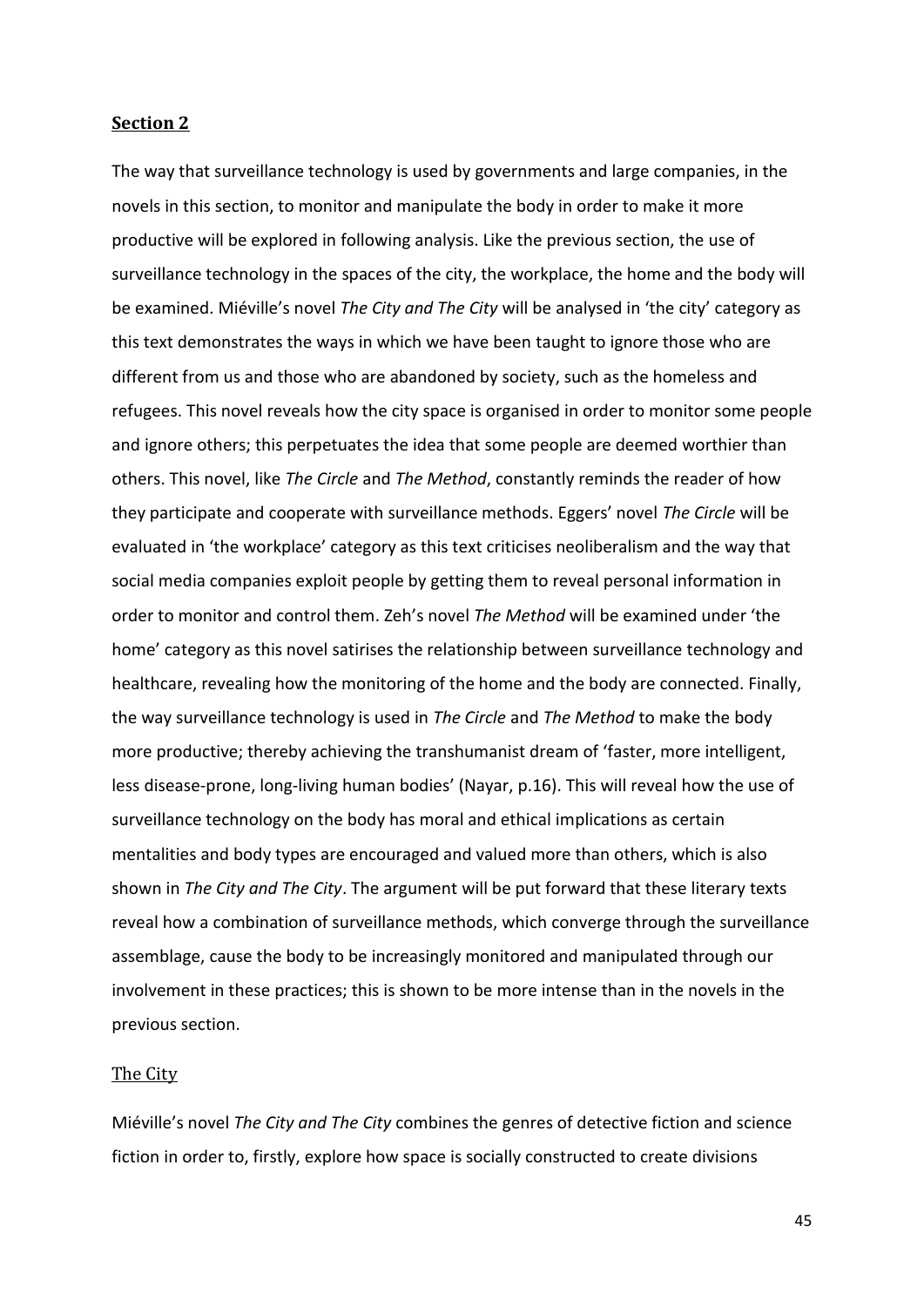between people and, secondly, to explore how we participate in surveillance practices which maintain these divisions by imagining a spatial arrangement whereby two separate cities, Besźel and Ul Qoma, exist in the same place at the same time. Marks explains the complex spatial geography of both cities (2013: p.223):

> There are 'total zones' (fully the world of either Besźel or Ul Qoma); those seen as 'alter' (fully the world of the *other* city), areas referred to as 'crosshatched' (points of intersection); and those designated 'dissensi,' disputed sectors claimed by both city-states.

It is explained in the novel that it is unhelpful to compare the geographical space of Besźel and Ul Qoma to split cities such as East and West Germany before the fall of the Berlin wall because both cities exist in the same place at the same time; they are not divided by just physical borders but also social constructed boundaries. Within each city there are further divisions between those who are made to live in ghettos or camps and the homeless. The spatial arrangements in the novel which result in particular groups of people, namely the homeless and refugees, being ignored whilst other citizens are intensely monitored reveals how surveillance methods can discriminate and prioritize particular groups over others. The narrative structure also mirrors the spatial organisation of the cities as it is divided into three parts: Besźel, Ul Qoma and Breach. Those who are in Breach can see both cities and their residents at the same time but cannot be seen by residents of Besźel or Ul Qoma. Through this structure, the reader is able to get a sense of how the different groups interpret the same space and how this is determined by the surveillance methods.

Miéville demonstrates how ordinary citizens participate in lateral surveillance methods which exclude others. Citizens of Besźel and Ul Qoma are conditioned through biopolitical training methods to 'unsee' (p.21) each other using visual clues such as: 'key signifiers of architecture, clothing, alphabet and manner, outlaw colours and gestures […] [and] supposed distinctions in national physiognomies' (p.93). The protagonist, Inspector Tyador Borlú, often sees the other city by mistake as it is difficult even for those who have grown up in Besźel and Ul Qoma to be able to tell if people are in their city or not (p.21):

> Most of those around us were in Besźel so we saw them. Poverty deshaped the already staid, drab cuts and colours that enduringly characteristics Besź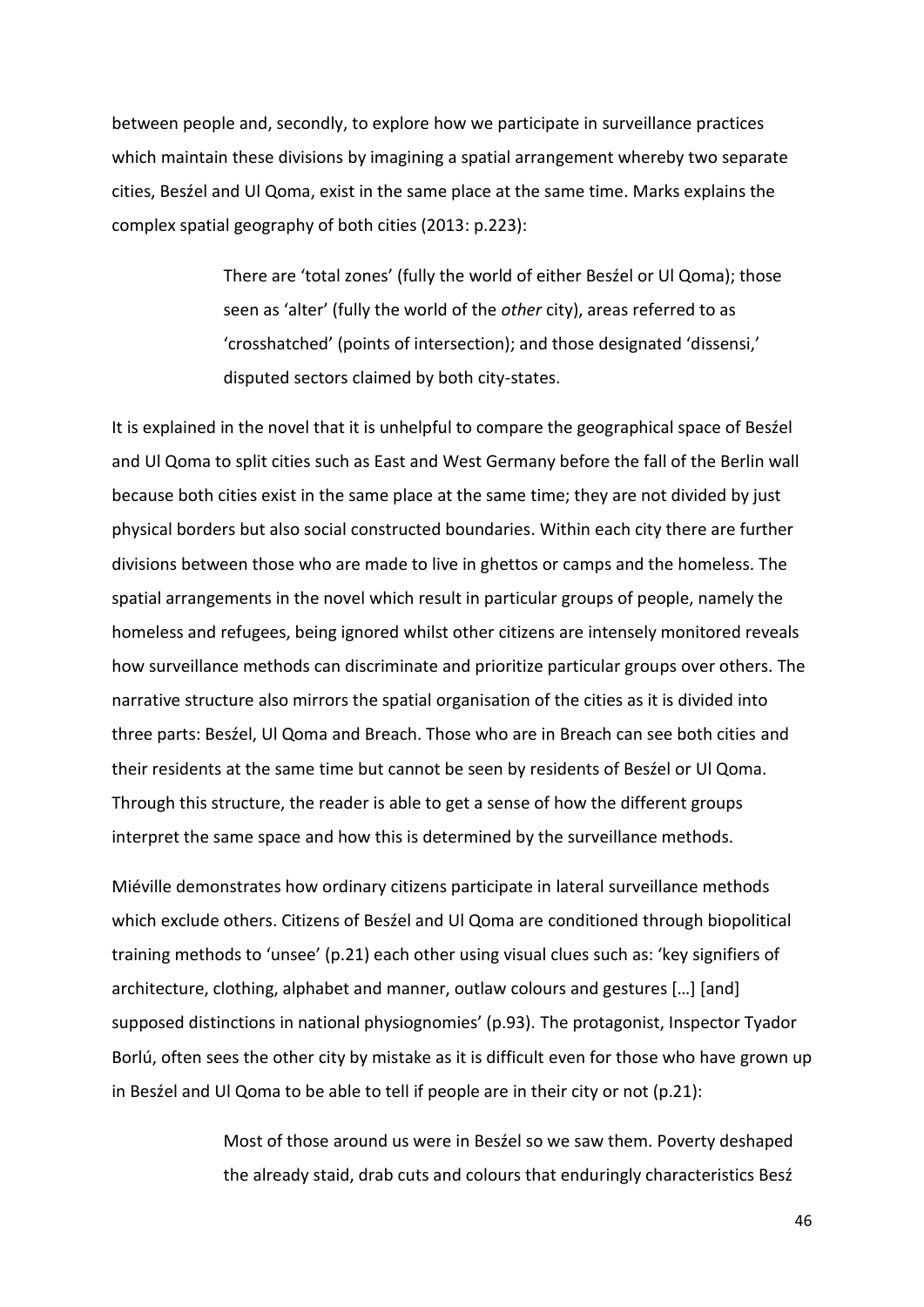clothes […] some we realised when we glanced were elsewhere, so unsaw, but the younger Besź were also more colourful.

From this it is clear that seeing and unseeing is learned and that Borlú is aware that this is socially constructed. It is also apparent that 'unseeing' does not work because you have to first 'see' something in order to then notice you should not be seeing it and 'unsee' or ignore it. 'Unseeing' is not the same thing as 'not seeing'; therefore, the residents of both cities need to participate in this form of surveillance. Marks argues that 'the conscious and constant seeing and unseeing by members of both Ul Qoma and Besźel constitute a crude form of social sorting in which cultural biases are critical' (2013: p.230). As with the novels in the previous section, clothing is used as a visual signifier however the surveillance of the body is taken further in this novel as gestures and manner are also used to distinguish between national identities. Borlú suggests that it is becoming increasingly difficult to separate the residents of both cities as the younger generation are not conforming to the rules about clothing and this surveillance method does not fully work. Nevertheless, when people in each city 'see' each other by mistake they immediately 'unsee' as they have been conditioned to do so which means this is still an effective surveillance method.

Social sorting has ethical implications in the novel as immigrants, refugees and the homeless do not belong in either city and are subsequently unseen by both sides. Borlú states (p.177): 'I could see the homeless dossing down in side streets, the Ul Qoman rough sleepers that we in Besźel had had to become used to as protubs to pick our unseeing ways over and around' (p.171). As the person is Ul Qoman they cannot be seen by Besźel citizens but as they are living in Besźel they cannot be seen by Ul Qoman citizens. Therefore, not only do the homeless not have a place to call their own, they also seem to lose their status as a human as they are not 'seen' by citizens of either city. This reinforces the idea that certain groups of people are more valued than others. Similarly, the reader is informed that some refugees that come to Besźel and Ul Qoma are relocated to ghettos (p.25) or to camps on the outskirts of both cities (p.188). The reader is informed that the 'Besźel ghetto was only architecture now, not formal political boundary [between the cities]' (p.26) implying that the Jewish and Muslim population who live in the ghettos have been integrated into society (p.25). Nevertheless, it is stated that the 'two minority communities in Besźel had traditionally allied, with jocularity or fear, depending on the politics at the time' (p.25)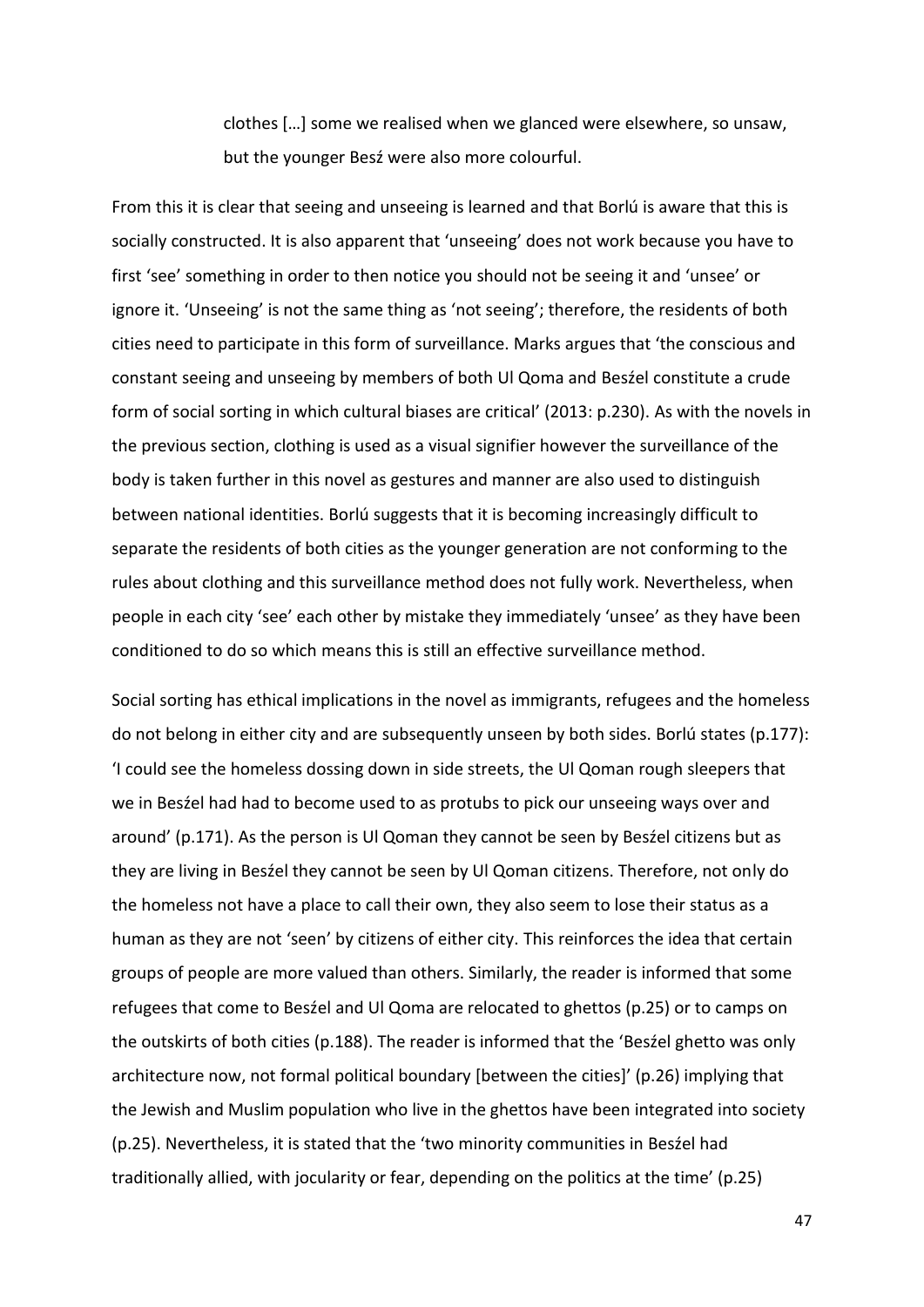suggesting that the status of the Jewish and Muslim communities in either city is not stable. Therefore, the Jewish and Muslim communities in both cities are monitored in a different way from the rest of the population as they are first seen or unseen as a resident of Besźel or Ul Qoma and then are treated differently depending on the political climate. The homeless, however, are completely ignored all the time by everyone. This shows how lateral surveillance methods can be used to discriminate and sort people into groups of varying levels of importance.

Whilst the novel focuses on the ways in which citizens participate in surveillance practices, the involvement of the state in maintaining boundaries is acknowledged as vertical surveillance methods are used in *The City and The City* to ensure that residents of both cities cooperate. The residents of Besźel and Ul Qoma learn at a young age to be afraid of 'Breach' (p.63), a force who police residents of both cities and who remain a mystery for most of the novel. An exchange between Borlú and an informant, Drodin, revels the power of vertical surveillance on behaviour (p.63):

"Watching us out there is…you know. Breach."

"You've seen it?"

"Course not. What do I look like? Who *sees* it? But we know it's there!"

Although Borlú does not see members of Breach until he has committed Breach, like every other resident he fears that he is being watched because everyone has been told from a young age that Breach polices both cities and everyone knows people who have disappeared. Therefore, the citizens of Besźel and Ul Qoma participate in seeing and unseeing because they believe there is an outside force monitoring them and are coerced into participating. Through a combination of vertical surveillance and coercive, participatory surveillance in *The City and The City*, divisions between different groups are maintained. It is made clear throughout the novel that surveillance practices can result in discrimination as certain people are intensely monitored and others are ignored. This shows how surveillance practices can be used to sort people into groups and prioritise and value particular groups over others depending on their national identity, race, religion and class. The ways in which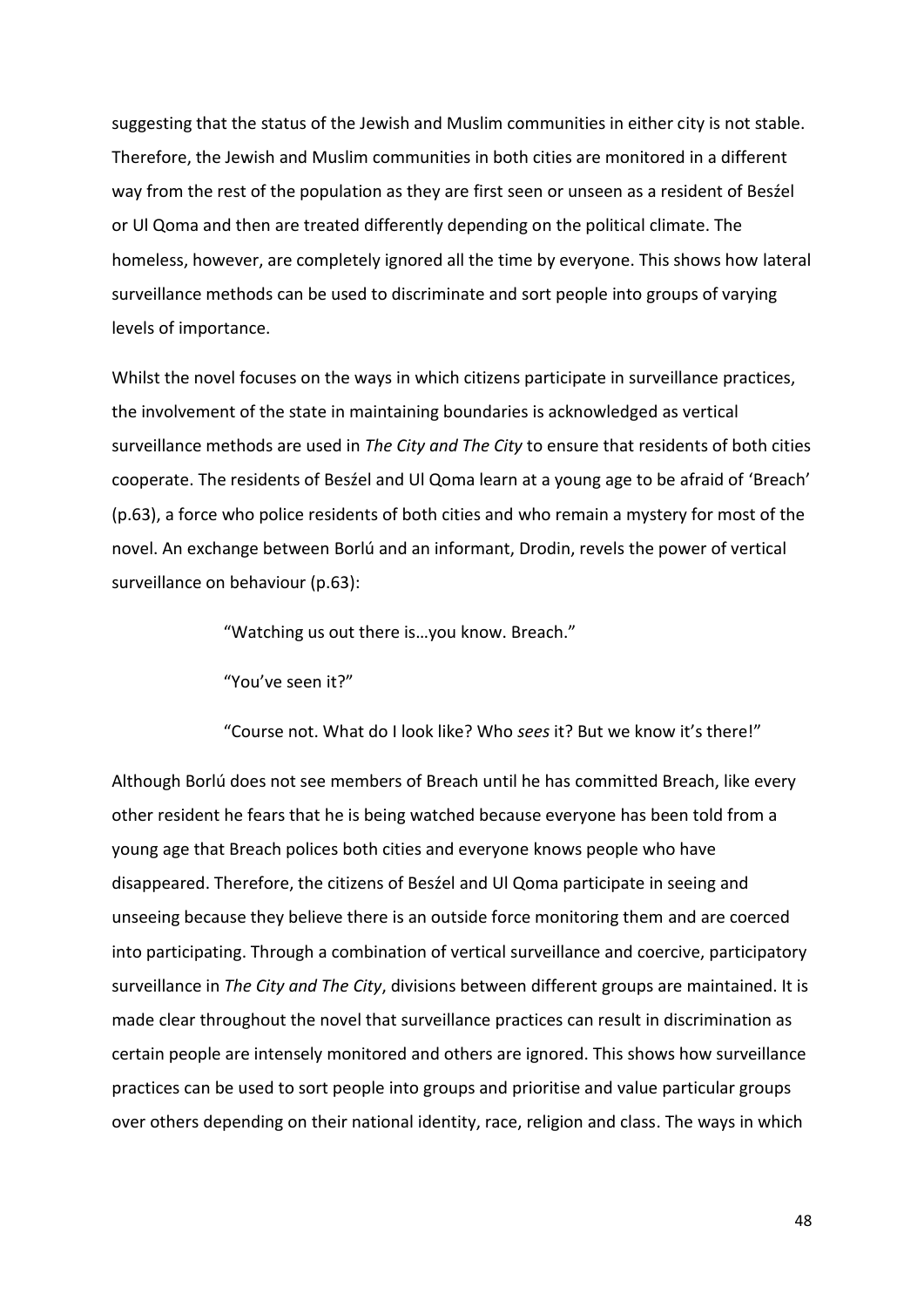surveillance is used to manipulate and control the individual body and society as a whole is further explored in *The Circle* and *The Method*.

# The Workplace

 $\overline{a}$ 

In *The Circle* the ways that social media companies and tech giants manipulate their staff and users into disclosing their private information and participating in their own surveillance, which includes paying for services and new technologies, is critiqued. Timothy Galow explains the Circle, the social media company in the novel, 'subsumed Google, Facebook, and Twitter by uniting Internet search and social media capabilities under one "Unified Operating System"' (2014: p.116). This means that most activities such as communicating with friends, online shopping and searching for information are done through users' Circle accounts; therefore, the company knows almost everything that a user does online. Users need to sign up using their real names and identities, which makes online anonymity impossible and it means that 'your devices knew who you were, and your identity—the TruYou, unbendable and unmaskable— was the person paying, signing up, responding, viewing and reviewing, seeing and being seen' (Eggers, 2014: p.21). This idea of seeing and being seen online is central to Eggers' novel, which interrogates the idea of voluntary participation and the social conditions that could lead to a surveillance society. In the novel, the founders of the Circle brainwash their staff into relinquishing their privacy and then use their staff and the example of the surveillance in the Circle headquarters to promote the company's philosophy of openness and transparency to Circle users. Eggers explores the role of social media and digital technology in our world by demonstrating the ease with which the company is able to eventually monitor everyone and every place in the world with the consent and participation of its users. It soon becomes apparent, in the novel, that social media companies are able to not only influence the purchasing habits of their users but also the opinions of their users, as privacy quickly becomes associated with crime. Marks argues that the novel 'addresses the place of social media and the Internet in the exponential rise of monitoring in contemporary lives, of a sort that connects not to fears of state oppression or violence, but with eutopian attractions of instant access, virtual sociability and prosperity' (2015:  $p.161$ )<sup>8</sup>. In this way, the novel has much in common with

<sup>8</sup> According to Daniel Hager, 'eutopia' can be defined as a place that is 'eminently attainable in the real world' (2003) unlike a utopia which is a fantasy that often turns into a dystopian when enacted (2003).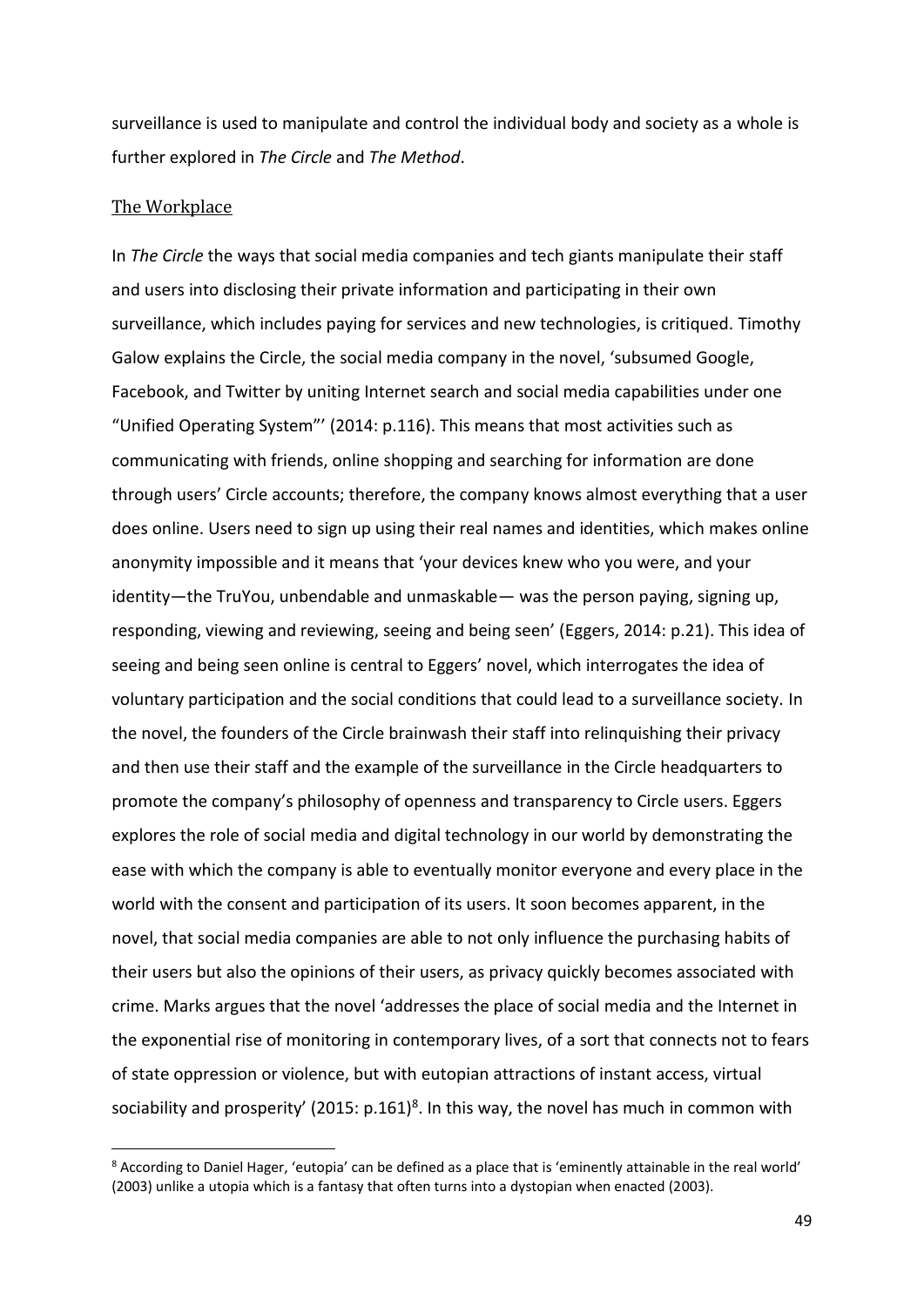*Brave New World* as the surveillance society has many benefits. Finally, the ways in which social media companies exploit people by involving them in surveillance thereby giving them a sense of control is also interrogated; the novel demonstrates how the company is able to manipulate its staff and users whilst seemingly giving them control.

Employees of the Circle are coerced into spending most, if not all, of their time on the company's campus where they can be monitored and manipulated into accepting total surveillance. The novel opens with the young, female protagonist, Mae Holland, entering the 'vast and rambling' (p.1) Circle campus, which is 'wild with pacific colour' (p.1) and has 'soft green hills' (p.1) and a 'fountain' (p.1), on her first day of work 'on a sunny Monday in June' (p.2) under a 'spotless and blue [sky]' (p.1). The idyllic summer setting reflects the hopefulness of the company's ethos and the blossoming of the new company which is 'less than six years old' (p.2) and full of 'young, gifted minds' (p.2) like Mae. The opening image of the novel sharply contrasts with the opening of *Nineteen Eighty-Four* (p.3) which follows a thirty-nine year old man with a 'varicose ulcer' struggling to walk into his home which smells like 'boiled cabbage and old rag mats' and avoid the 'vile wind' and 'gritty dust' on a miserable day where despite the fact that the 'sun was shining and the sky a harsh blue, there seemed to be no colour in anything' (p.4). Although the use of pathetic fallacy in *The Circle* sets this imaginary world in direct opposition to the dystopian nightmare of *Nineteen Eighty-Four*, the imagery of the Circle campus is as disconcerting as the opening of *Nineteen Eighty-Four* because it seems too perfect, alerting the reader to both the dystopian potential in the seemingly utopian environment as well as Mae's unreliability as a narrator as she describes the company as 'heaven' (p.1) and later describes it as a 'utopia' (p.30). The description of the Circle also describes a 'campus' with 'a picnic area', 'tennis courts' and 'a volley ball court' (p.1). The reader is not informed until line ten that this is 'a workplace' (p.1). The blurring of work and leisure is hinted at from the spatial layout of the company. Just as in *Brave New World* the campus has places to sleep, shops and entertainment twenty-four hours a day to encourage employees to remain where they can be monitored and controlled. Furthermore, Mae's online activity is given a 'participation rank' (p.100) so she needs to be present on the campus often to document this on her social media page. When Mae first arrives at the company, she is chastised by her supervisor for leaving the campus early in the evening and not coming in at the weekend; she is informed that it is not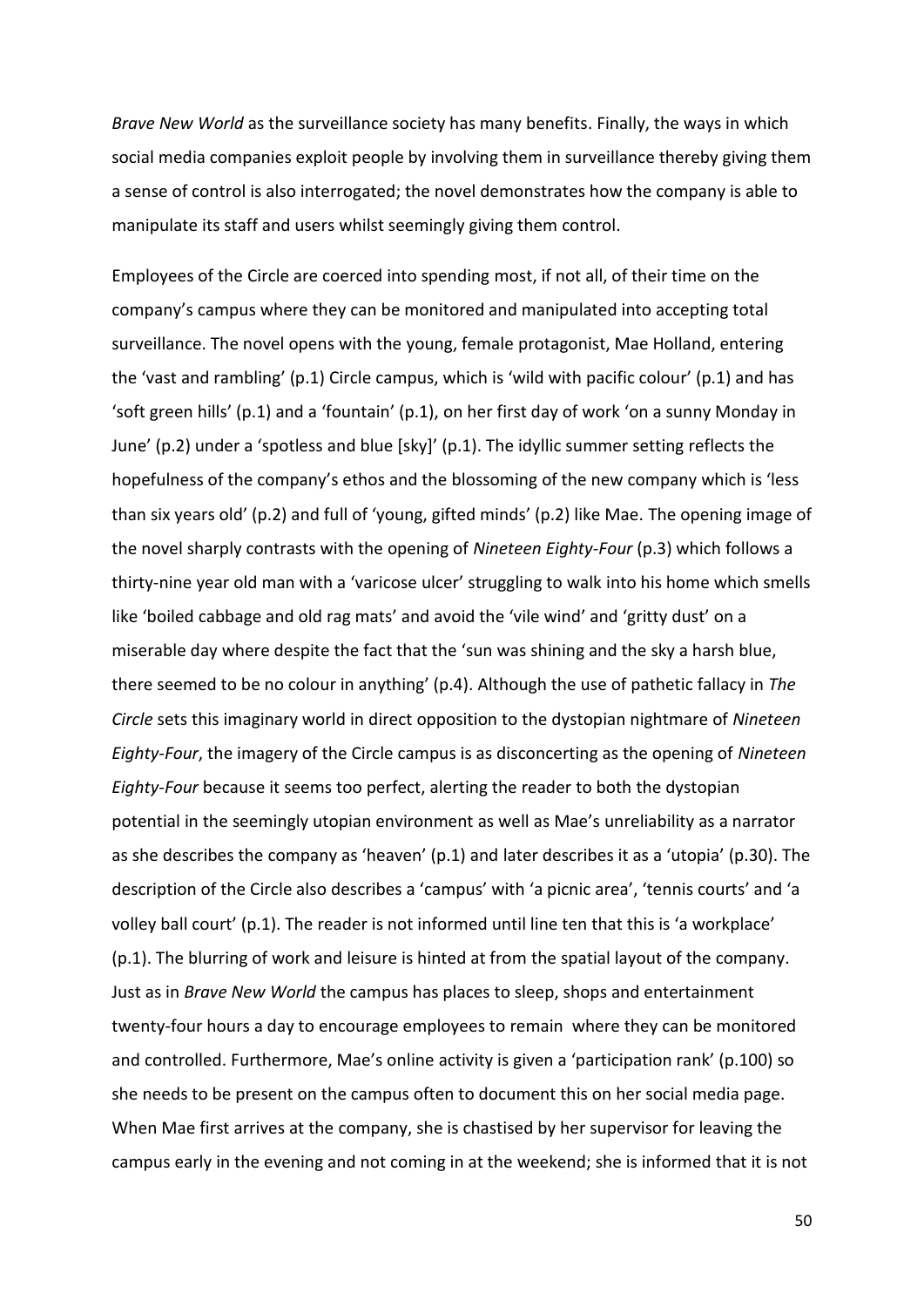a 'clock in, clock out type of company' (p.176). Through this exchange, the use of surveillance technology to blur the boundaries between work and leisure as well as public and private spaces is acknowledged and similarities between the use of biopower in the Circle and in the factory in *Brave New World* can be seen.

The Circle is able to manipulate and brainwash Mae by making her feel that her input is valued and that her voice matters, which encourages her to embrace the online surveillance systems and participate: As Andrejevic states, 'the promise of the internet, in short, is not just that it increases the chances of an obscure outsider to make it big but that it allows everyone to gain greater participation[… ][and] control' (2004: p.5). There was a clear hierarchy at Mae's previous job where she was aware of her position and how to gain promotion whereas words such as 'supervisor' (p.213) are not understood as part of the lexicon at the Circle. This supposed lack of hierarchy is what Mae likes about the company and is one of the advantages of social media as everyone can express their opinion and be heard. Mae's boss Dan tells her 'you've seen the signs that say Humans Work Here—I insist on those. That's my pet issue. We're not automatons… this is a place where our humanity is respected, where our opinions are dignified, where our voices are heard[…] does that sound corny?' (p.47). Mae is delighted to hear that her opinions matter and that she can help to shape the company she works for; everything down to where Mae's office is located is chosen with her preferences in mind (p.6) and her tablet is personalised with her name engraved. The 'corny' (ibid) speech, however, prompts the reader to be critical of Dan's argument and ask why he needs to emphasise the fact that they are human. Dan's insistence that employees are valued as humans, who have free will and autonomy, makes the reader question whether this is the case and see beyond Mae's delusional, idealistic view of the Circle and everything it represents.

The founders of the Circle manipulate their staff into giving up their privacy using transhumanist philosophy to argue that total surveillance will lead to the advancement of the human race. Eamon Bailey, one of the three founders of The Circle, introduces 'SeeChange cameras' (p.66), which are tiny cameras that can be easily hidden as they 'look like weeds' (p.63), to his staff arguing that 'ALL THAT HAPPENS MUST BE KNOWN' (p.67). The simile could not be more appropriate: for every tiny camera that is seen and destroyed, another camera will replace it. Eggers suggests throughout the novel that the noxious weed,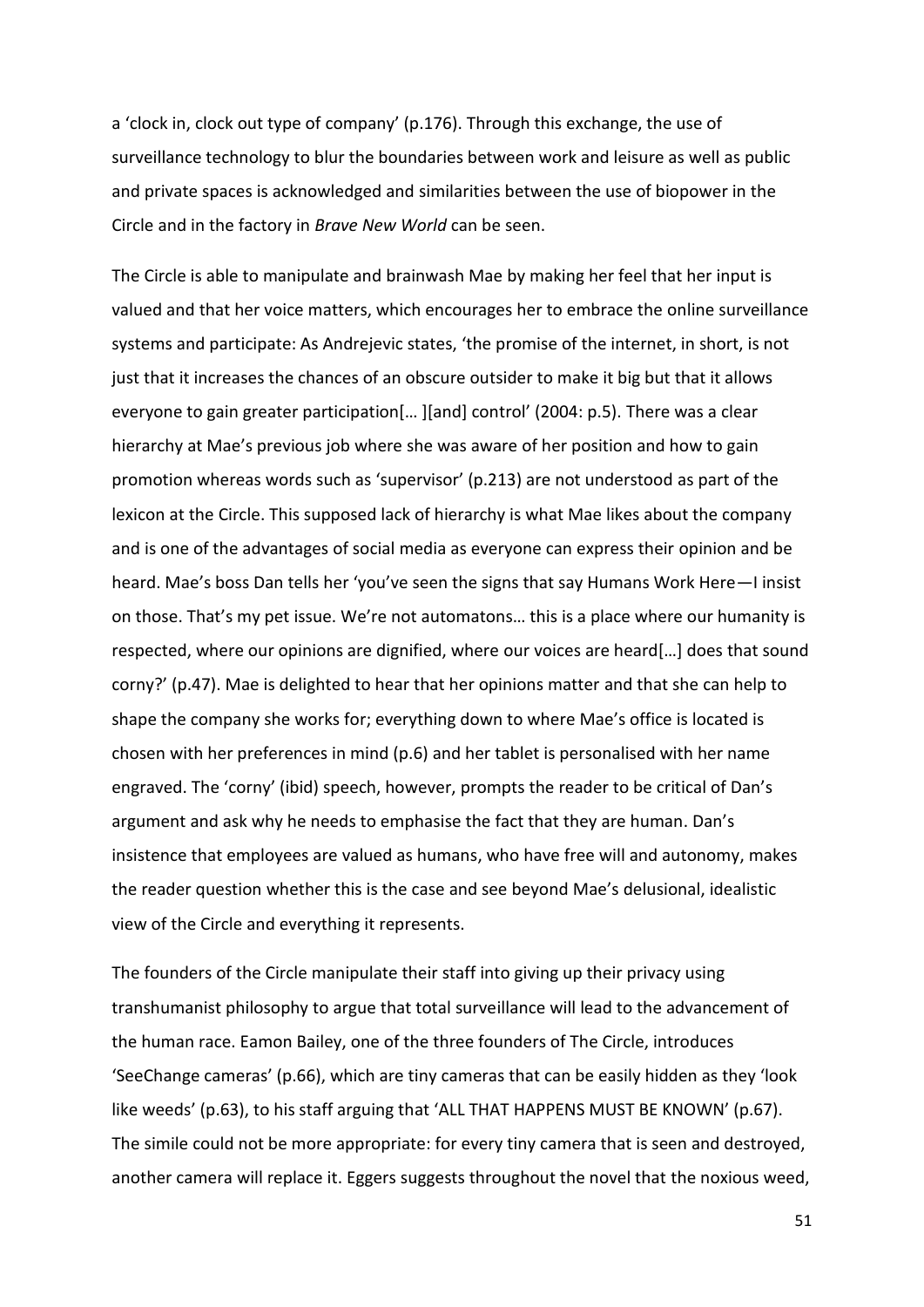surveillance, will be much harder to destroy than anticipated. Bailey believes that the relationship between humans and technology can lead to the 'second Enlightenment' (p. 67), clearly invoking post-humanist philosophy as the enlightenment was the dawn of humanism whereas the second enlightenment, according to Bailey, is the dawn of a new age where 'we don't allow the majority of human thought and action and achievement and learning to escape' (p.67). The unbreakable connection between the human body, the societal body and technology is achieved through 'ultimate transparency' (p.69) enabled by surveillance methods that are overseen at the company. Bailey goes further and suggests that surveillance can be used to transform the human race, invoking transhumanist philosophy which goes beyond posthumanist philosophy by suggesting that technology can be used to make the human race "better". Bailey asks the protagonist, Mae Holland, 'what if we all behaved as if we were being watched? It would lead to a more moral way of life' (p.290) and goes on to state (pp.291-292):

> I'm a believer in the perfectibility of human beings. I think we can be better. I think we can be perfect or near to it. And when we become our best selves, the possibilities are endless. We can solve any problem. We can cure any disease, end hunger, everything, because we won't be dragged down by all our weaknesses, our petty secrets, our hoarding of information and knowledge.

Bailey directly links morality with the advancement or the evolution of the human race. Michael Hauskeller suggests that transhumanism 'promotes the use of biotechnologies to modify and improve our nature, to transform us into a different kind of being. Guiding ideas are the desirability of human self-design, the elimination of all suffering and expansion of human autonomy, immortality, and ultimately the complete defeat of (human) nature' (2016: p.3). Although there are many, often conflicting definitions of transhumanism it is clear that this ideology concerns not just the evolution of the physical human body but also an evolution in the human mind-set. Some transhumanists see the potential of technology for changing human behaviour. Ingmar Persson and Julian Savulescu argue that biotechnology has the potential to 'change our nature' (2010: p.667) and suggest that surveillance could be used to create a more moral society (p.666). Matthew Eagleton-Pierce, who discusses the relationship between neoliberalism and surveillance, warns that 'because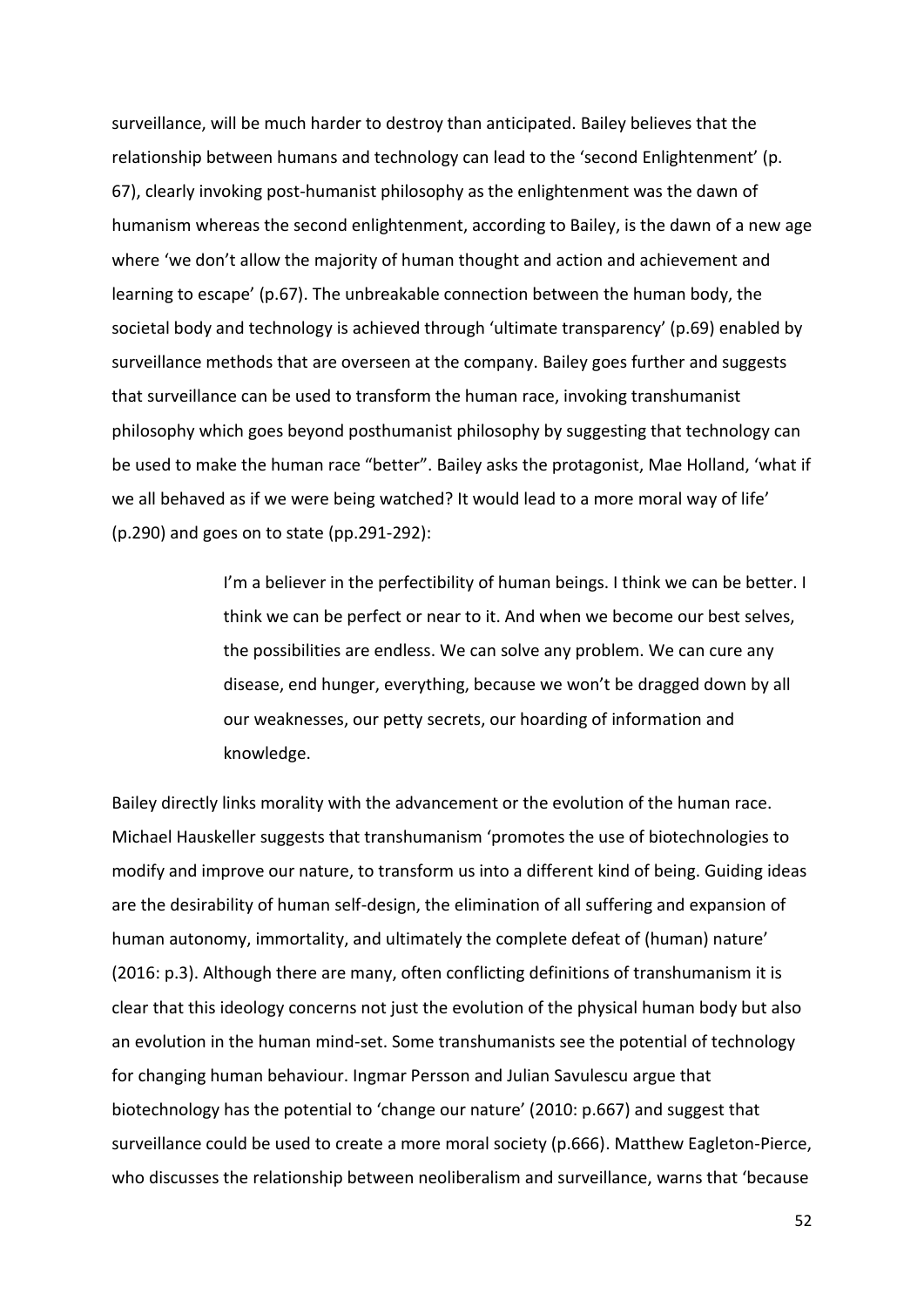appeals to openness often envelop agendas with a warm glow of 'the common good' or 'the public', there exists a risk of not understanding how power relations are actually operating' (2016: p.132). In the novel, there is clearly a hierarchical nature in this type of surveillance as the company is watching its users and is not subjected to the same level of monitoring by its followers. Virginia Pignagnoli suggests that 'the ethical dimension of *The Circle* is not only conveyed by the idea that technological progress leads to surveillance societies, but also through the creation of a sense of claustrophobia, the system *The Circle* is creating is a system ruled by sousveillance' (Pignagnoli, 2017: p.155) through installing miniaturised, portable cameras everywhere. Using the cameras in the workplace is just the first step for Bailey who plans to use these cameras in every location on the planet so that everyone is monitored at all times and will behave better.

Circle users are manipulated into buying the SeeChange cameras and other products, which enable the company to monitor them through participatory surveillance. Bailey suggests that, 'You can buy ten of them for Christmas and suddenly you have constant access to everywhere you want to be—home, work, traffic conditions. And anyone can install them' (pp.63-64). Whilst the company installs the cameras in public places, ordinary citizens can install them in their private spaces and share this information with the followers and, of course, the company. This is an example of what Andrejevic calls 'productive surveillance' which he argues has taken over 'participatory surveillance' (p.2) as companies like the Circle only want their users to participate in order to make money. Only with the cooperation and participation of its followers is the Circle able to potentially monitor every space on the planet, control people through their social network and advertisements and get people to spy on each other and not only do Circle users cooperate with this, they also pay money to be monitored.

It is made apparent that whilst the company founders advocate openness and transparency, they keep information about the company private, which demonstrates a hierarchical power structure and vertical surveillance practices behind supposedly more inclusive surveillance methods. The founders of the company have meetings with the 'gang of 40' (p.73) which are kept private for most of the novel. Although Bailey states that everyone should behave as though they are being watched, the founders of the company seem to be above this as they have a private library and meeting rooms (p.18) that are architecturally and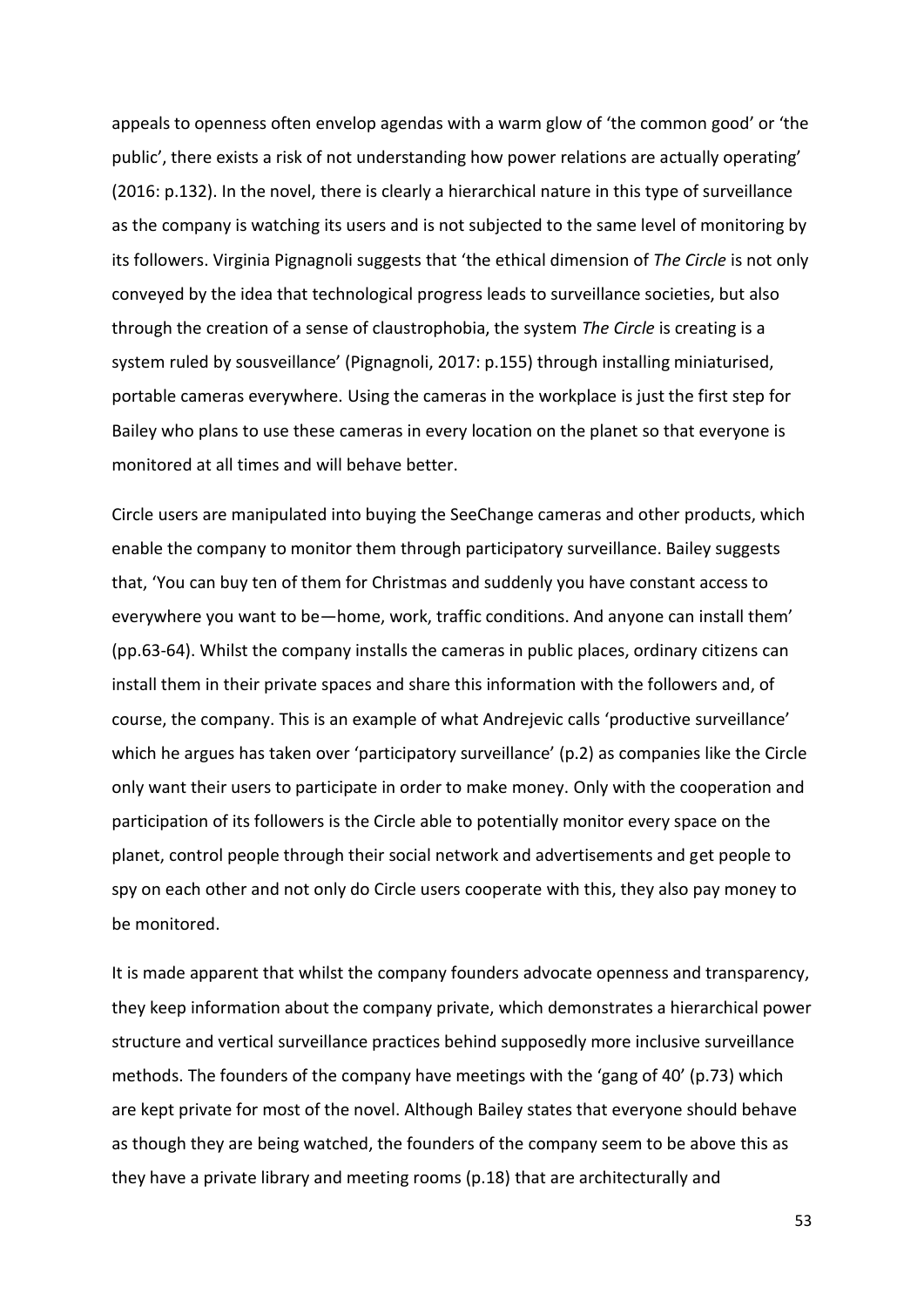aesthetically different to the other buildings on campus as they are not made of glass. This goes against the ideology of sharing, openness and transparency that the company stands for and demonstrates that Bailey's speech to Mae, about the need for everyone to behave as though they are being watched, is just an excuse for the company to monitor its users as the founders have private spaces. Despite the image of the company being a circle suggesting equality and connectivity, the structure of the company is the traditional triangle of hierarchy. It is also significant that Mae begins to consider Bailey to be a father figure to her (p.462) and that the founders of the company are three 'wise men' (p.18) alluding to a patriarchal structure of surveillance that links to the watchman in the watchtower, the world controllers of *Brave New World*, Orwell's Big Brother and the commanders in *The Handmaid's Tale*. This novel cautions the reader to be sceptical of large companies which monitor our data by revealing the power these companies have to control and manipulate people through having access to their private information. Like *The City and The City*, this novel encourages the reader to examine their role in participating in particular surveillance practices.

### The Home

In 2007, Juli Zeh wrote a play entitled *Corpus Delicti*, which portrays a futuristic surveillance state where healthcare is strictly monitored and controlled. Zeh subsequently developed this into a novel of the same name. I will be using the English translation by Sally-Ann Spencer entitled *The Method*, named after the totalitarian government that runs the state in the novel. The novel is set in 2050 in an unnamed state, although the protagonist is stated to be a German citizen like Zeh. In the novel, pain and disease have been eradicated but every citizen is required to submit medical data, have a healthy diet and exercise regime and have a chip inside them monitoring their health. Zeh examines how the transhumanist dream of humans being 'faster, more intelligent, less disease-prone [and] long-living' (Nayar, p.16) could be exploited by governments, who may use the excuse of creating a healthier society to monitor their citizens through evermore scrutinising methods which are focused on the body. The protagonist, Mia Holl, is responsible for monitoring her own health and submitting data to the state like every other resident as the surveillance practices depend on the citizens cooperating with the surveillance systems. The ways in which surveillance methods are implemented in the home are explored in this novel as Mia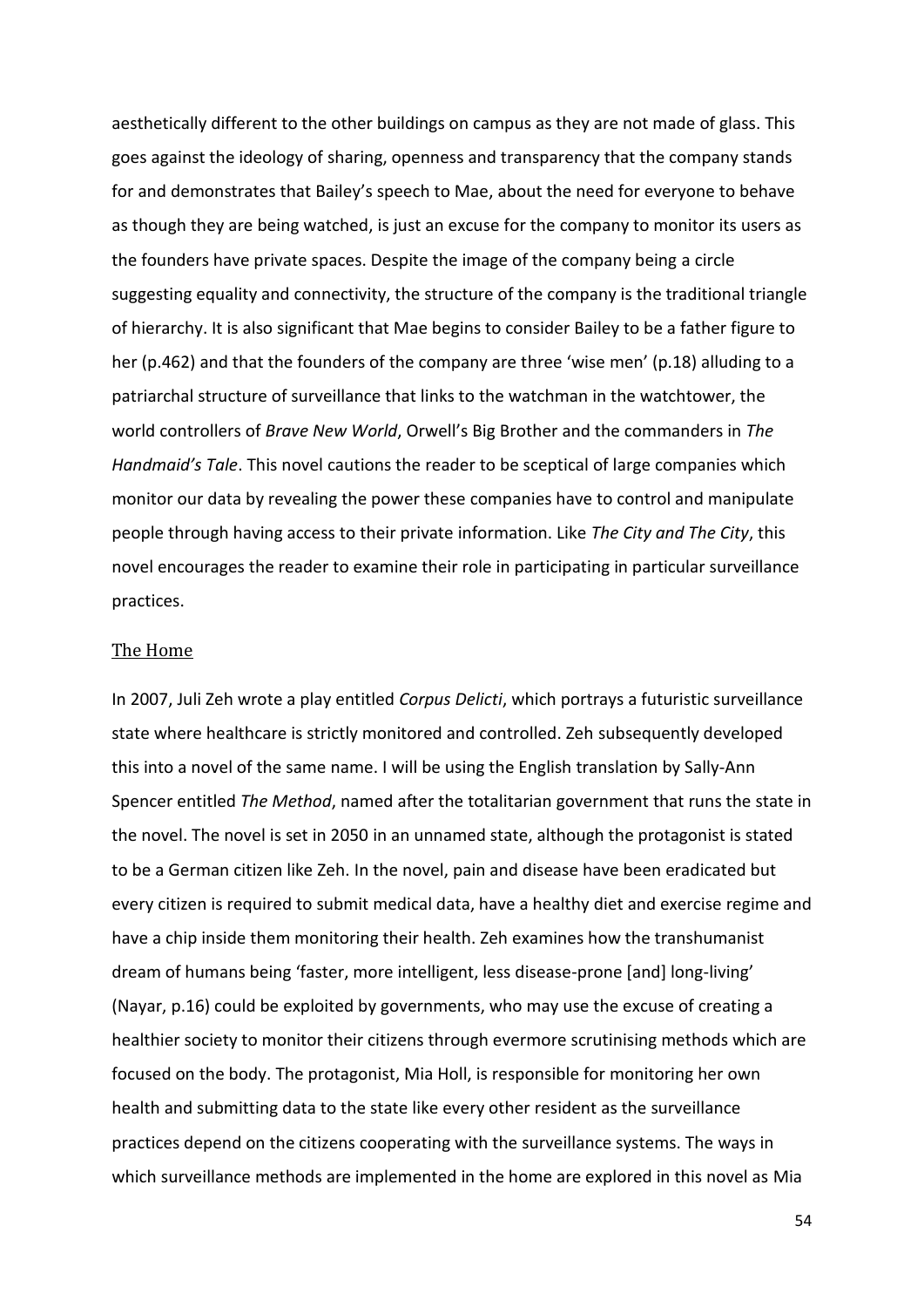spends most of her time at home trying and failing to gain some privacy whilst she grieves for her recently deceased brother, Moritz. Mia's home is monitored through lateral and coercive surveillance methods which means her home, like Winston and Offred's, is not a place of 'privacy and retreat' (Rapoport, p.320) and is also part of the surveillant assemblage as her health is monitored through various surveillance methods in the home, giving a whole new meaning to the home being an 'embodied space'.

Mia's apartment is monitored through a combination of vertical and lateral surveillance methods as she lives in 'monitored housing' (2014: p.15) which means that she is not the owner but the temporary custodian of the apartment. It is stated in *The Method* that monitored houses 'have the privilege of carrying out prophylactic measures otherwise performed by the hygiene board' (p.15) which makes citizens feel part of the system and through this 'individuals learn the value of community spirit' (p.15). Residents are entitled to 'cut-price water and power' in exchange for them keeping the houses clean and tidy; however, if they fail inspections, they can lose their license as a monitored household (p.120). Although Mia has her own apartment that is not monitored by cameras, unlike Winston and Offred, she is responsible for making sure her home meets hygiene standards and is therefore subjected to vertical surveillance, through the inspections, and the lateral surveillance of her house mates. Driss, Lizzie and Pollie live in apartments in Mia's block and they pressure Mia to find a new home after her rebellious actions put the status of the house in jeopardy (p.120). Mia is forced to self-discipline and cooperate with the surveillance methods employed by the state through the lateral surveillance of her housemates as her actions affect them too.

Mia's home is an embodied space in more than one way as her health and internal body are monitored in this space. Mia has sensors in her toilet as she describes that 'most nights, instead of sleeping, she vomited into a bowl and went outside to pour the contents down the drain: the slightest increase in stomach acid would be detected by the sensor in her toilet' (pp.27-28) which would result in her being examined by a doctor. Mia also has an exercise bike in her flat that she must ride for a certain number of miles each week (p.70) and she has to submit 'nutritional records and sleeping patterns' (p.11) as well as 'home blood pressure readings and urine samples' (p.11). Mia feels compelled to hide and repress the grief she feels for Moritz's death because any detectable change in her physical health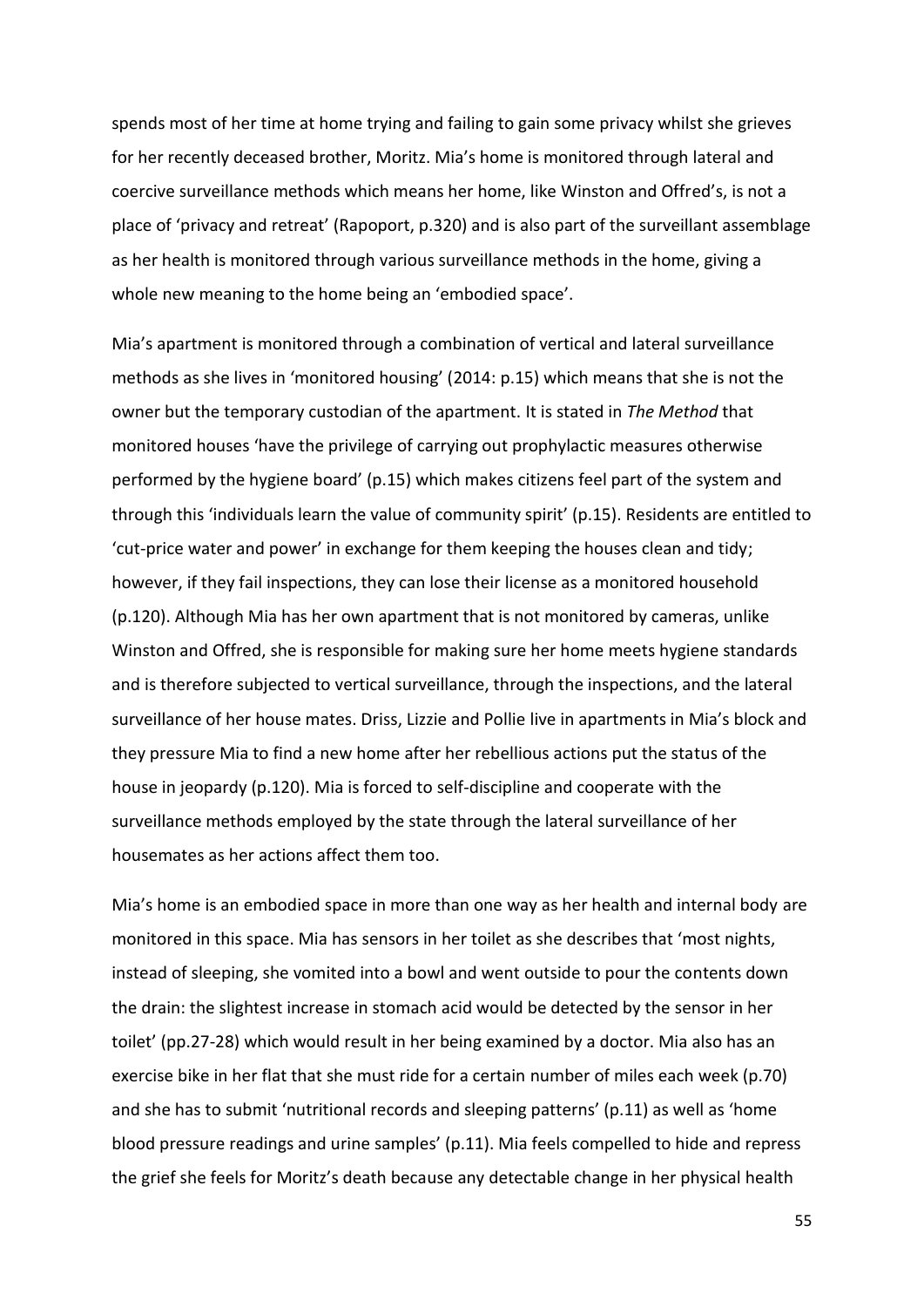will result in consultations with her doctors. Mia has no private place where she can grieve because at Mia's trial Judge Sophie states: 'there can be no room for personal matters when the general good and individual interests are connected in this way' (p.50). Thus, the state in *The Method* prioritizes the societal body over the individual body in order to create a race of people that are 'better' in accordance with transhumanist philosophy. The concepts of privacy and ownership of the individual body are alien in the novel, which is why Sophie does not grant Mia the right to make decisions regarding her own body. Jeanne Gaakeer suggests that 'linguistic subversion of reality generally is the first sign of totalitarian tendencies' (2013: p.146) as seen in all of the novels in this thesis. Mia is, therefore, left feeling trapped in her home as she imagines fighting her duvet, screaming without making a sound, running to the window and smashing the glass whilst lying awake on her bed (p.48). The home is not a place of privacy and retreat in the novel as her body is monitored through a combination of vertical surveillance practices, through the sensors in her apartment, lateral surveillance through her housemates monitoring her and also through coercive surveillance practices as Mia monitors her blood pressure and urine.

#### The Body

In *The Method* and *The Circle* the protagonists are literally transformed into cyborgs, which are 'hybrid creature(s), composed of organism and machine' (Haraway, 1991: p.1), using surveillance technology which monitors them internally as well as externally to ensure their bodies conform to the transhumanist philosophy of humans being 'faster, more intelligent, less disease-prone [and] long-living' (Nayar, p.16). Haraway uses the image of the cyborg as a metaphor to explain how humans are connected to their surroundings. Margaret Grebowicz and Helen Merrick suggest that 'the cyborg is a figure that serves to provide a "cognitive estrangement" in theoretical terms' (2013: p.113) and state that Haraway uses science fiction as 'both methodological tool and source of creative inspiration' (p.112). Thyrza Goodeve sums up the effectiveness of using the cyborg metaphor by saying that Haraway is 'not just doing one layer of analysis- say of critique or unmasking relationshipsbut [is also] involved in building alternative ontologies, specifically via the use of the imaginative' (Haraway and Goodeve, 2000: p.120). By using science fiction and metaphors in her theoretical work, Haraway demonstrates the importance of literature and imaginative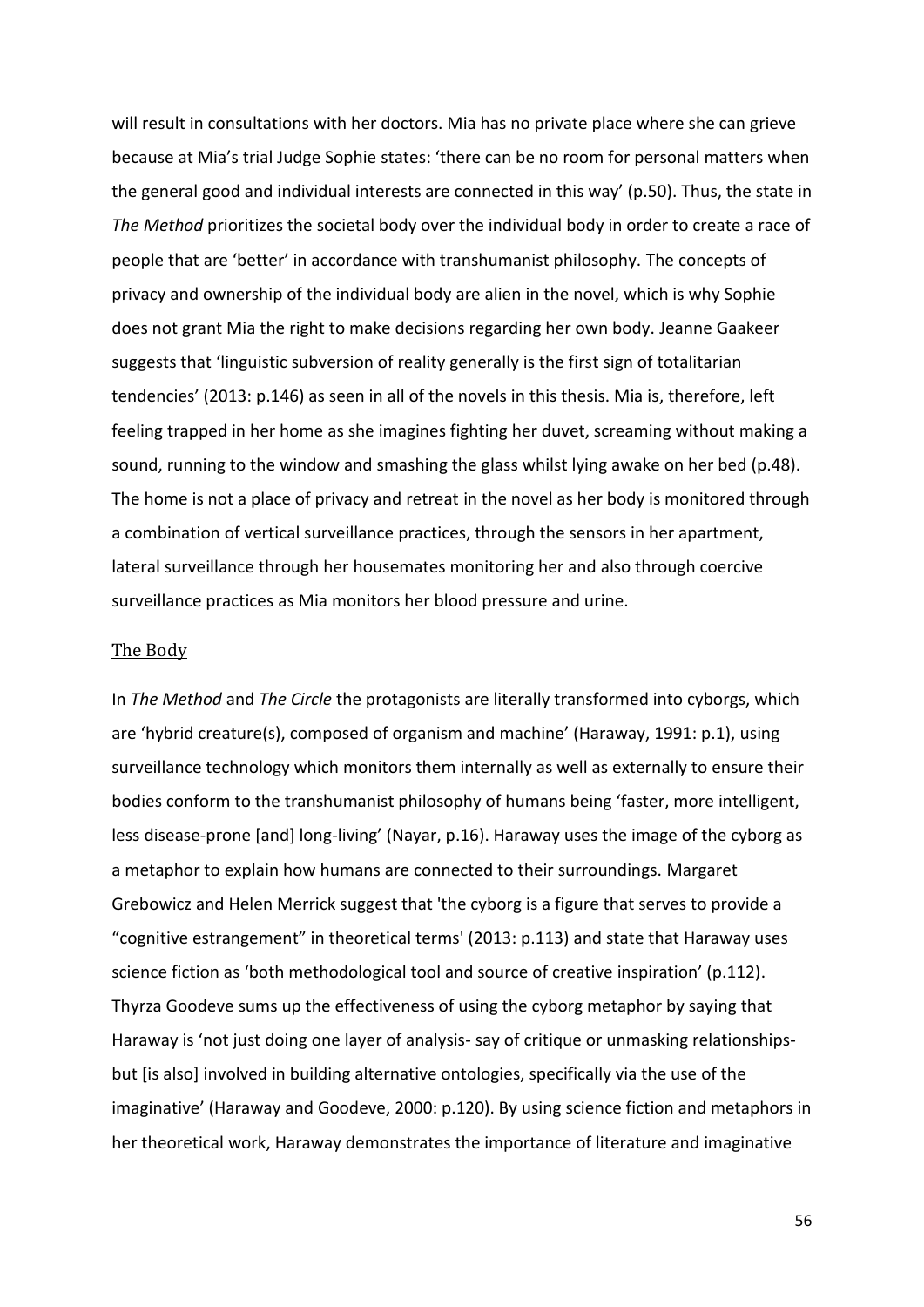scenarios to post-human theory. Haggerty and Ericson (p.611) reference the cyborg in their surveillance theory stating:

> A great deal of surveillance is directed toward the human body. The observed body is of a distinctively hybrid composition […] the monitored body is increasingly a cyborg.

Both Mia and Mae can be called cyborgs because the surveillance technology is literally a part of their bodies; a chip in Mia's arm monitors her health and Mae swallows a sensor which monitors her health. Both novels demonstrate how the 'body as a machine' and the 'species body' (Foucault, 1998: p.139) can be controlled by those in powerful positions by influencing people to police their own behaviour. The ways that surveillance technology is used in the novels to transform the body and improve it will be interrogated in the following analysis.

Zeh takes aim at organisations, such as the World Health Organisation, that monitor and control the health of populations by setting an ideal body image which to aspire to. The content of the foreword at the beginning of *The Method* outlines the principles which each citizen must abide, the first line of which is directly lifted from the first line of the WHO's constitution as Sabine Schonfellner has noted (2013: p.6) which is: 'health is a state of complete physical, mental and social well-being and not merely the absence of disease or infirmity'. In the novel, transhumanism is heavily criticised because creating a body image which everyone must aspire to perpetuates the idea that certain bodies are more valuable and that mental and physical disabilities make a person unworthy. Kramer, the fictional journalist who has written the foreword, defines health as 'a state of complete physical, mental and social well-being' (p.1) and 'biological energy achieving its fullest potential' (p.1). He also makes it clear that there is no such thing as individual concerns or private matters as he claims health is 'the optimisation of the individual for the optimal social good' (p.1) and everyone is required to be 'mentally vigorous and emotionally balanced' (p.1). Schonfellner has noted that 'creating an ideal or standard by which one must live his or her life; a guide (which the WHO's constitution is to be understood, without a doubt) could lead to dangerous consequences' (2013: p.6). This standard means that it is a criminal offence to smoke (p.55) and drink too much caffeine (p.7). Kramer invokes transhumanist philosophy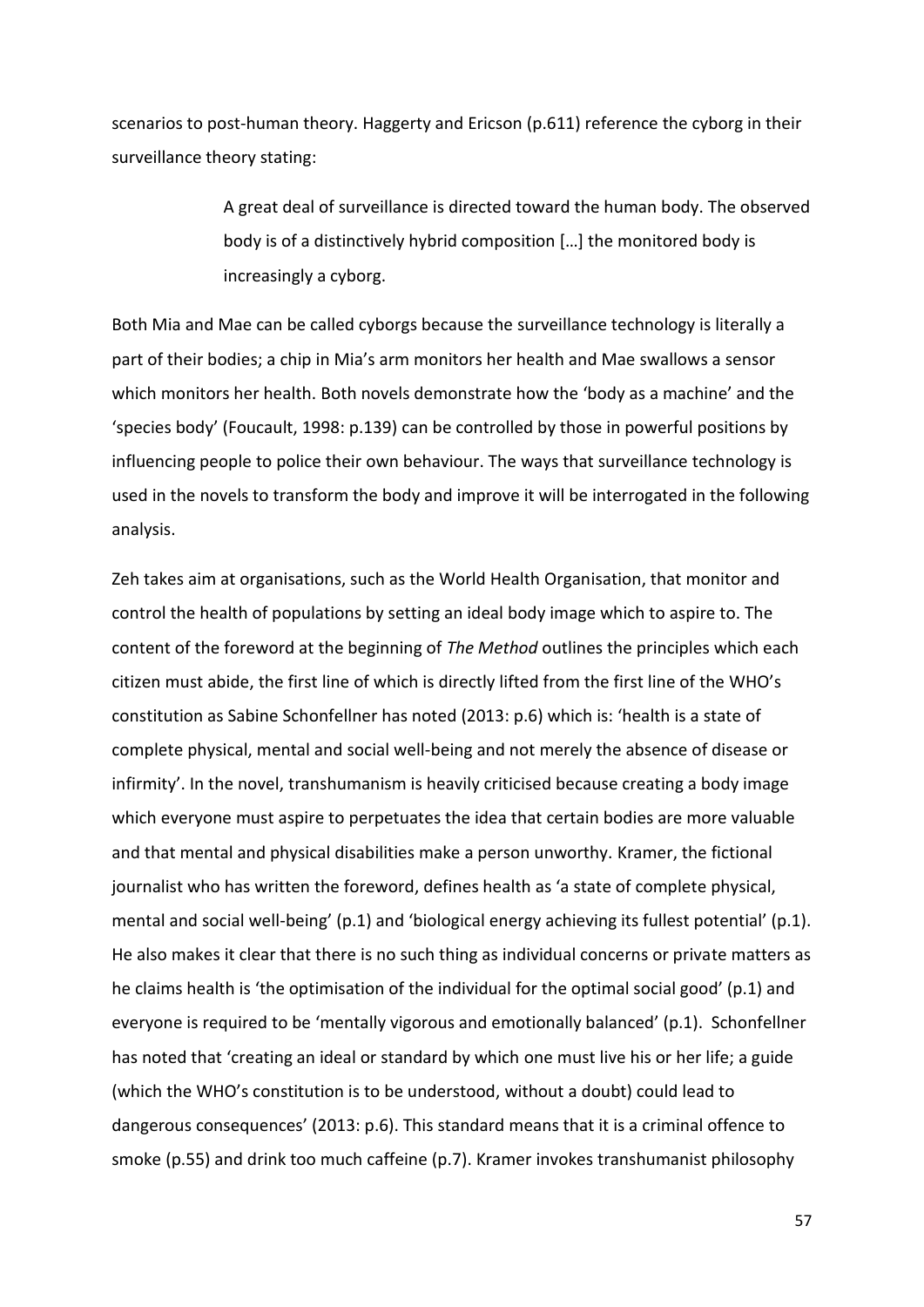just as Bailey does by suggesting that the species body or the social body is more important than the individual as it is up to the individual to be the best person they can be for their species in order to create a "better" race of people through the use of surveillance methods. Therefore, when Mia neglects to monitor herself and stops exercising because she is grieving for Moritz, the state intervenes and warns Mia to start behaving again. Emma Rich and Andy Miah suggest that in contemporary society 'recent fears about a growing obesity epidemic in western society have been accompanied by an assemblage of policies and interventions, which seek to alter people's lives' (2009: p.7). The assemblage Rich and Miah refer to includes international bodies such as the World Health Organisation (WHO) which influence state governments to make legal changes, such as the new sugar tax, and influence people through media campaigns such as advertisements about keeping fit and eating healthier. Although the state in *The Method* has, arguably, well intentioned ideas for helping their citizens keep healthy, the way these methods are carried out using intrusive surveillance technology that takes away the citizens' rights to their bodies is extreme.

The responsibility to self-monitor the body is put upon both Mia and Mae who are pressured through a combination of vertical and lateral surveillance methods. Paul Verhaeghe and Eline Trenson (2015: p.159) argue that

The contemporary myth tells us that if we buy the right stuff, do the right exercises, and work hard enough, we will have a perfect enjoyment […] [and] if that is not the case, the sole explanations are that you did not put enough effort in it or made the wrong choices. Juli Zeh has depicted this world in her novel *Corpus Delicti.*

When Sophie insists that Mia cannot grieve in private and must recover, Mia blames herself for not functioning properly and starts eating healthily and exercising again. As she cycles she tells herself that 'she must teach herself to think of Moritz at the *same time* as going about her normal life, not *instead'* (p.71). There is no outlet for Mia's thoughts so she tries to repress them and to focus on the upkeep of body and her home in the hope that the proverb 'a tidy house will lead to a tidy mind' works. Sarah Koellner argues that 'the "soul training" through repression and discipline of the natural body, which Michel Foucault describes in *Discipline and Punish*, becomes the central component of the healthcare dictatorship' (2016: p.412) and as Mia has lived under this oppressive regime her whole life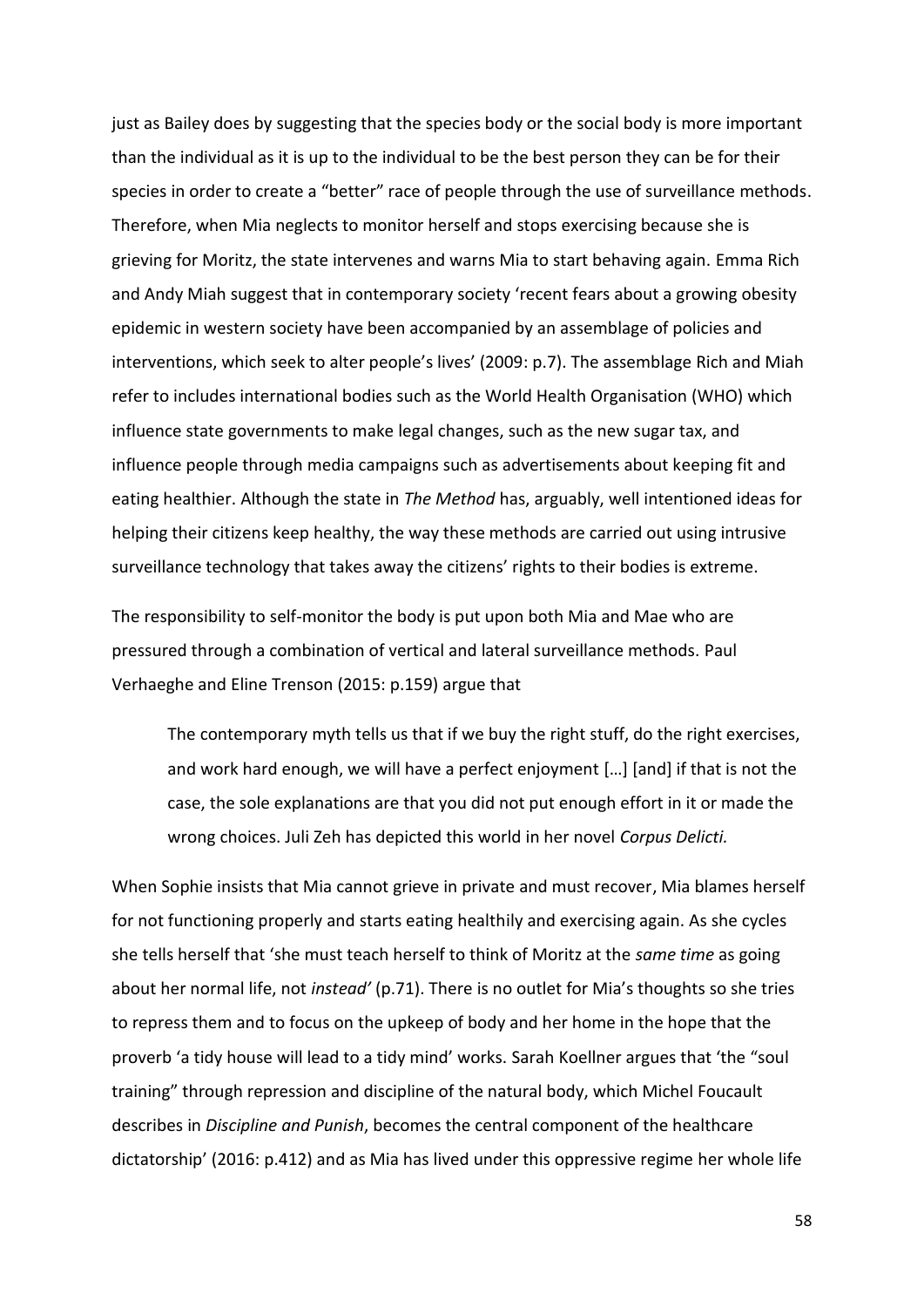it takes a long time for her to realise that she is being manipulated. Similarly, Mae takes responsibility for her healthcare when she ingests a sensor that connects to a wrist monitor which measures 'heart rate, blood pressure, cholesterol, heat flux, caloric intake, sleep duration, sleep quality, digestive efficiency, on and on' (p.154) as required by the Circle's healthcare policy and starts to modify her behaviour to be healthier. When SeeChange cameras are placed everywhere in the Circle headquarters, Mae self-disciplines by modifying her behaviour: 'Normally, she would have grabbed a chilled brownie, but seeing the image of her hand reaching for it, and seeing what everyone else would be seeing, she pulled back […] she did without. Every day she'd done without things she didn't want to want. Things she didn't need. She'd given up soda, energy drinks, processed foods' (pp.328- 329). Regina Schober suggests that Mae 'naively engages in what Foucault describes as the self-regulatory mechanism of the panopticon' (2016: p.371) by self-policing. Although she is aware of changing her behaviour, she sees this as a positive thing and feels connected to her followers: 'It was a good kind of thinking, a good kind of calibration' (p.242). Verhaeghe and Trenson argue that 'patriarchal society is shifting toward a society of siblings, where the horizontal level is far more important than a vertical one' (2015: p.163). Mae makes adjustments to her lifestyle because her followers are watching however she is also aware that the company is keeping track of her healthcare and will adjust her workload accordingly, therefore she is aware that she needs to take responsibility for her healthcare for her job. Although both Mia and Mae self-discipline because they are ultimately accountable for their healthcare, there are also a combination of different surveillance types working together to ensure that they self-discipline: the combination of vertical surveillance, through the top down monitoring by the company/state, and lateral surveillance, in the form of peer pressure, ensure that the individual is monitoring themselves.

Nevertheless, whilst Mae chooses to have her health monitored, Mia is forced into participating in the monitoring of her body as bodies are legally the property of the state in *The Method.* Mia is taken to court for the first time because she does not provide the state with her medical data and has not been exercising (p.11). As a consequence, Mia is subjected to a physical examination; she is taken to the doctor by 'two guards in grey uniforms' (p.41) and then the doctor 'passes a sensor over Mia's upper arm as if he were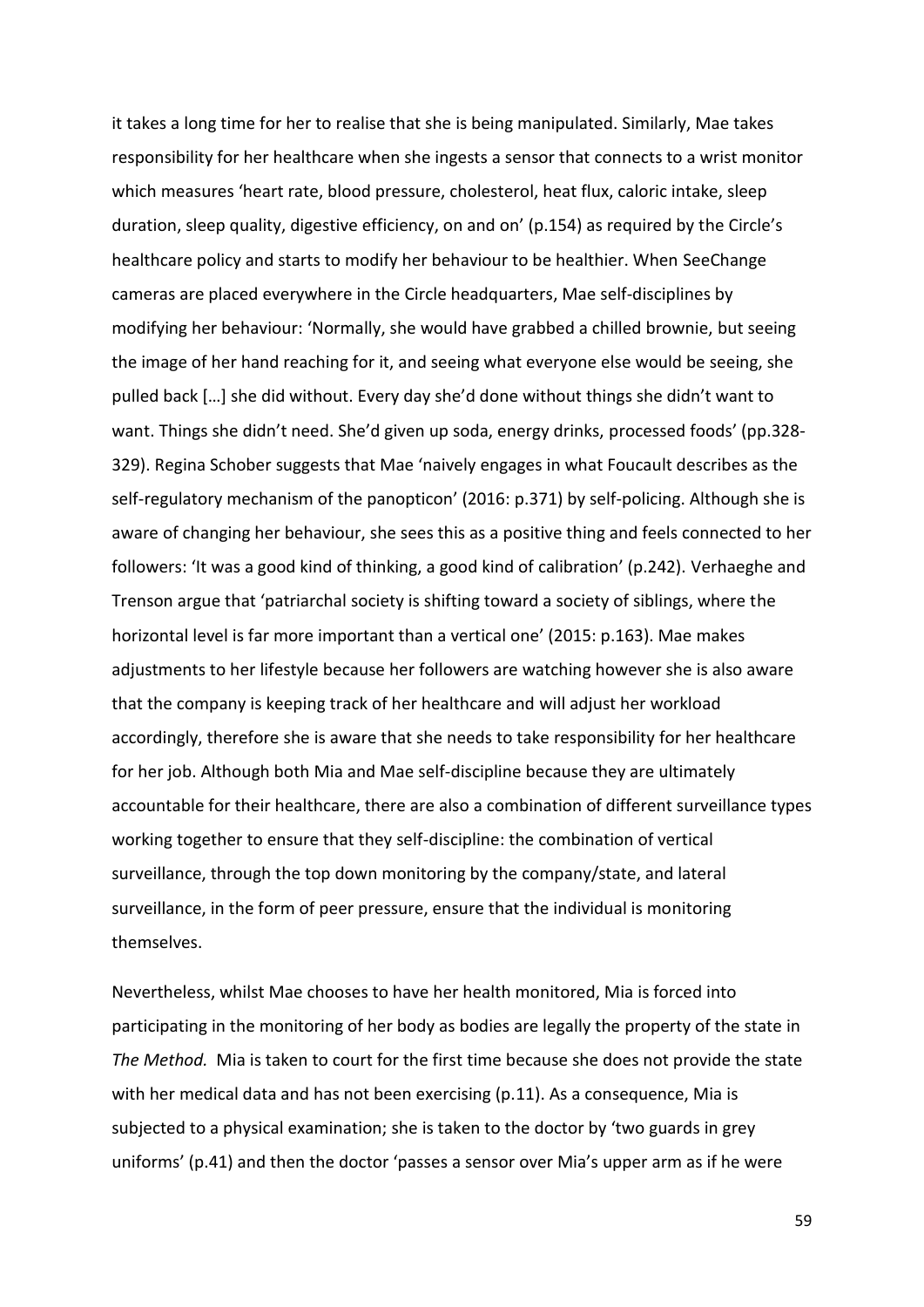scanning a tin of beans' (p.41). Mia's feelings of being objectified are clear as she implies that the doctor is not seeing her but her chip. Koellner suggests that the state 'controls, disciplines, and manages all aspects of its citizens' lives. Similarly, to "snails" which "carry their homes" on their bodies, the METHODE's citizens carry their own "personal panopticons" through an implanted chip in the upper arm' (p.413). As the surveillance technology is part of Mia's body she cannot escape or choose not to be surveilled, unlike Mae. The description of Mia as she is being examined also invokes the image of the cyborg: 'Mia, naked from the waist up, is in the examination chair. Her eyes are empty and expressionless. Wires run from her wrists, back and temples' (p.41). The description of Mia's eyes as 'empty and expressionless' implies that through the fusing of human and machine something is lost; in this passage, Mia is *existing* but does not appear to be *living* as the surveillance technology has taken part of her humanity and rights away.

The society portrayed in *The Method* also uses surveillance technology to control sexual relations and procreation, as they are controlled in *Brave New World*, *Nineteen Eighty-Four* and *The Handmaid's Tale;* however, it monitored in this novel to ensure that the population is as healthy as possible, which corresponds with the transhumanist philosophy of the state. People can only have sexual relations with certain people who are the same genetic type (p.24) which is overseen by the 'Central Partnership Agency' (p.11) and it is stated that 'individuals with non-complementary immune systems can't fall in love' (p.99). Although it is not explained in detail what this means as there is no pain, disease or disabilities in the novel, this implies that those with 'non-complementary immune systems' may have children who will develop an illness. There are underlying ethical concerns raised with the process of dating only those who are a genetic match to us; as Elizabeth Bridges suggests, the novels 'radical pro-health politics and rhetoric echo the Nazi obsession with health and hygiene and the characterization of "Other" elements of Germany society as a metaphorical as well as literal disease agent… as in Nazi Germany residents of [*The Method'*s] Germany must undergo genetic counselling before choosing a mate' (2014: p.10). It is not clear how transhumanists interpret Max More's idea that transhumanism is the 'continuation and acceleration of the evolution of intelligent life' (Pilsch, 2017: p.1) but the interpretation in the novel is clearly that it is unethical. It is clear that the state is not just concerned with health but also with creating the 'best' human race it can using surveillance. In the novel,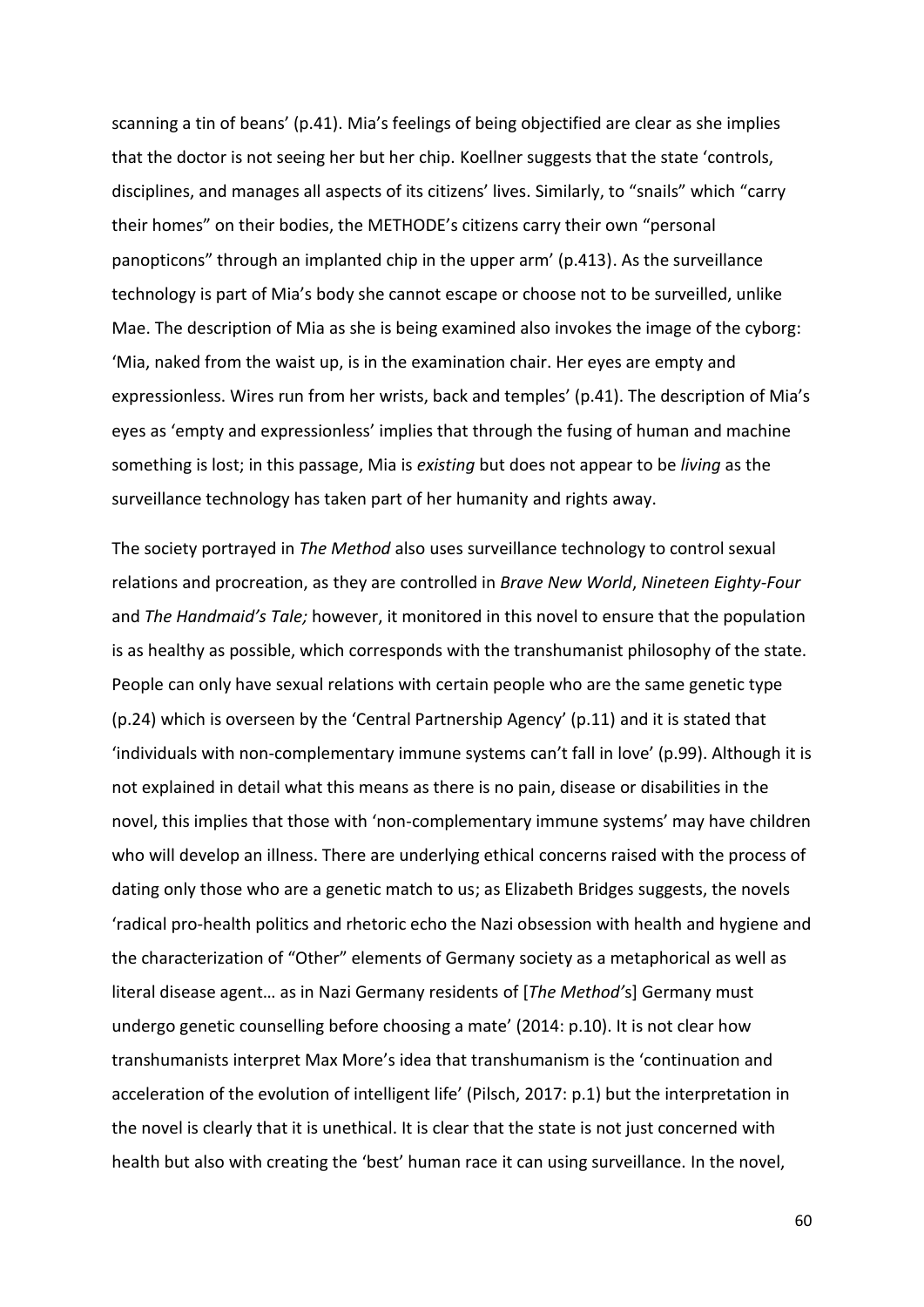people are free to choose their partner and can find out if they are a genetic match; however, it is their responsibility to make sure that they do not have a sexual relationship with someone who is not a match.

Finally, Zeh condemns surveillance of the physical body and the use of biopower through Mia's rebellion. Mia rejects the use of surveillance on the body and the relationship between the individual body and the species body. In a short two-page chapter, that was most-likely influenced by a monologue in the original play, Mia makes a defiant stance as she tells herself: 'I refuse to trust a body that represents a collective vision of a normalized body rather than my own flesh, my own blood. I refuse to trust a definition of health based on normality' (p.165). Barnado and Shapiro argue that 'as the body becomes conceived as like a machine through new quantifications of sight, touch, and so on, humans begin to compete against one another in order to do 'better' on these scores, as if achieving higher ratings than others might help us escape death and human demise' (pp.36-37). Mia refuses to be treated like a machine which must adhere to certain standards by suggesting that a definition of 'health based on normality' (p.165) is wrong because it excludes those who do not fit this definition. Mia removes her chip using a needle: 'She rolls up her left sleeve, pats her upper arm and raises her right hand […] blood is coursing down her arm, forming crimson pools on her paper suit' (p.215). Koellner suggests that 'the removal of her implanted chip symbolises the ultimate rupture with the surveillance mechanisms of the METHODE, and is a figurative call for an end to the rationalization of the natural body' (p.421) as Mia 'disconnects' herself from the species body and from the surveillant assemblage as her data is no longer available. Mia's reclamation of her physical body and her condemnation of the way surveillance can be used to control and manipulate the human race is symbolised by the removal of the chip. This rebellion fails however because Mia is subsequently overseen by a counsellor and put in a home under medical supervision (p.229) meaning that while she has successfully disconnected herself form the societal body, her individual body is still monitored and her delusion that she has released herself from the surveillance entirely is short-lived.

This section has examined the way that the individual body and the societal body can be controlled and manipulated through a combination of surveillance methods that converge through the surveillant assemblage. *The Method* and *The Circle* suggest ways in which digital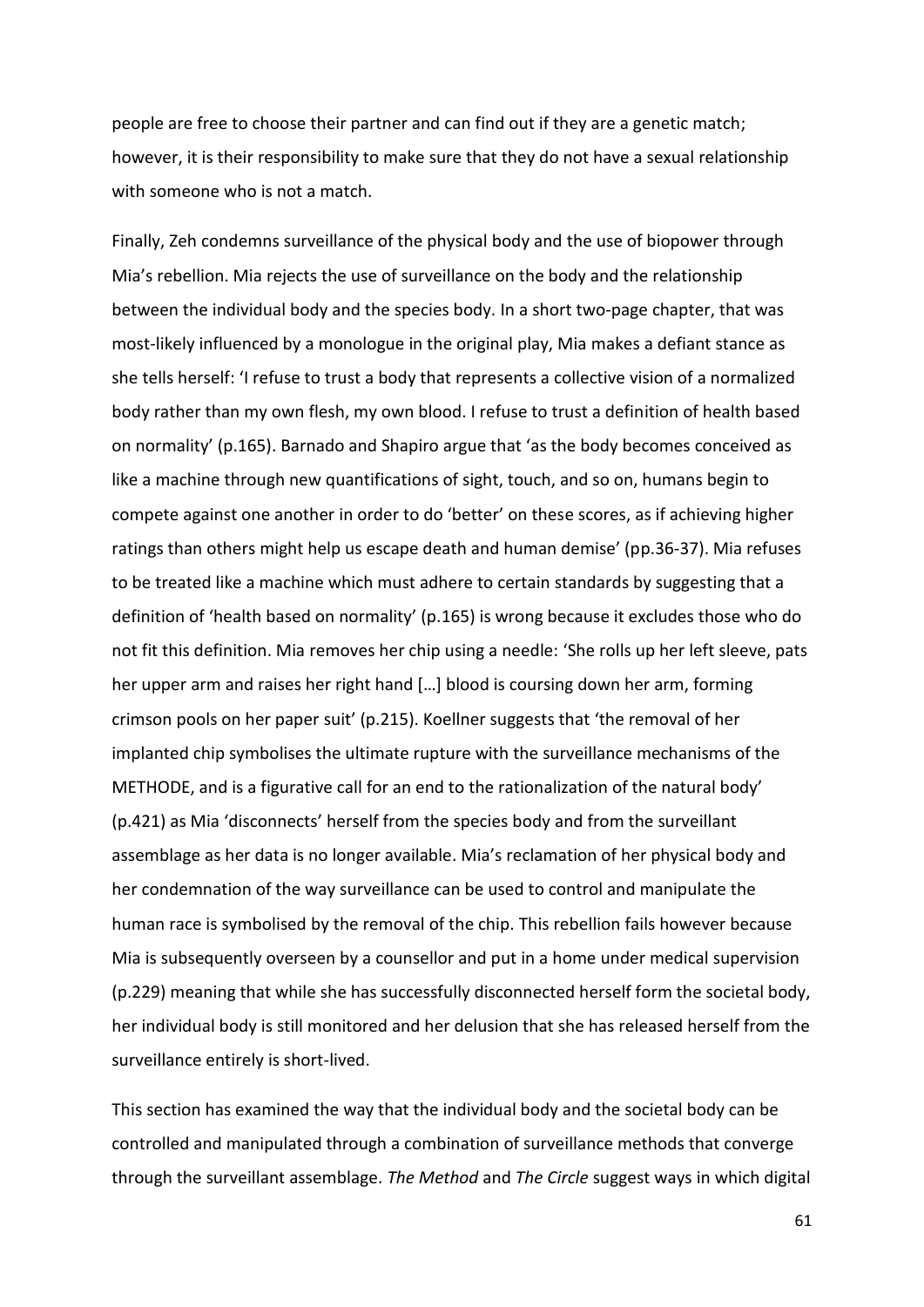surveillance technology can become a part of the human body and the potential, dystopian consequences of this. Nevertheless, all the literary texts in this thesis have shown ways in which surveillance methods can be used to monitor and manipulate both the physical body and the opinions of those under surveillance. By comparing the dystopian texts of the twentieth century with these contemporary texts, it has become apparent that the relationship between the body and surveillance goes back further than may have first been conceived. It has also become clear that there are some disturbing reoccurring sentiments in the contemporary texts regarding the ways surveillance technology can be used to create an idealised version of the human race. This advancement of the human race through surveillance technology excludes particular groups, as seen in *The City and The City,* and taking away our rights to the ownership of our body. In the contemporary texts, surveillance technology is used to advance the human race in accordance with transhumanism; this suggests that this is a contemporary issue which needs to be examined in order to prevent the dystopian consequences outlined in the novels.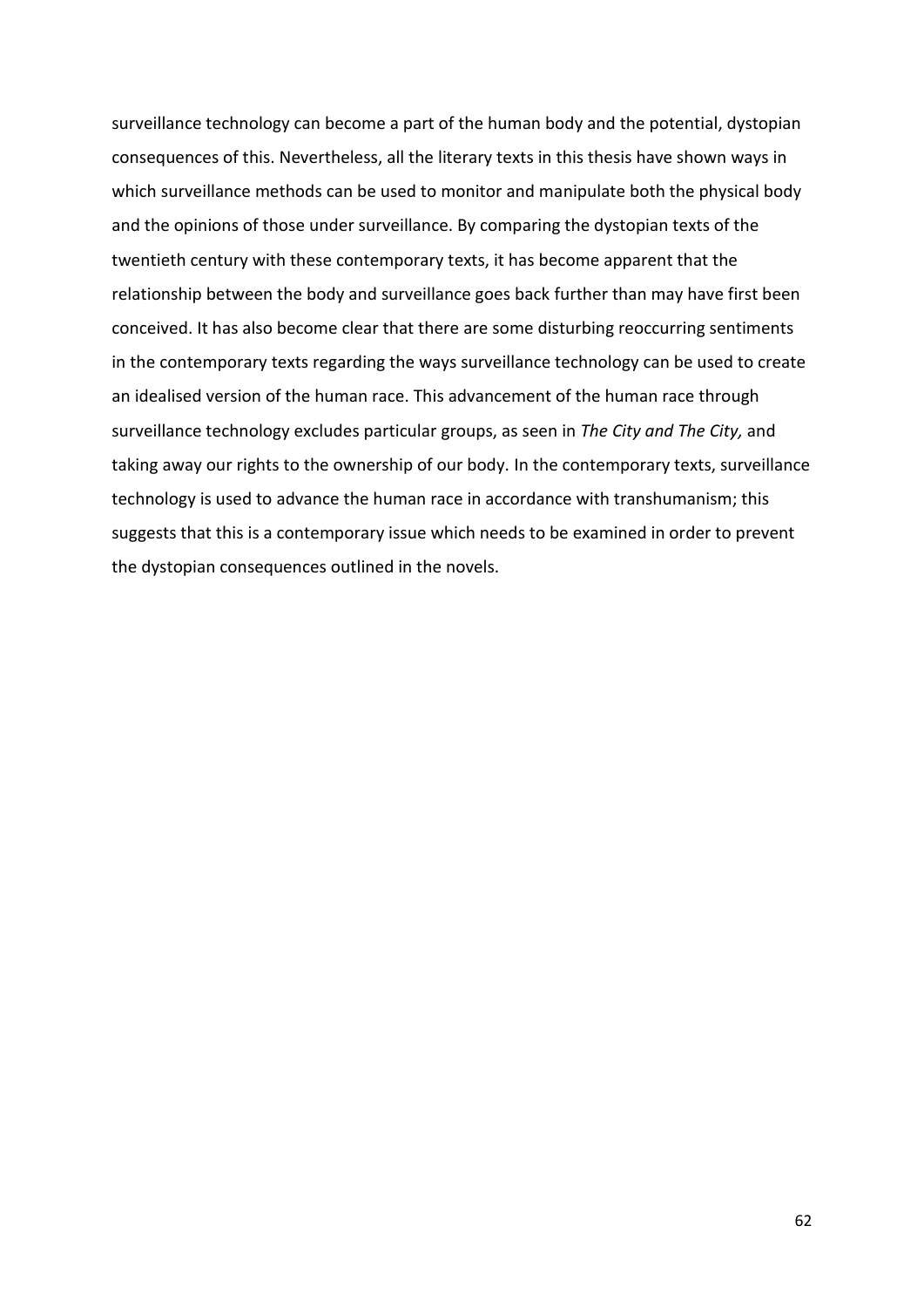# **Thesis Conclusion**

As this thesis demonstrates, discussions concerning surveillance and its impact on privacy, autonomy, identity and individuality are increasingly relevant, which is why it is important that the field of Surveillance Studies encompasses many different academic disciplines. The research that is being completed by arts and humanities scholars regarding surveillance is just as relevant and valuable as the work being done in the social sciences and law because it provides a different critical lens through which to evaluate the impacts of surveillance technology. This analysis establishes that literature, and the dystopian fiction genre in particular, is important to this field. What further proof can there be that dystopian fiction influences opinion and sparks public debates about human rights and autonomy than the fact that women wore handmaid's costumes and displayed signs quoting from *The Handmaid's Tale* whilst marching for women's rights in many countries around the globe in 2017 and 2018? (Bell, 2018). It is also no coincidence that sales of *Nineteen Eighty-Four,Brave New World* and *The Handmaid's Tale* have skyrocketed after the 2016 American Presidential election and the subsequent disputes over 'alternative facts' and 'fake news' (ibid). Whilst I do not want to overstate the role that literature has played in provoking debates regarding privacy, autonomy and power, the influence of literature on these movements cannot be denied.

This thesis has demonstrated the importance of revisiting dystopian texts from the twentieth century and comparing its portrayal of surveillance technology with contemporary texts. In doing so, it has been revealed that the idea that surveillance practices and our involvement with them drastically changed with the invention of digital technology is not accurate. Nevertheless, it is obvious that surveillance technology has progressively become an important part of our lives over the last few decades as surveillance technology has become increasingly focused on the human body. Through reading the novels in light of surveillance theories, it has become apparent that contemporary surveillance practices are not as inclusive as they may seem because behind participation there is often vertical surveillance methods. This thesis therefore cautions against associating participation and lateral surveillance with autonomy as these surveillance methods can be used to control and manipulate the body in order to make it more productive and docile.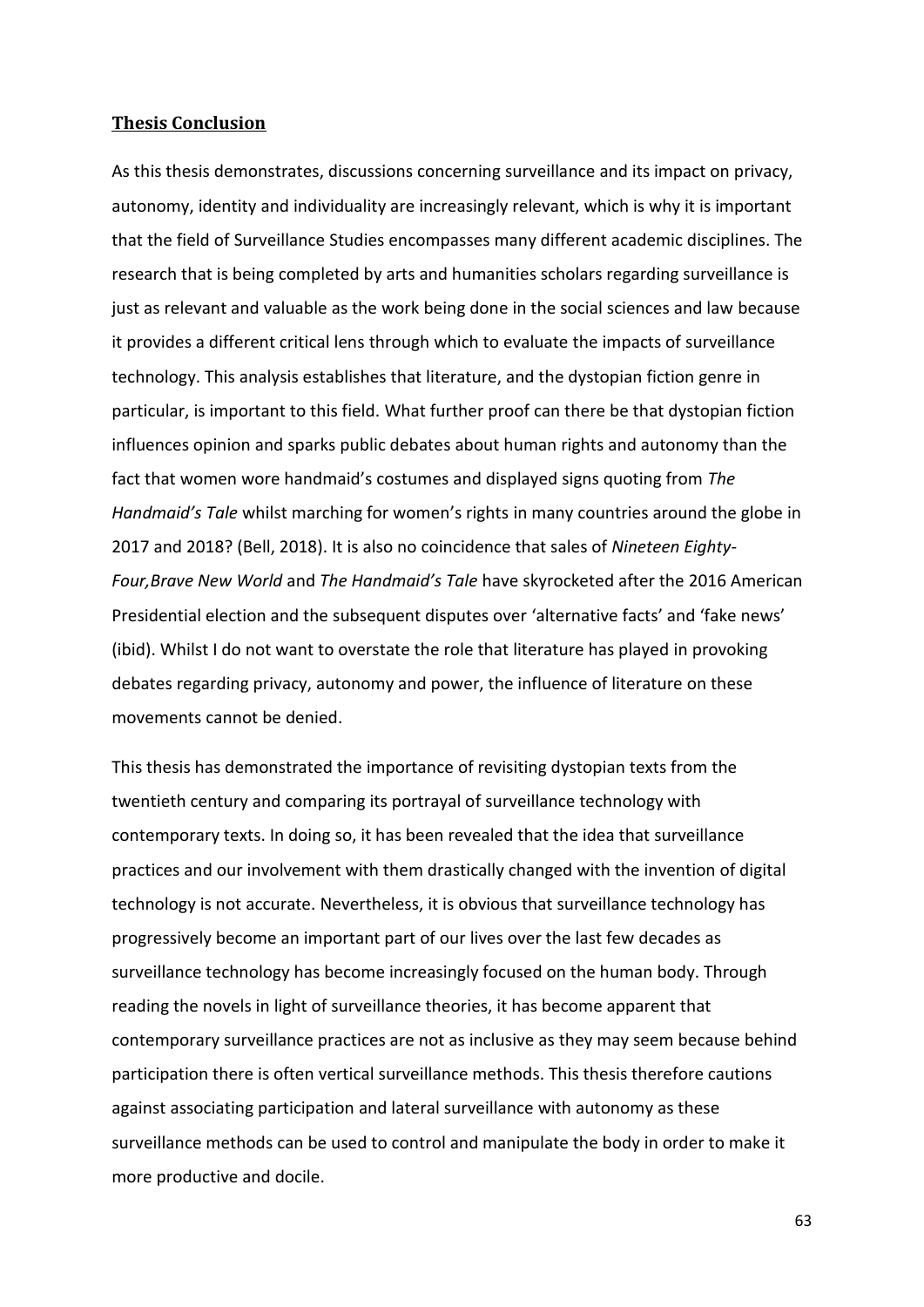Having established the importance of dystopian fiction to Surveillance Studies and showed the changes and continuation of surveillance methods through the comparison of dystopian texts from the last century to the present day, further analysis of contemporary dystopian fiction regarding specific issues such as nationality, immigration, race, gender and class would be valuable to this discipline. As Willmetts states, 'we need to examine *contemporary*  utopian and dystopian fiction […] to help properly understand the latent dangers inherent within our present synchronic system [with regards to surveillance]' (p.268). Willmetts goes on to claim that the 'Orwellian (and Foucauldian) metaphor for understanding surveillance is in need of updating […] [because] it tend(s) to ignore the differential effects of surveillance on different sections of society' (p.269). Whilst issues regarding social sorting and discrimination are being explored in Surveillance Studies from a social science base, there has not been a detailed exploration of these matters with regards to fiction as yet. As previously mentioned, dystopian fiction explores topics such as identity and otherness, often through its portrayal of non-human or hybrid creatures. An analysis of surveillance, social sorting and contemporary dystopian fiction, therefore, would be highly relevant to the field. Likewise, research into the relationship between contemporary fiction, surveillance and neoliberalist capitalism, which builds on this thesis and the idea of the productive body, would also be beneficial. Now is the time to thoroughly explore contemporary, dystopian fiction and the insights it provides concerning surveillance and the autonomous human-being, whilst its warnings can still be heeded.

# **Bibliography:**

Acaron, T. (2016). 'Shape-in(g) Space: Body, Boundaries, and Violence,' *Space and Culture,* 19(2), 139-149.

Andrejevic, M. (2004). *Reality TV: The Work of Being Watched.* Oxford: Rowman and Littlefield Publishing.

Atwood, M. (2014). 'Dire Cartographies: The Roads to Ustopia' in *In Other Worlds SF and the Human Imagination.* London: Virago.

(2017). *The Handmaids Tale.* London: Penguin Vintage Classics.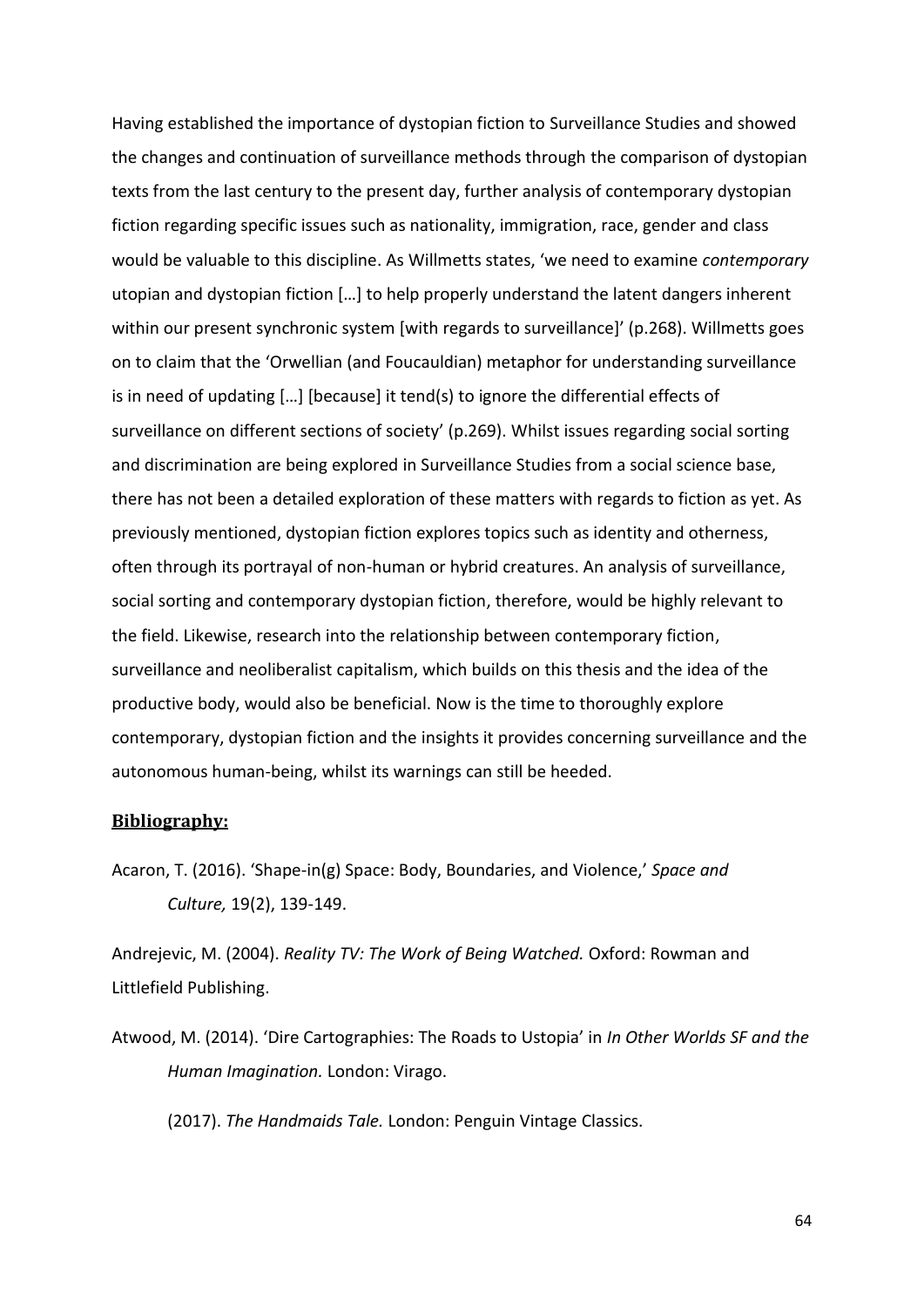- Ball, K Haggerty, K and Lyon, D. (2012). *The Routledge Handbook of Surveillance Studies*. London: Routledge.
- Barnado, P and Shapiro, S. (2014). Introduction to *The Productive Body* by François Guéry and Didier Deleule. Ropley: Zero Books.

Bauman, Z. (2013). *Liquid Modernity.* Oxford: Polity Press.

- Bell, C. (2018). 'How the handmaid became an international protest symbol', BBC News. Retrieved from <https://www.bbc.co.uk/news/blogs-trending-44965210>.
- Birch, D. (2009). *The Oxford Companion to English Literature*. 7<sup>th</sup> Ed. Oxford: Oxford University Press. Online Edition.
- Booker, M. B. & Thomas, A. (2009). *The Scientific Handbook.* London: Wiley Blackwell Publishers.
- Bridges, E. (2014). 'Nasty Nazis and Extreme Americans: Cloning Eugenics, and the Exchange of National Signifiers in Contemporary Science Fiction'. *Studies in 20th and 21st Century Literature.* 38(1), 1-19.

Cain, S. (2018). 'Margaret Atwood announces *The Handmaid's Tale* sequel, *The Testaments*', *The Guardian Online.* Retrieved from <https://www.theguardian.com/books/2018/nov/28/margaret-atwood-announces -the-handmaids-tale-sequel-the-testaments>.

Crow, J. (2015). 'Huxley to Orwell: My Hellish Vision of the Future is Better Than Yours (1949)'. Retrieved from <www.openculture.com/2015/03/huxley-to orwell-my-hellish-vision-of-the-future-is-better-than-yours.html>.

Cuddon, J.A. (1999). *Dictionary of Literary Terms and Literary Theory.* London: Penguin.

Eagleton-Pierce, M. (2016). *Neoliberalism the Key Concepts.* London: Routledge Key Guides.

Eggers, D. (2014). *The Circle.* London: Penguin Books.

Ellis, D, Tucker, I and Harper, D. (2013). 'The affective atmospheres of surveillance,' *Theory and Psychology,* 23(6), 716-731.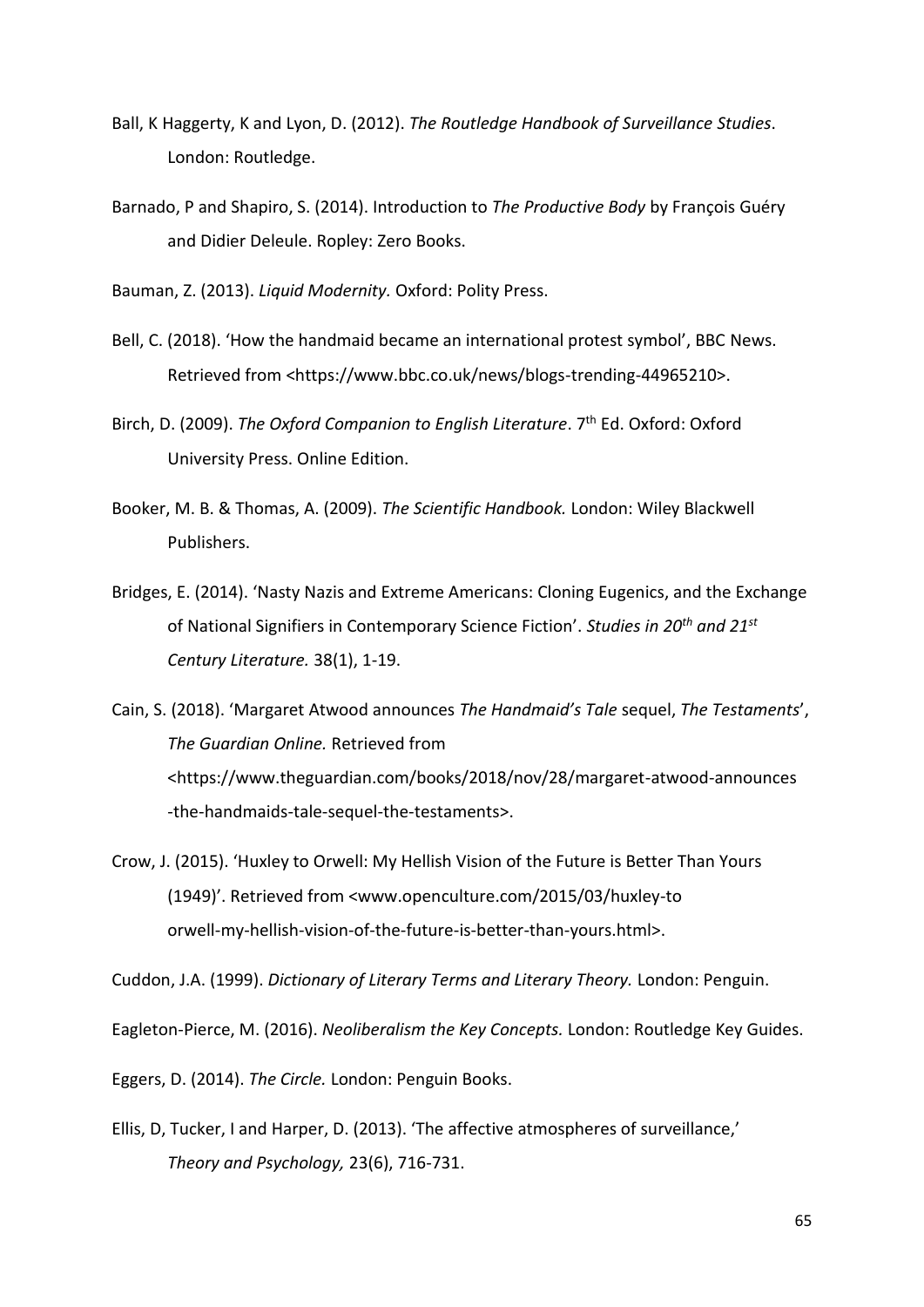Flanagan, V. (2014). *Technology and Identity in Young Adult Fiction: The Posthuman Subject.* London: Palgrave Macmillan.

- Flynn, S. (2017). 'Medical Surveillance and Bodily Privacy: Secret Selves and Graph Diaspora'. In *Spaces of Surveillance: States and Selves.* Edited by Antonia Mackay and Susan Flynn. Switzerland: Palgrave Macmillan US.
- Foucault, M. (1995). *Discipline and Punish: The Birth of the Prison.* Translated by Alan Sheridan. New York: Vintage Books.
- Foucault, M. (1998). *The Will to Knowledge: The History of Sexuality Volume One.*London: Penguin.
- Frost, L. (2016). 'The Pleasures of Dystopia'. In '*Brave New World': Context and Legacies. Ed. Jonathan Greenberg and Nathan Waddell.* London: Palgrave Macmillan.
- Gaakeer, J. (2013). 'Chapter 7: Control, Alt, and/or Delete? Some observations on New Technologies and the Human.' In *Human Law and Computer Law: Comparative Perspectives.* Ed. Mireille Hilderbrandt and Jeanne Gaakeer. Rotterdam: Springer Netherlands.
- Galow, T. W. (2014). *Understanding Dave Eggers.* Columbia: University Of South Carolina **Press**
- Gasiorek, A. (2016). 'Words Without Reason: State Power and the Moral life in *Brave New World'.* In '*Brave New World': Contexts and Legacies.* Ed. Jonathan Greenberg and Nathan Waddell. London: Palgrave Macmillan.
- Greenberg, J and Waddell, N. (2016). '*Brave New World': Context and Legacies.* London: Palgrave Macmillan.
- Grebowicz, M and Merrick, H. (2013). *Beyond the Cyborg: Adventures with Donna Haraway.* Columbia: Columbia University Press.

Grossman, L. (2013). *Dave Eggers' scathing attack on social media.* New York: Time, Inc.

Gutierrez, C. (2013). 'Behind the Cover Story: Dave Eggers on Imagining the Future World of Over-Sharing,' *The New York Times.*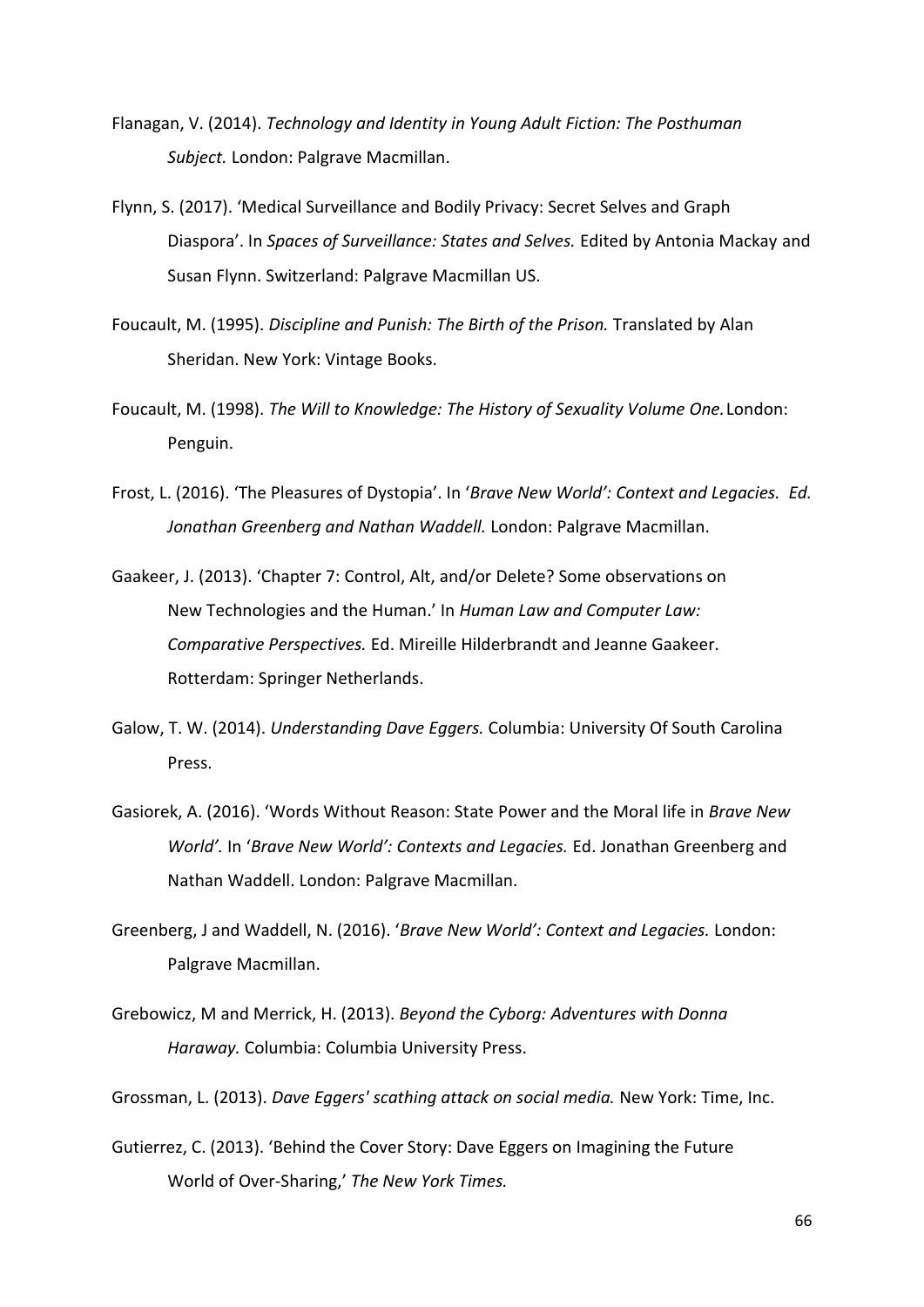- Hager, D. (2003). 'Utopia Versus Eutopia: The Formula for Building Eutopias Is Based on Freedom'. Retrieved from <https://fee.org/articles/utopia-versus -eutopia/>.
- Haggerty, K and Ericson, R. (2000). 'The Surveillant Assemblage', *British Journal of Sociology,* vol 51(4), 605-622.
- Haggerty, K. (2006). 'Tear Down the Walls: On Demolishing the Panopticon'. In *Theorizing Surveillance: The Panopticon and Beyond*. Ed. David Lyon. Devon: Willan Publishing.
- Haraway, D. (1991). *Simians, Cyborgs and Women: The Reinvention of Nature.* New York: Routledge.
- Haraway, D, and Goodeve, T. (2000). *How Like a Leaf. Donna J. Haraway: An Interview with Thyrza Nichols Goodeve .* New York: Routledge.
- Hauskeller, M. (2016). *Mythologies of Transhumanism.* Cham: Palgrave Macmillan Springer Nature.
- Horan, T. (2018). *Desire and Empathy in Twentieth-Century Dystopian Fiction.* Palgrave Macmillan.

Huxley, A. (2014). *Brave New World.* London: Penguin Vintage Classics.

- Kammerer D. (2012). 'Surveillance in Literature, film and television', In *The Routledge Handbook of Surveillance Studies.* Ed. Kirsty Ball, Kevin Haggerty and David Lyon. London: Routledge.
- Knight, K. (2017). 'Placeless places: resolving the paradox of Foucault's Heterotopia', *Textual Practice*, 31(1), 141-158.
- Koellner, S. (2016). 'Date, Love and Bodies: The Value of Privacy in Juli Zeh's *Corpus Deliciti'*. *University of Toronto Press.* 52, 407-425.
- Koskela, J. (2012). '"You shouldn't wear that body": The Problematic of surveillance and gender', In *The Routledge Handbook of Surveillance Studies*. Ed. Kirsty Ball, Kevin Haggerty and David Lyon. London: Routledge.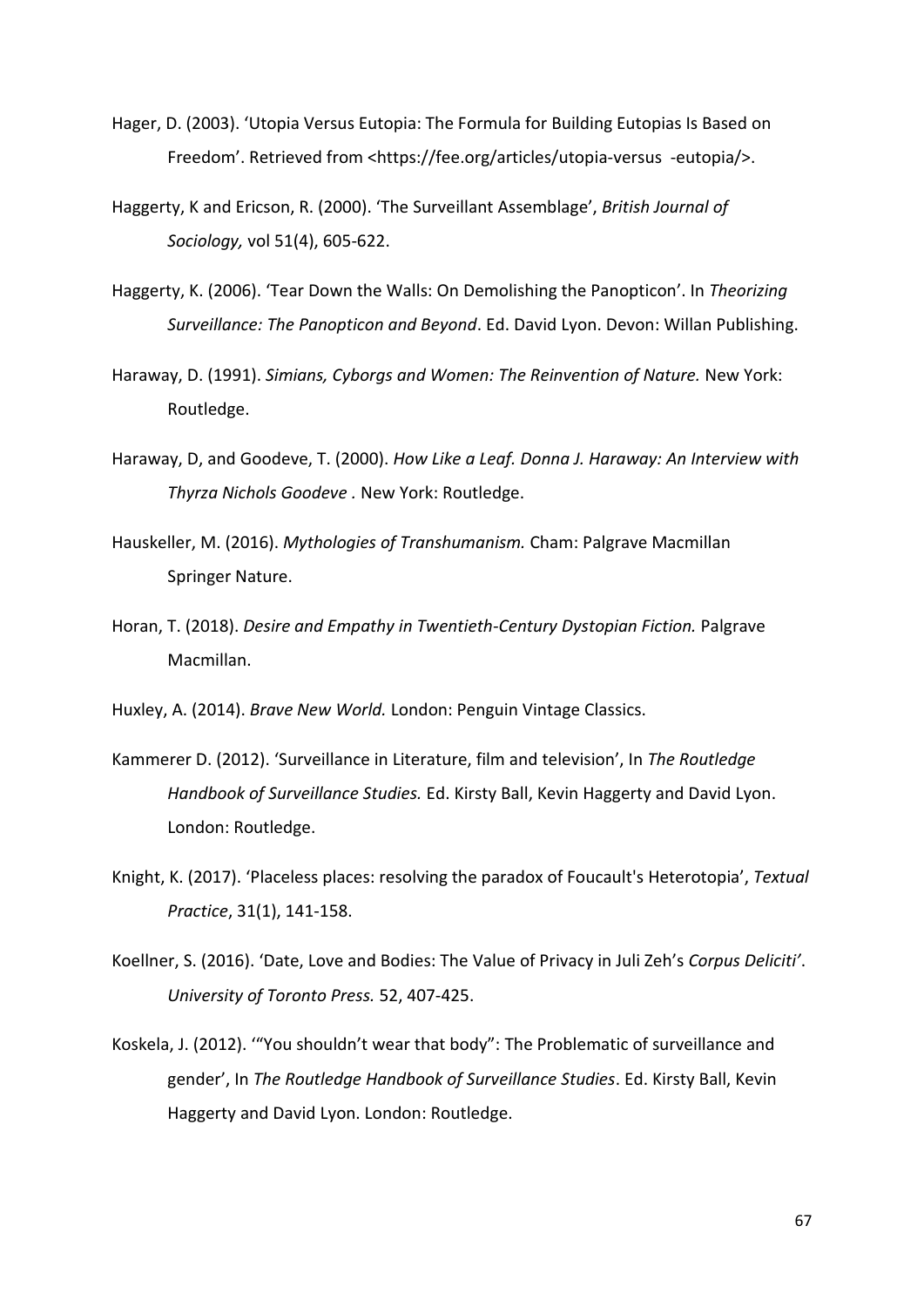- Kumar, K. (2013). 'Utopia's Shadow'. In *Dystopia(n) Matters: On the Page, on Screen, on Stage.* Ed. Fatime Vieraa. Cambridge: Cambridge Scholars Publishers.
- Lanchester, J. (2017). 'You are the Product', London Review of Books, vol.39 (16),3-10. Retrieved from <<https://www.lrb.co.uk/v39/n16/john-lanchester/you-are-the> -product>.
- Lehnen, C. (2016). *Defining Dystopia: A Genre Between The Circle and The Hunger Games.* Tectum Verlag.
- Linklater, A. (2013). 'The new review: Books: FICTION: When everything is out in the open: The Circle Dave Eggers'. London (UK): *Guardian Newspapers* Ltd.
- Lyon, D. (1994). *The Electronic Eye: The Rise of Surveillance Society.* Cambridge: Polity Press.

(2001). *Surveillance Society: Monitoring Everyday Life.* Buckingham: Open Press.

(2006). *Theorizing Surveillance: The Panopticon and Beyond*. Devon: Willan Publishing.

(2007) *Surveillance Studies: An Overview.* Cambridge: Polity Press.

- Mackay, A and Flynn, S. (2017). *Spaces of Surveillance: States and Selves.* Basingstoke: Palgrave Macmillan.
- Mallan, K. (2014). 'Everything You Do: Young Adult Fiction and Surveillance in an Age of Security', *International Research in Children's Literature,* 7(1), 1-17.
- Mann, S. (2004). '"Sousveillance" Inverse Surveillance in Multimedia Imaging', Conference Paper presented at the 620-627, *ACM Multimedia 2004*.
- Mann, S. and J. Ferenbok. (2013). 'New Media and the Power Politics of Sousveillance in a Surveillance- Dominated World', *Surveillance & Society*, 11(1): 18-34.
- Marks, P. (2013). 'Monitoring the Unvisible: Seeing and Unseeing in China Miéville's *The City & The City'*, Surveillance & Society, 11(3): 222-236.

Marks, P. (2015). *Imagining Surveillance.* Edinburgh: Edinburgh University Press.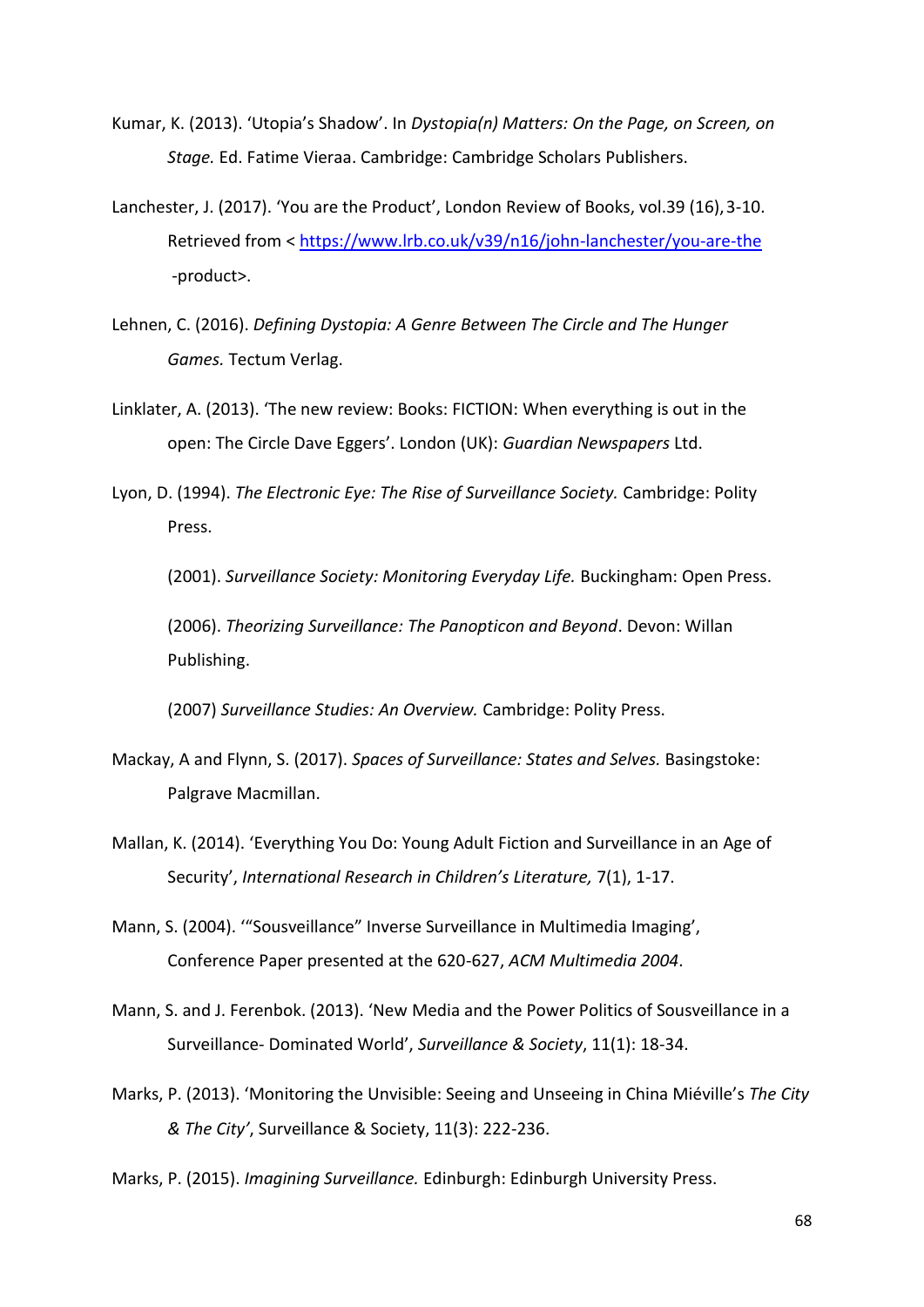- Masa, G Timan, T and Koops, B. (2017). 'Bentham, Deleuze and Beyond: An overview of Surveillance Theories from the Panopticon to Participation', *Philosophy and Technology,* 30(1), 9-37.
- Massey, D. (1994). *Space, Place, and Gender.* Minnesota: University of Minnesota Press.

(2005). *For Space.* London: Sage.

- Mathieson, T. (1997). 'The Viewer Society: Michel Foucault's 'Panopticon' Revisited', *Theoretical Criminology: An International Journal,* 1(2), 215-234.
- McCalmont, V and Maierhofer, W. (2012). 'Juli Zeh's *Corpus Delicti* (2009): Healthcare, Terrorists, and the Return of the Political Message.' *Monatshofte.* 104(3), 375-392.
- McCormack, D and Salmenniemi, S. (2016). 'The biopolitics of precarity and the self,' *European Journal of Cultural Studies*, 19(1), 3-15.

Miéville, C. (2018). *The City and The City.* London: Picador.

Milligan, C. A. (2017). 'Participating in '1984': The Surveillance of Sousveillance from *White Noise* to Right now'. In *Spaces of Surveillance: States and Selves.* Edited by Antonio Mackay and Susan Flynn. Switzerland: Palgrave Macmillan US.

Moylan, T. (2000). *Scraps of the Untainted Sky.* Colarado: Westview Press.

Moylan, T & Baccolini, R. (2014). *Demand the impossible: Science fiction and the utopian imagination*. Oxford: Peter Lang.

Nayar, P. (2013). *Posthumanism*. Cambridge: Polity Press.

Nellis, M. (2009). 'Since Nineteen Eighty Four: Representations of Surveillance in Literary Fiction'. In *New Directions in Surveillance and Privacy.* Ed. Benjamin J. Goold and Daniel Neyland. Devon: Willan Publishing.

Orwell, G. (2004). *Nineteen Eighty- Four.* London: Penguin Classics.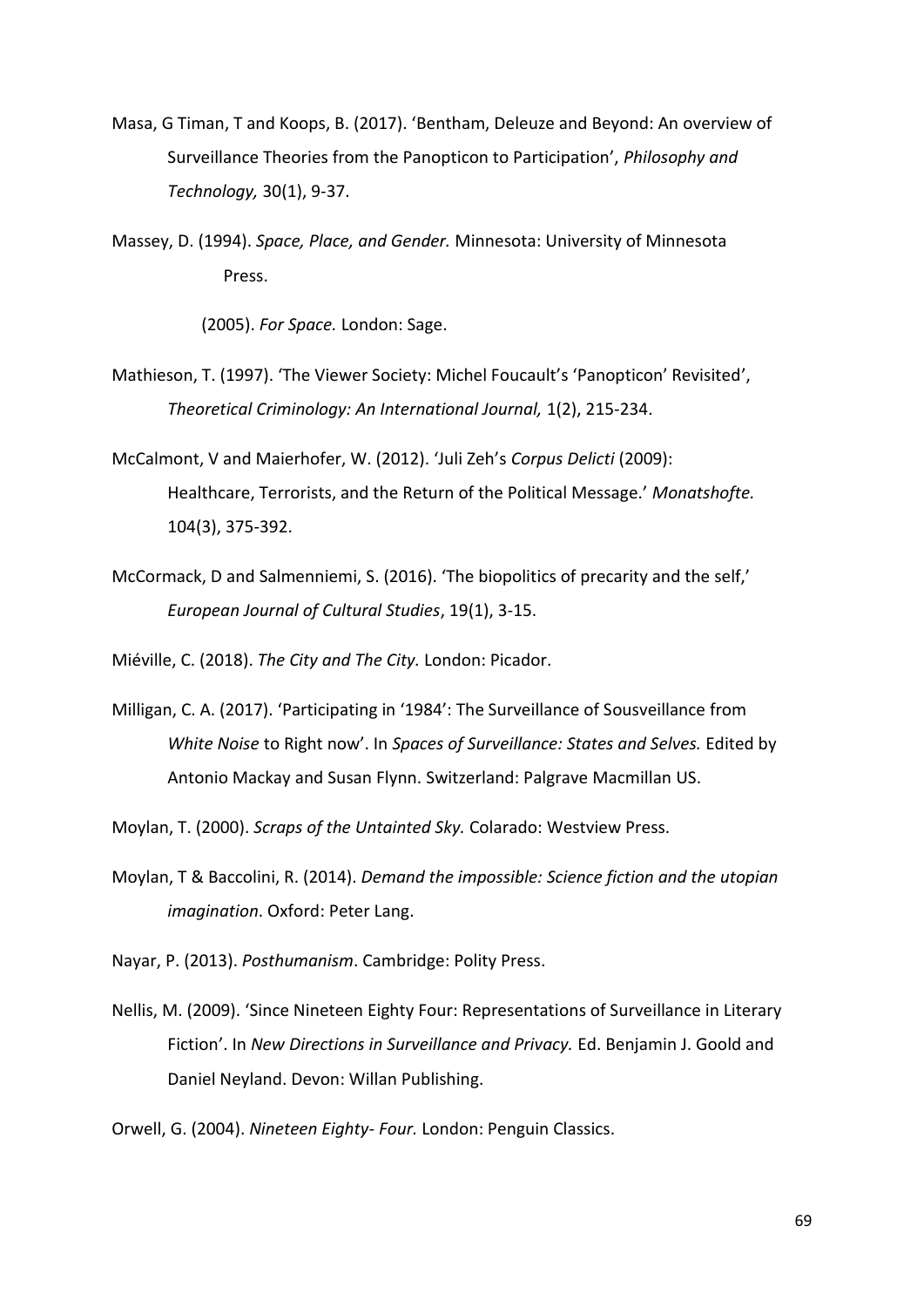Parrinder, P. (2000). *Learning from Other Worlds: Estrangement, Cognition, and the Politics of Science Fiction and Utopia.* Liverpool: Liverpool University Press.

(2016). 'Brave New World as a Modern Utopia'. In *'Brave New World' Contexts and Legacies. . Ed. Jonathan Greenberg and Nathan Waddell.* London: Palgrave Macmillan.

- Persson, I and Savulescu, J. (2010). 'Moral Transhumanism'. *Journal of Medicine and Philosophy*, 35: 656–669.
- Pignagnoli, V. (2017). 'Surveillance in Post-Postmodern American Fiction: Dave Egger's *The Circle,* Jonathan Franzen's *Purity* and Gary Shteyngart's *Super Sad True Love Story'.* In *Spaces of Surveillance: States and Selves.* Edited by Antonio Mackay and Susan Flynn. Switzerland: Palgrave Macmillan US.
- Pilsch, A. (2017). *Transhumanism : Evolutionary Futurism and the Human Technologies of Utopia*. Minnesota: The University of Minnesota Press.
- Posner, R. (2005). 'Orwell versus Huxley: Economics, Technology, Privacy and Satire'. In *On Nineteen Eighty-Four George Orwell and Our Future.* Ed Abbott Gleason, Jack Goldsmith and Martha Nussbaum. New Jersey: Princeton University Press.
- Rapoport, M. (2012). 'The Home Under Surveillance: A Tripartite Assemblage,' *Surveillance and Society,* 10(3), 320-333.
- Rich, E and Miah, A. (2009). 'Prosthetic Surveillance: the medical governance of healthy bodies in cyberspace,' *Surveillance & Society*, 6(2), 163-177.
- Roberts, J. (2013). 'Cross-hatching: Boundary Crossing in the Post-Millennial British Boom'. In *Twenty-First Century Fiction What Happens Now?* Ed. Sian Adiseshia and Rupert Hildyard. Basingstoke: Palgrave Macmillan.
- Rosen, D and Santesso, A. (2013). *The Watchman in Pieces: Surveillance, Literature, and Liberal Personhood.* Yale: Yale University Press.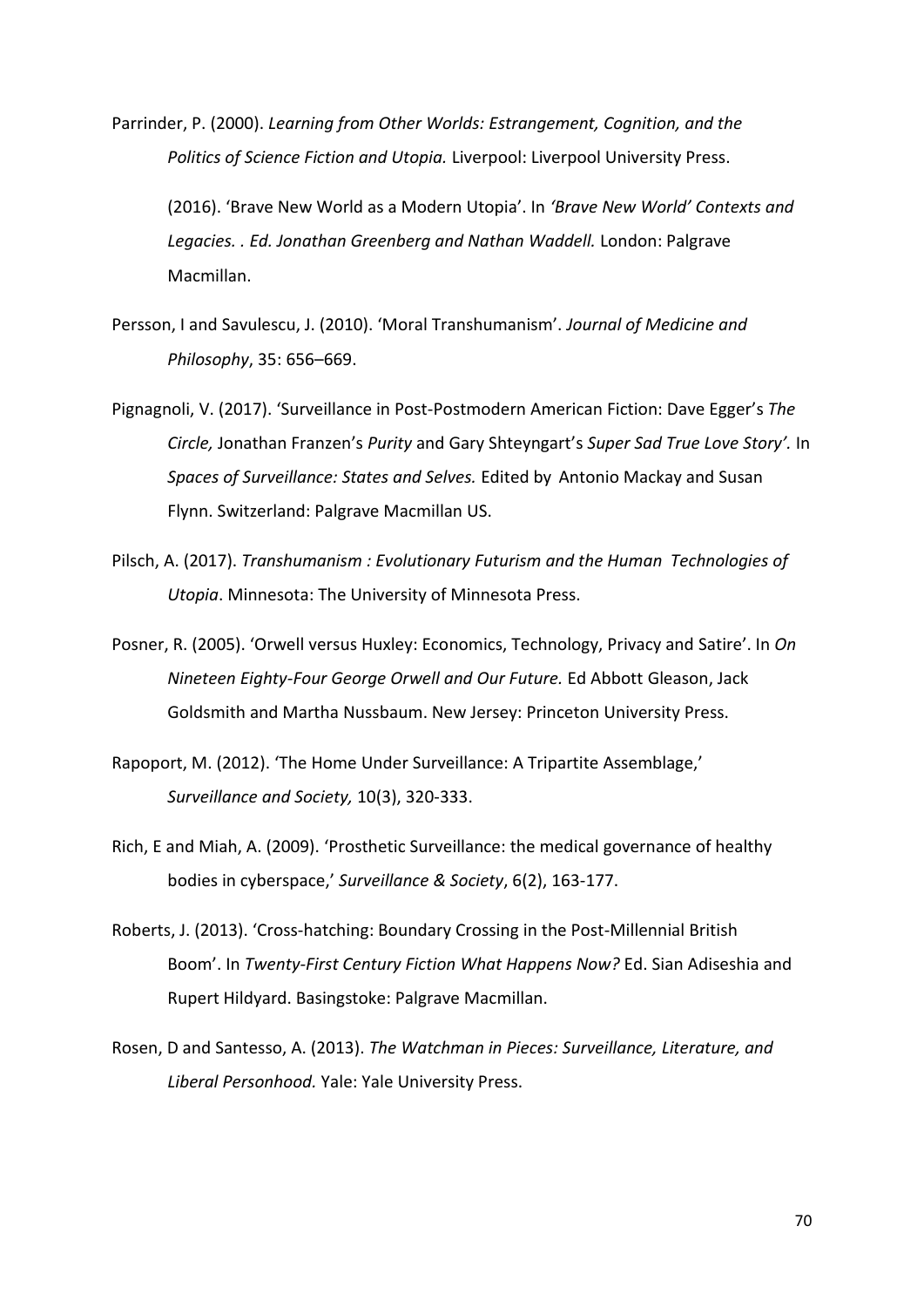Schober, R. (2016). 'Between Nostalgic Resistance and Critical Appropriation: Contemporary American Fiction on/of the Information Age and the Potentials of (Post)-Humanist', *J.B. Metzlersche Verlagsbuchhandlung,* 61(3), 359-380.

Schonfellner, S. (2013). 'Genetic screenings, health standardization and potential illness: The biopolitical challenge of the future in Juli Zeh's *Corpus Delicit* and in *Gattaca*'. *Trans-Revue de literature generale et compare.* 1-11.

- Shah, R. (2014). 'Urban Panopticism and Heterotopic Space in Kafka's *Der Process* and Orwell's *Nineteen Eighty-Four*', *Criticism: Art, Design & Architecture Collection*, 56(4), p.701-723.
- Smith-Prei, C. (2015). 'Juli Zeh and the Desire for the Political in Contemporary Literature.' *Tbingen: Stauffenburg.* 14, 85-101

(2012). 'Relevant Utopian Realism: The Critical Corporeality of Juli Zeh's Corpus Delicti.' *University of Toronto Press.* 48(1), 107-123.

- Stock, A. (2015). 'Little Nephews Big Brother's Literary Offspring'. In *George Orwell Now!* Ed. Richard Lance Keeble. New York: Peter Lang Publishing.
- Suvin, D. (1972). 'On the Poetics of the Science-Fiction Genre', *College English*, 34(3), 372-382.
- Templin, C. (2013). 'Layers of Time: Margaret Atwood's Handling of Time in *The Handmaid's Tale*'. In *Women's Utopian and Dystopian Fiction*. Ed. Sharon Wilson. Cambridge: Cambridge Scholars Publishing.
- Thomas, P. L. (2012). *Science Fiction and Speculative Fiction: Challenging Genres.* GreenVille: Sense Publishers.

Tolan, F. (2007). *Margaret Atwood: Feminism and Fiction.* New York: Rodopi Editions.

Veel, K. (2013). 'Surveillance Narratives: Overload, Desire and Representation in Contemporary Narrative Fiction'. In *Readings in Twenty-First Century European Literatures.* Ed. Gratzke, M Hutton, M and Whitehead, C. Peter Lang AG, Internationaler Verlag der Wissenschaften.